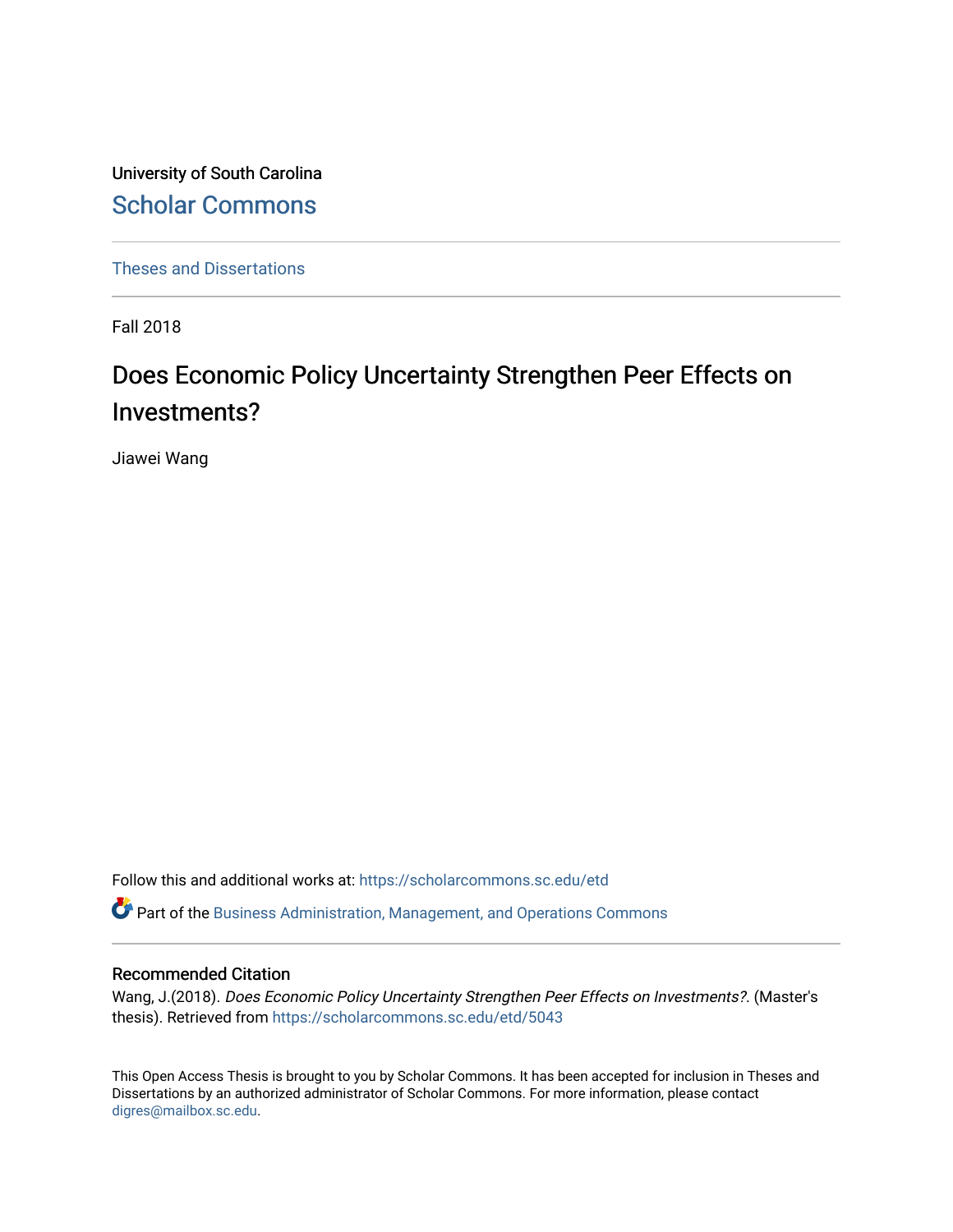#### DOES ECONOMIC POLICY UNCERTAINTY STRENGTHEN PEER EFFECTS ON INVESTMENTS?

by

Jiawei Wang

Bachelor of Economics Shaanxi Normal University, 2014

Master of Science State University of New York at Buffalo, 2016

Submitted in Partial Fulfillment of the Requirements

For the Degree of Master of Science in

Business Administration

Darla Moore School of Business

University of South Carolina

2018

Accepted by:

Gerald A. McDermott, Director of Thesis

Allen N. Berger, Reader

Cheryl L. Addy, Vice Provost and Dean of the Graduate School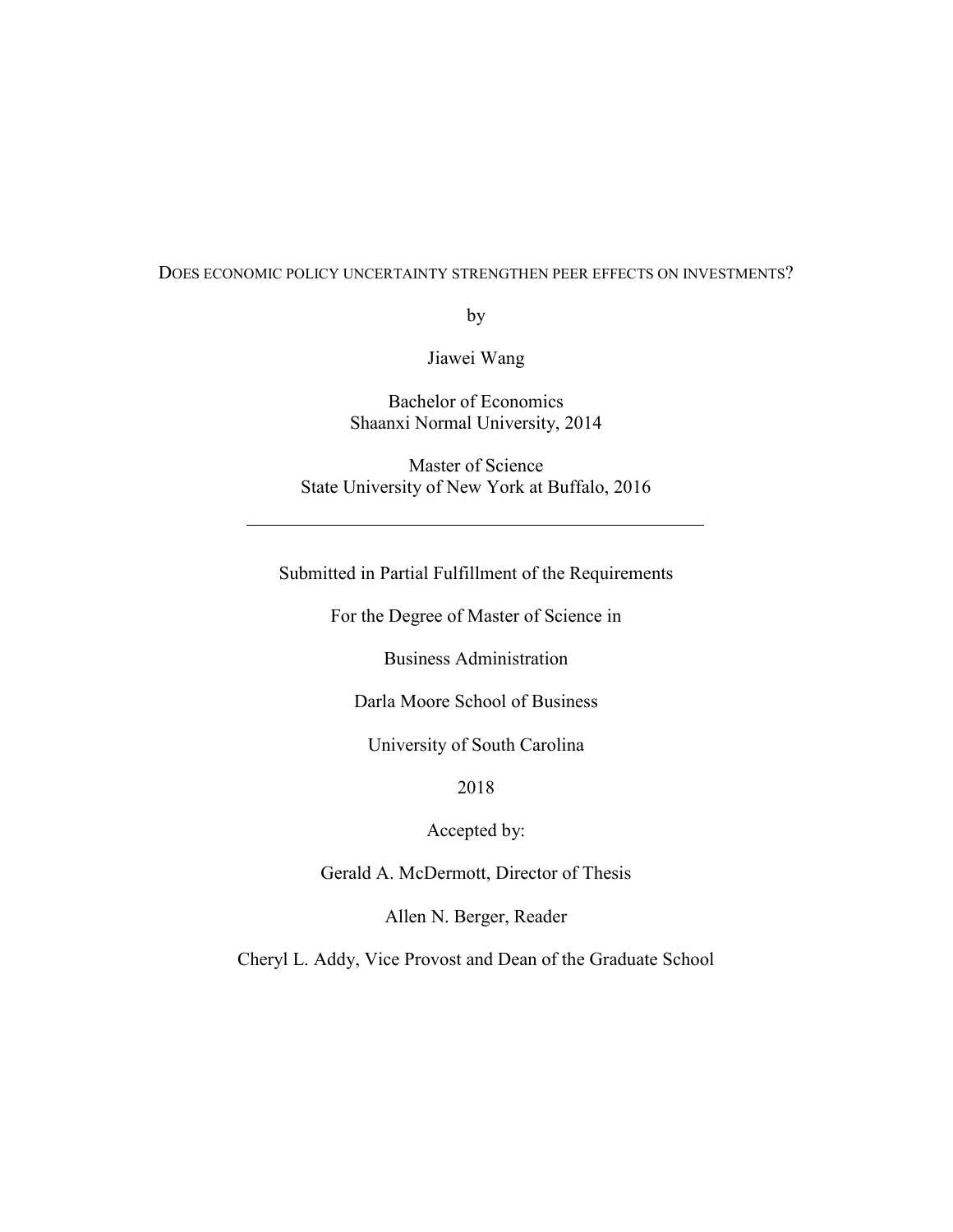© Copyright by Jiawei Wang, 2018 All Rights Reserved.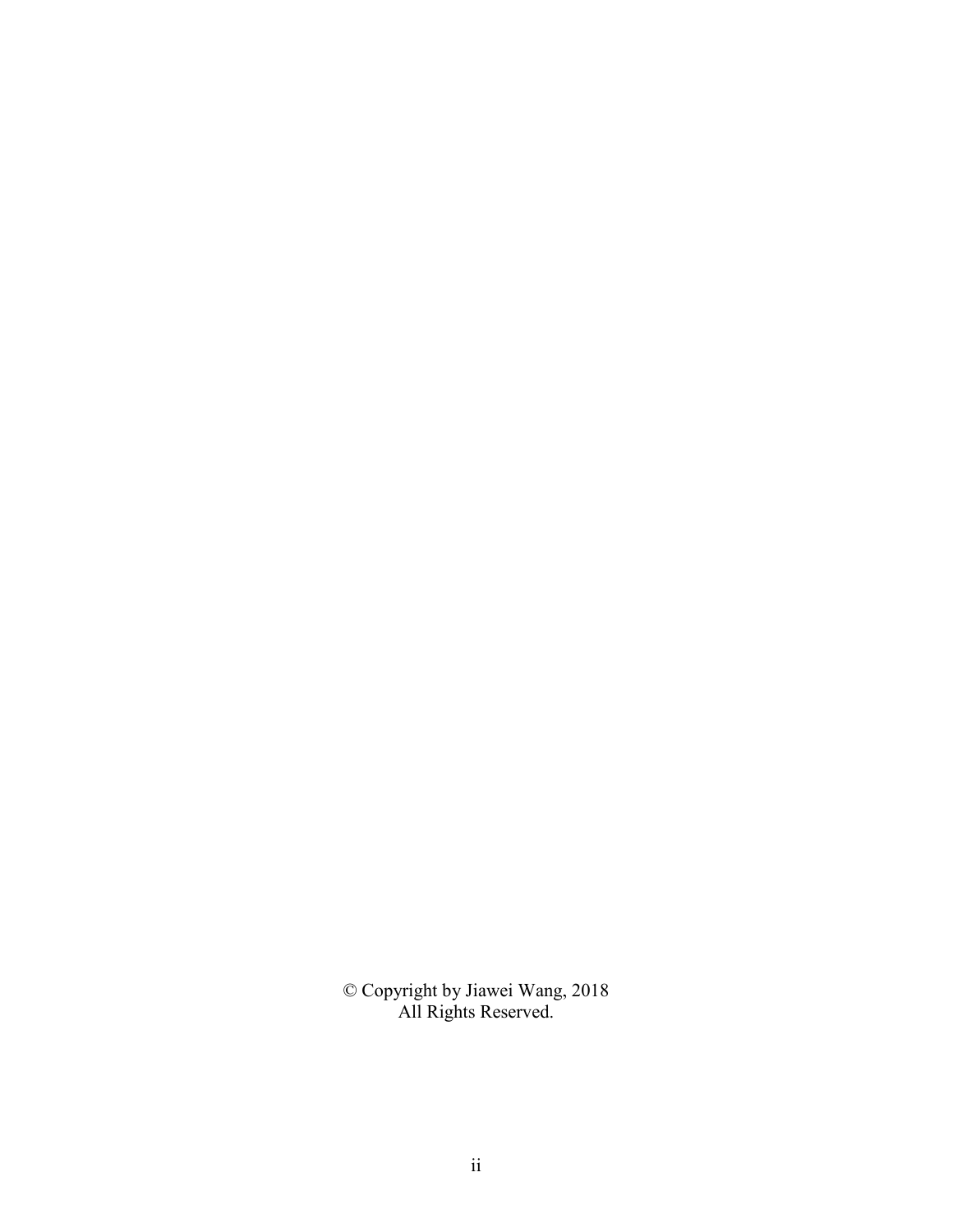#### ABSTRACT

 The paper demonstrates that firms are more likely to follow their peers when they face economic policy uncertainty. Using a newly developed economic policy uncertainty index and the financial data from COMPUSTAT of US firms, I find evidence that economic policy uncertainty strengthens peer effects on investments. In this paper, I propose a reputation-based theory and information-based theory to support the findings. Peer effects are stronger for less successful firms and financial constrained firms during periods when economic policy uncertainty is notable. Accordingly, I use four standards (i.e. firm profitability, financially constrained status, growth rate and market to book ratio) to define followers and leaders. I document that follower firms respond to leader firms' investment changes, while leader firms do not respond to follower firms' investment changes. Finally, I show that the results are robust to alternative economic policy uncertainty measures (i.e. close presidential elections) and additional control variables (i.e. firm size and leverage).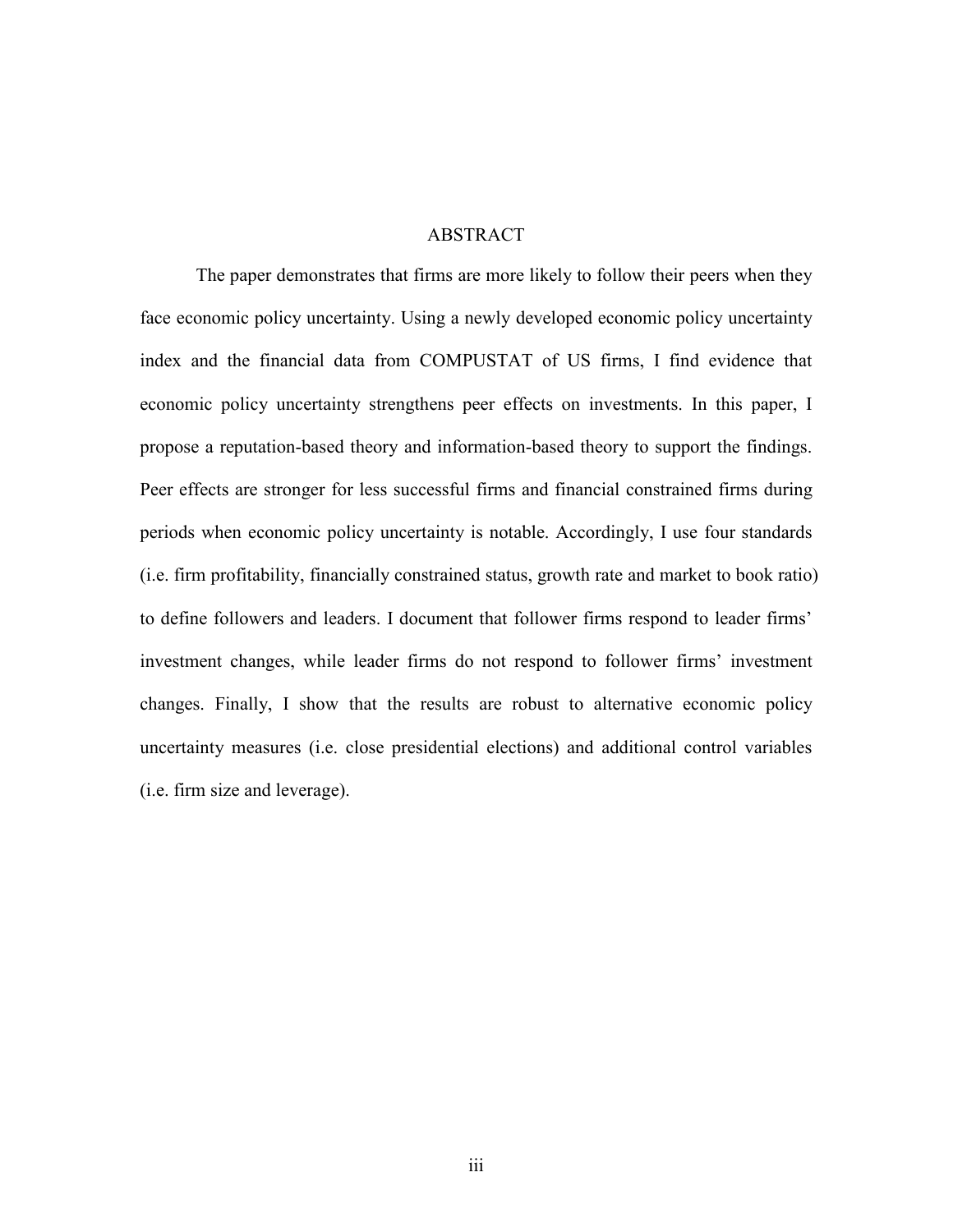# **TABLE OF CONTENTS**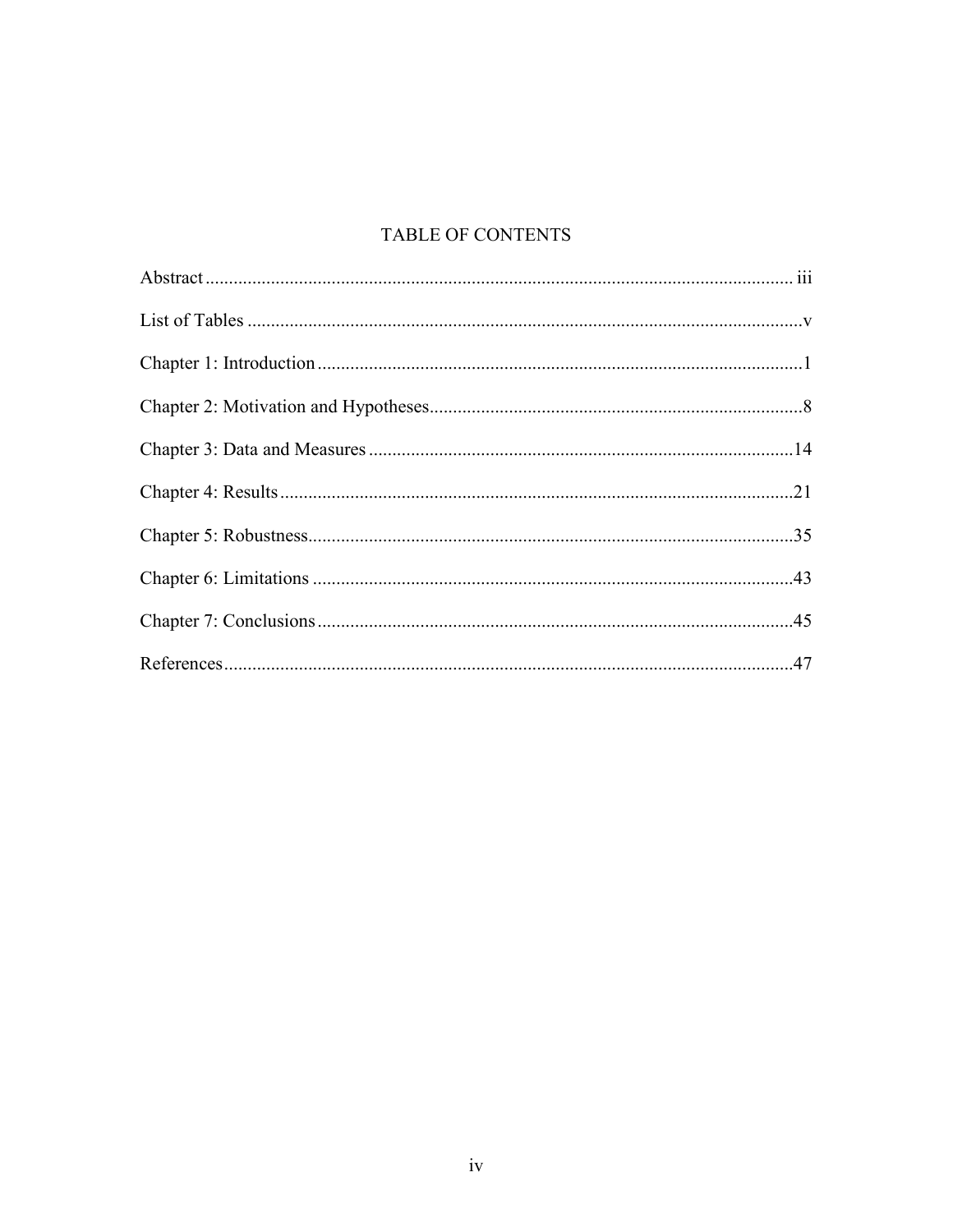# **LIST OF TABLE**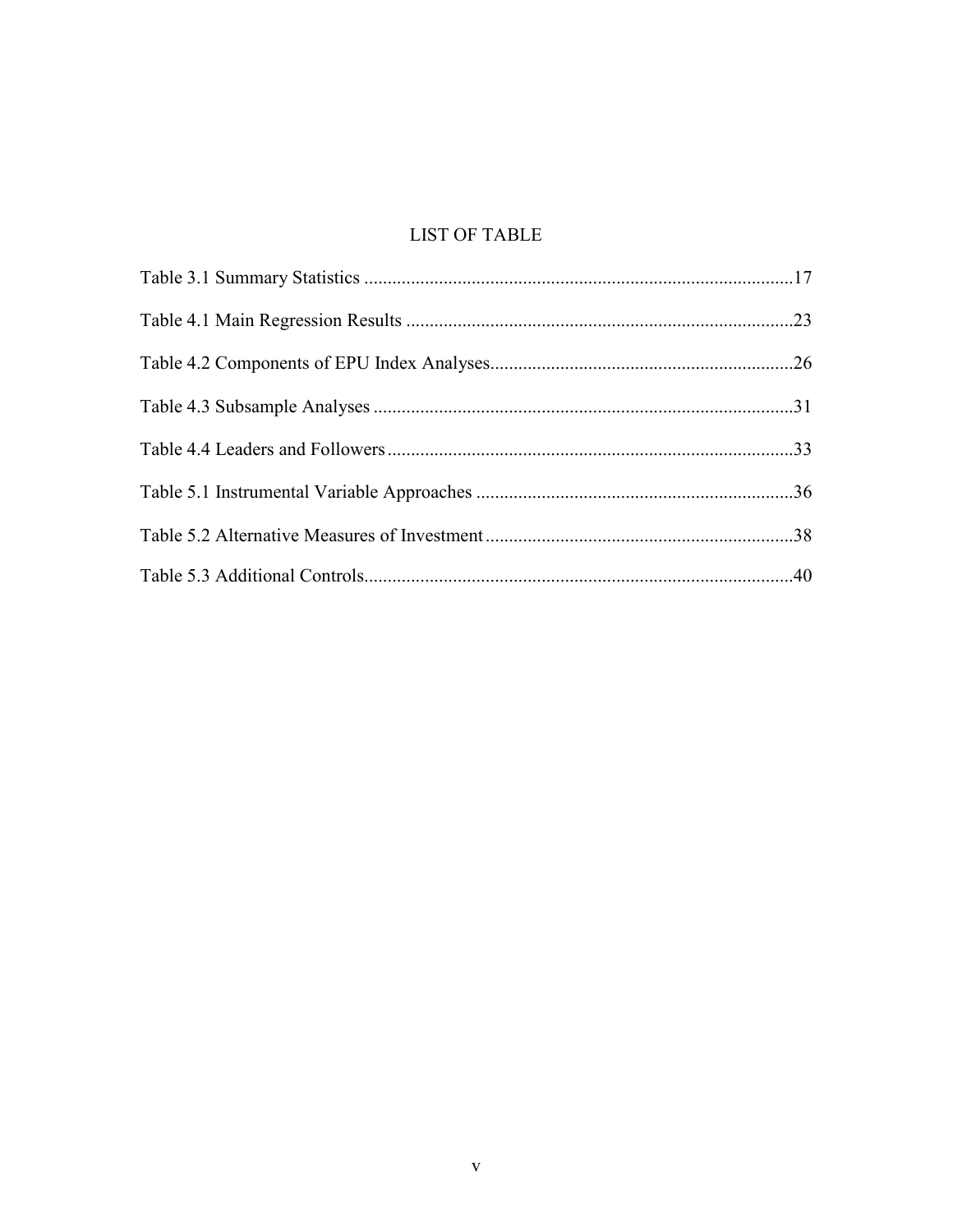#### CHAPTER 1

#### INTRODUCTION

Typically, most research on corporate investments assumes that a firm's investment decisions are determined by its investment opportunities, capital structure, cash flow, and information environment. The role of peer firms' actions or characteristics on influencing corporate investment decisions is often ignored. However, there are recent studies providing evidences that corporate financial policies and investment decisions of a firm are positively correlated to industries (Bustamante and Fresard, 2017; Leary and Roberts, 2014). In other words, firms' financing and investment decisions respond to the actions and the characteristics of their peer. Graham et al. (2001) survey a significant number of CFOs and find that they adopt their peer firms' financing decisions as their own. Also, Lieberman (2006) shows that environmental uncertainty promotes imitation behavior between firms, where the mimicking behavior is tacit and complex. The goal of this paper is to empirically explore the effect of economic policy uncertainty on peer effects of firms' investment decisions.

The paper hypothesize that economic policy uncertainty strengthens peer effects based on two major theories, reputation-based theory and information-based theory. According to reputation-based theory, how the labor markets value the managers' management ability is critical for their career. Empirical evidences indicates that top managers' firings mainly relate to the firms' poor performance relative to the industries,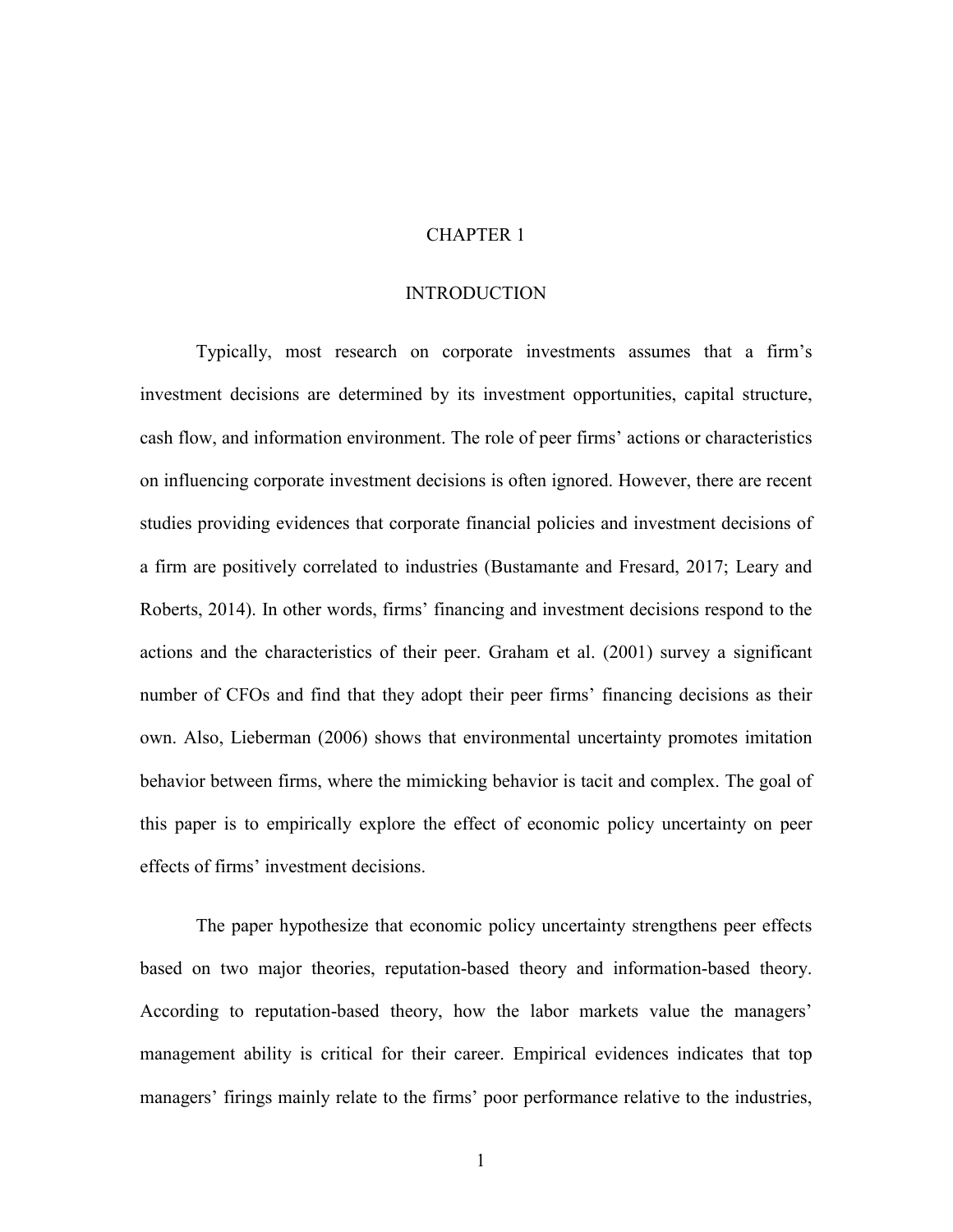rather than the industry-wide failures (Scharfstein and Stein, 1990). Moreover, boards seldom blame the managers because of their unprofitable strategies or firms bad situations when other firms in the same industries employ the similar strategies or in the similar situations (Morck Randall, Shleifer Andrei, and Robert, 1989). To avoid negative reputation in the labor markets, they may not make investment decisions efficiently and rationally based on the information they possess. Rather, they ignore their private information and imitate their peers' investment decisions. When managers face economic policy uncertainty, it is difficult for them to predict future situation with great confidence. Therefore, a safer strategy for managers could simply mimic their peers' investment decisions, in case that the contrary decisions or behaviors may hurt their reputation in the managerial labor markets. Finally, it results in herding behavior.

According to the information-based theory, during the periods of economic policy uncertainty, most of the firms lack information to make rational and efficient investment decisions, and thus first movers are easily to be considered as possessing valuable or superior information. In another case, I suppose that first movers make decisions purely and rationally based on the information they have, and their actions reveal the information to the followers. After the revealed information accumulates to some extent, it could be rational for other firms to ignore their own information and mimic their peers' decisions. Even if firms can analyze the outcomes and make investment decisions based on their private information, it could be costly and time-consuming, but mimicking others is simple and costs less. Thus, it is not difficult to imagine why firms are more likely to follow their peers, especially when they face economic policy uncertainty.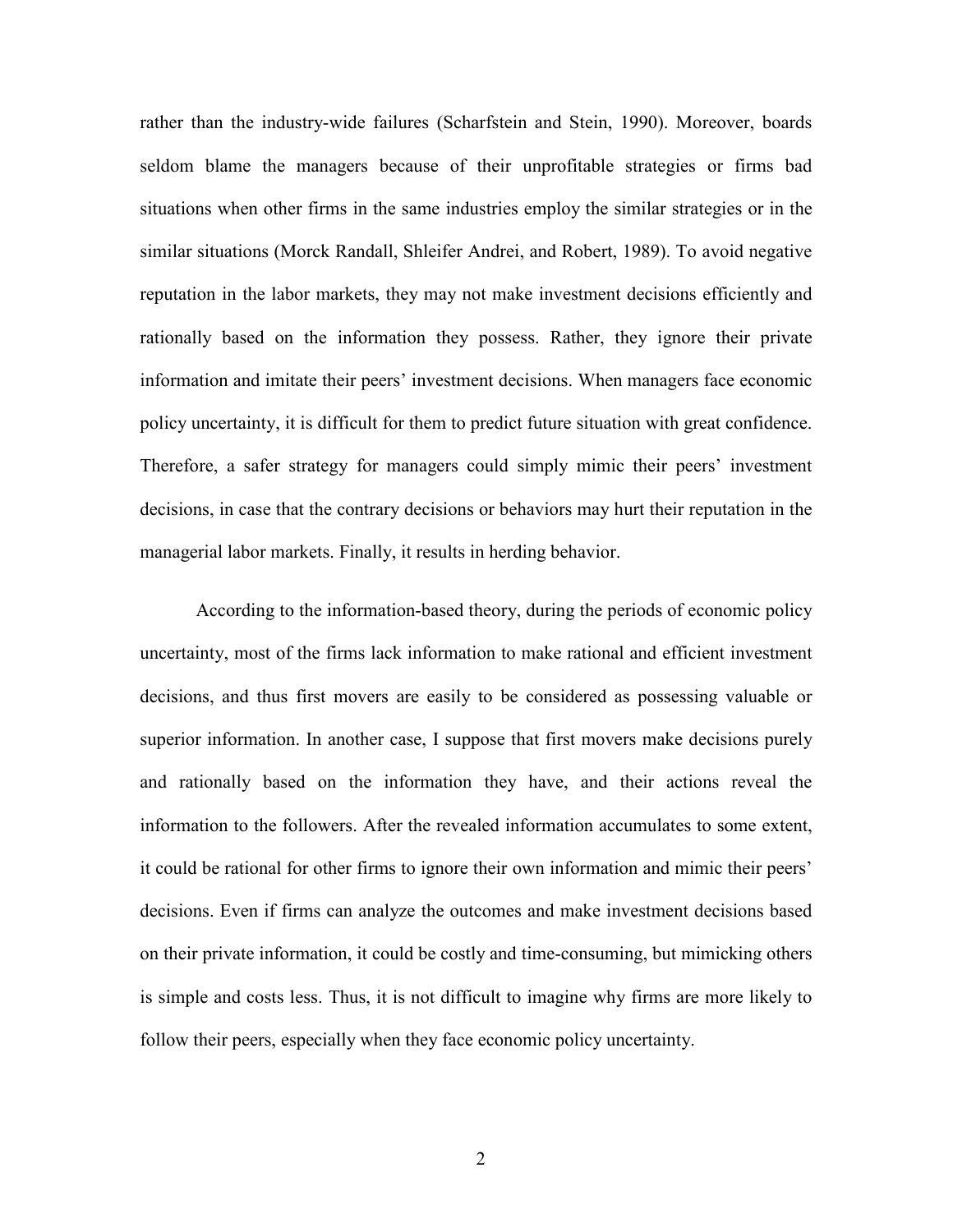A major hurdle of the study is how to appropriately measure economic policy uncertainty. Previous studies use proxies such as the dispersion in analysts' forecasts and volatility in stock returns to measure firm-level uncertainty. However, such measures fail to capture the overall level of economic policy uncertainty presented in the economy. To clear the hurdle, I adopt an index recently developed by Baker, Bloom and Davis (2016) (hereafter BBD). The BBD index is a weighted average of four components. The first component is constructed based on the count of newspaper articles in 10 leading U.S. newspapers including at least one of the key policy terms (i.e. white house, federal, congress, regulation and so on), at least one of the terms (i.e. economic and economy) and at least one of the terms (i.e. uncertainty and uncertain). This news-based component is most heavily weighted. The second component measures uncertainty about future changes of tax code. The third and the fourth component is based on the dispersion in economic forecasts on CPI and government spending (i.e. purchases by the federal, state or local government).

I collect firm-level data from COMPUSTAT North America. Using a sample of 505,720 observations and 17,416 unique firms between 1987 and 2016, I show that, peer effects are reinforced by economic policy uncertainty, implying that firms are more likely to imitate their peers' investment decisions when they face economic policy uncertainty and find it difficult to predict the future. Using level equation and differential equation, I find similar results that economic policy uncertainty strengthens peer effects. I also run regression using news and tax-related components of the BBD index. According to previous literature, among the four components regarding news, tax code, CPI and government spending, the news-related component provides major explanatory power of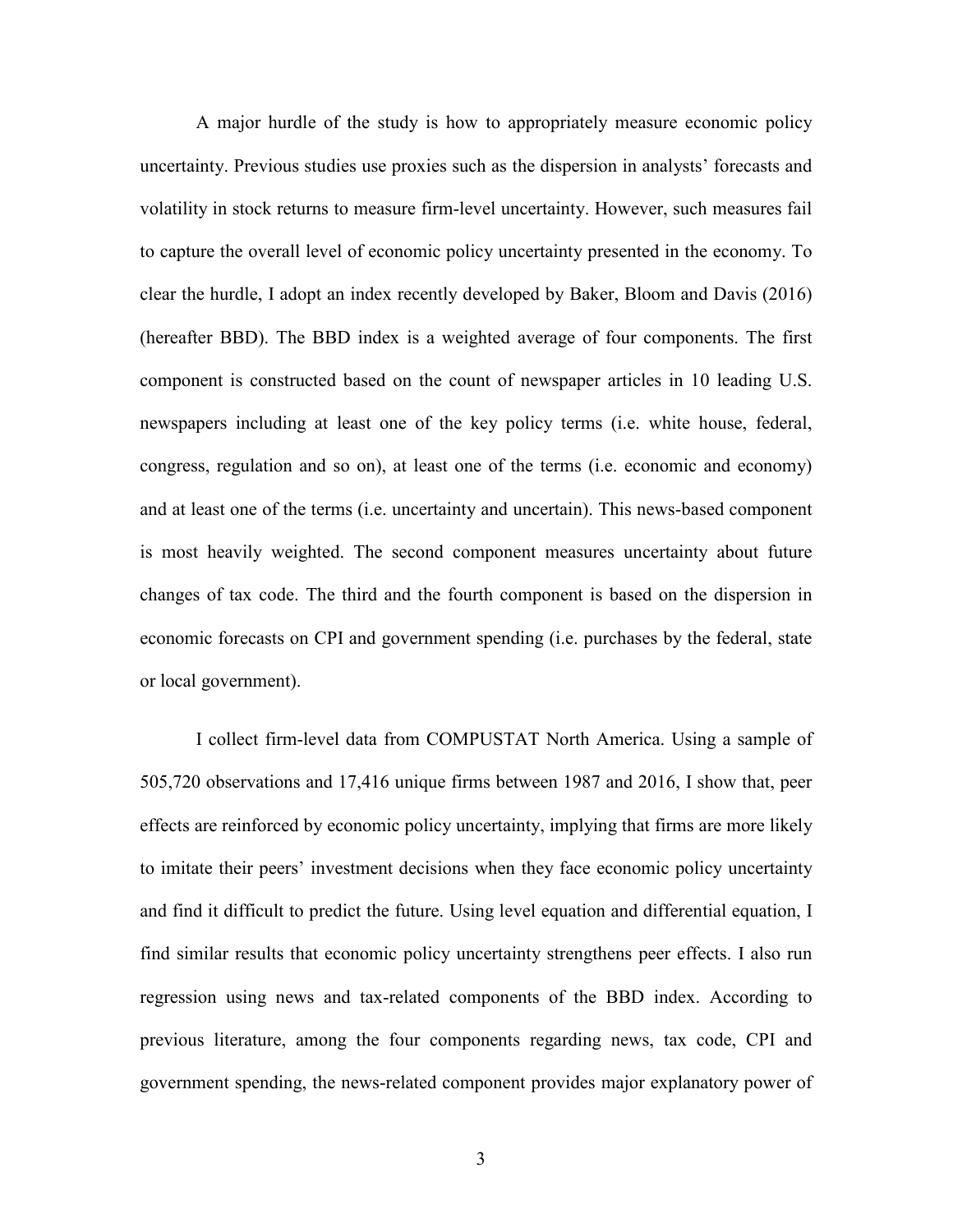the overall index (Gulen and Ion, 2016). Tax-related economic policy uncertainty is also important to predict firm investments. Empirical evidences show that firm investments respond to tax changes (Cummins, Hassett and Hubbard, 1996). Therefore, I focus on the news-related and tax-related components. I find that firms' peer effects are stronger when firms face news-related and tax-related economic policy uncertainty.

The paper answers the question, which firms mimic, by splitting the sample by market to book ratio, sales growth, earning growth and financial constrained status. To measure financial constraints, I follow Hadlock et al (2010) using the size-age index (SA index). The SA index is a combination of asset size and firm age and is calculated as  $(-0.737*$  Assets + 0.043\*Assets2 – 0.040\*Age), where Assets is the natural log of total book assets and Age is the number of years a firm first appears on COMPUSTAT. Specifically, a financially more constrained firm has a higher SA index. I calculate the average SA index for each firm over its time-series. I categorize firms with average SA indices falling in top (bottom) tertile in each industry as financially constrained (unconstrained) firms. I also split firms into high or low market to book ratio and earning (net income) growth using average market to book ratio and earning growth rate over its time-series and recognize firms falling in top (bottom) tertile in each industry as firms with high (low) market to book ratio and earning growth.

I sort firms within each industry-quarter into three groups based on their sales growth. High (low) sale growth firms fall into the top (bottom) third tertile of the distribution. Empirically, I find that less successful firms (i.e. financially constrained firms, firms with low market to book ratio, low earning growth and low sales growth) are more likely to imitate its peers' investment decisions when facing economic policy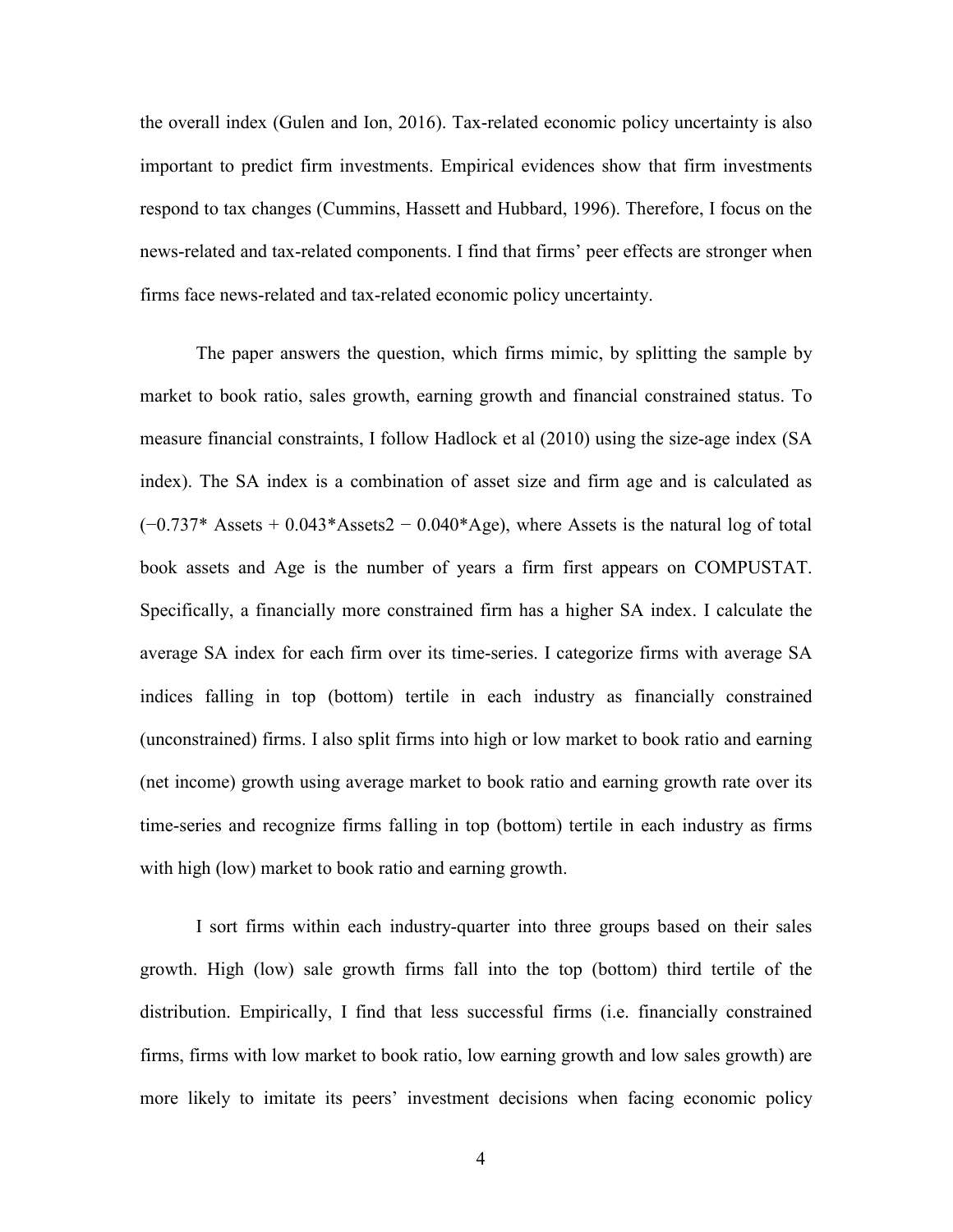uncertainty. The findings are consistent with the information-based theory that more successful firms are easily considered as possessing superior information. While their less successful counterparts, who lack such information, are inclined to stay conformity with the peers to take advantage of the information revealed by firms' behaviors.

To address the concern that the "peer effects" is a result that firms exhibit similar investment behavior when they face economic economic policy uncertainty, I use the sample of leaders and followers to analyze whether follower (leader) firms respond to investment changes of leader (follower) firms. I follow Leary and Roberts (2014) and categorize firms into two groups that we call leaders and followers. I define these two groups by sorting firms within each industry-quarter into four groups based on financially constrained status, earnings growth, sales growth and market to book ratio. Followers (leaders) are those firms in the bottom (top) thirds. The results show that follower firms do respond to leader firms' investment changes while leader firms do not respond to follower firms' investment changes. I do not find significant results for the group sorted by sales growth.

Next, I attempt to directly address the endogeneity concerns. My identification attempt relies on a plausibly exogenous variation generated by close presidential elections. Close presidential elections significantly increase economic policy uncertainty, as documented by previous literature (Julio and Yook, 2012). Elections isolate the impact of uncertainty related to national leadership from other confounding factors. Another advantage of using the data of close presidential elections is that it represents potential policy changes beyond economic policies. I apply the 2SLS regressions and use close presidential elections as an instrumental variable. The coefficients of the interaction terms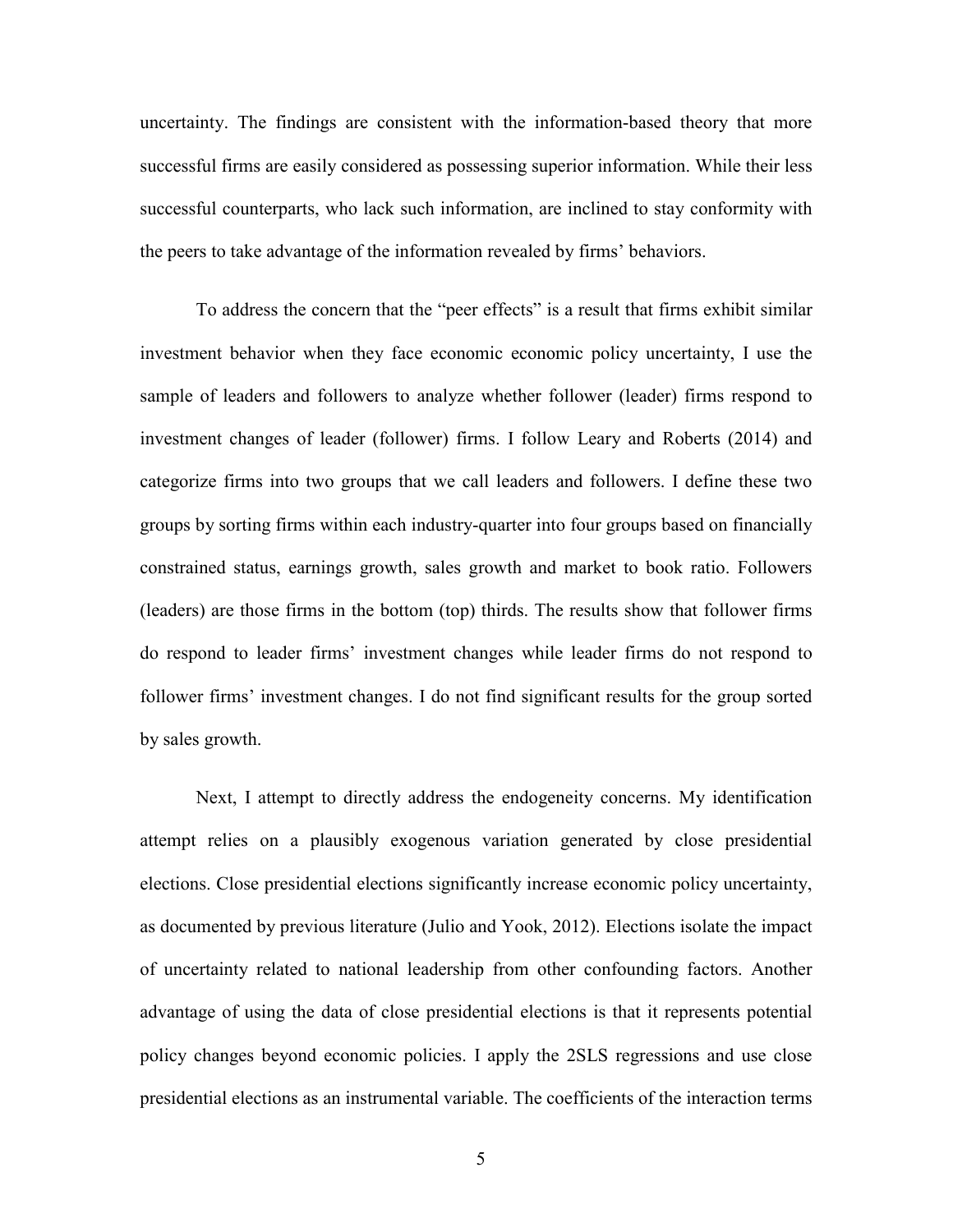between economic policy uncertainty and peer firms average investment changes are positive and significant, which is consistent with the main findings that economic policy uncertainty strengthen peer effects. I also include another instrumental variable, political polarization in the House of Representatives. However, using the 2SLS regression method, I do not find significant results.

The findings continue to hold in a number of robustness checks. First, I use alternative measures of corporate investments (i.e. capital expenditure scaled by the total property, plant and equipment of the beginning periods and capital expenditure scaled by the total assets of the beginning periods). Using the general economic policy uncertainty index and the news- and tax- related components, the results remain similar with the main findings. Second, in order to mitigate concerns that omitted factors may explain corporate investment behaviors, I further include firm-level characteristics (i.e. firm size, measured by natural logarithm of total assets; firm book leverage, measured by book value of longterm and short-term debt divided by total assets). Again, the main results continue to hold.

The paper contributes to two strands of the literature. First, it extends research on the effects of economic policy uncertainty on firm level real investment decisions. Gulen and Ion (2016) document that economic policy uncertainty negatively affects corporate investments. Julio and Yook (2012) show that during election years, firms reduce capital expenditure by an average of 4.8% comparing with non-election years. Xu (2011) find that firms innovation are negatively related to economic policy uncertainty. Second, the paper contributes to the peer effects literature by adding evidences that economic policy uncertainty reinforces peer effects on firm investment decisions. Prior research study peer effects and herd behavior theoretically and empirically in corporate capital structure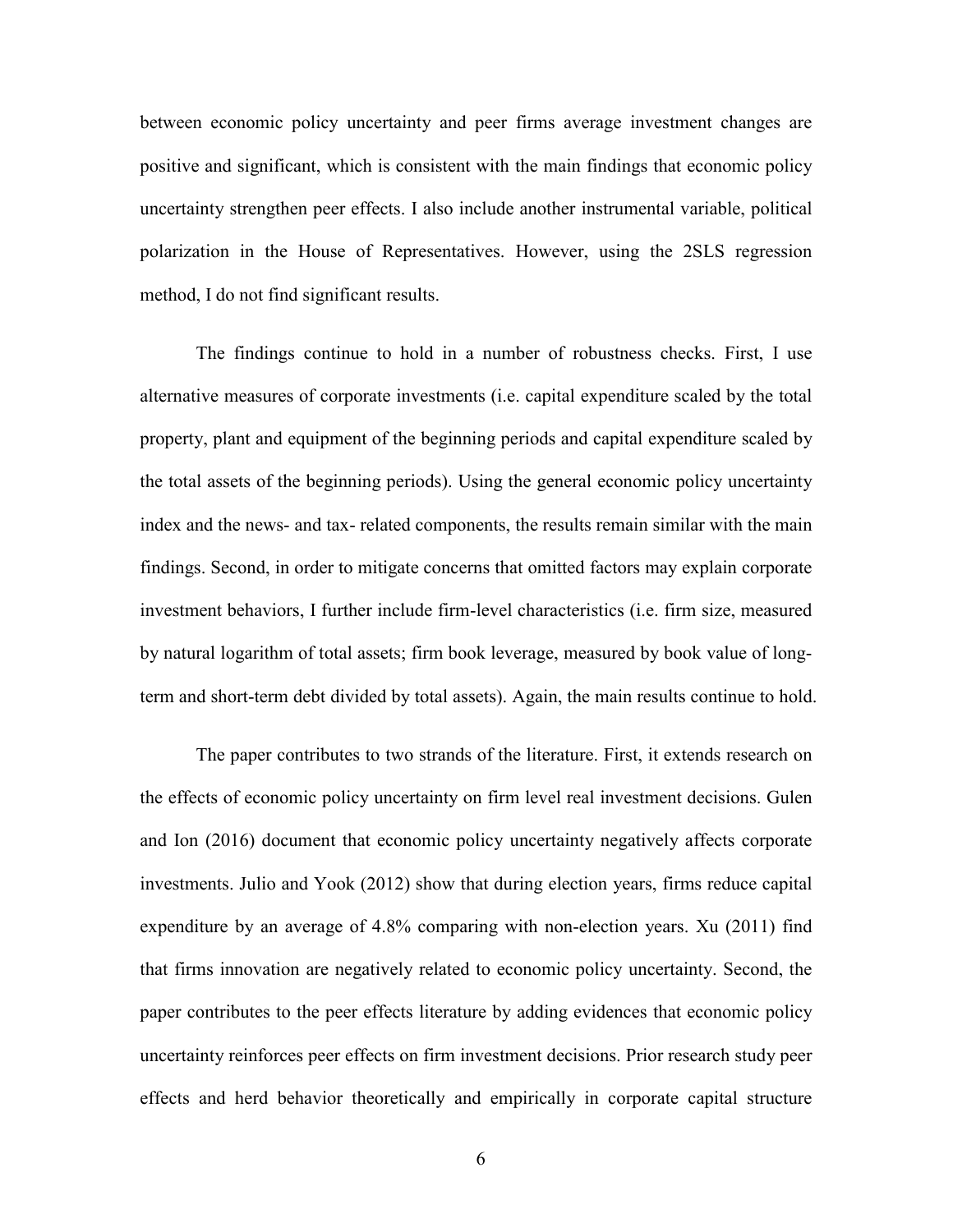(Leary and Roberts, 2014), risk management (Ahern et al., 2012; Bursztyn, Ederer, Ferman, and Yuchtman, 2014; Lahno, Serra-Garcia, Lahno, and Serra-Garcia, 2015), corporate governance (John and Kadyrzhanova, 2008), corporate social responsibilities (Cao, 2015) as well as financial policies (Bursztyn, Ederer, Ferman, and Yuchtman, 2014; Bustamante and Fresard, 2017; Chan, Chang, and Chen, 2013; Popadak, 2012). To the best of my knowledge, this paper is among the first studies to explore peer effects and economic policy uncertainty.

The rest of the paper proceeds as follows. Section 2 presents the motivation and hypotheses. Section 3 describes the data and sample. Section 4 reports the main regression results and subsample analyses. Section 5 presents robustness checks. Section 6 concludes.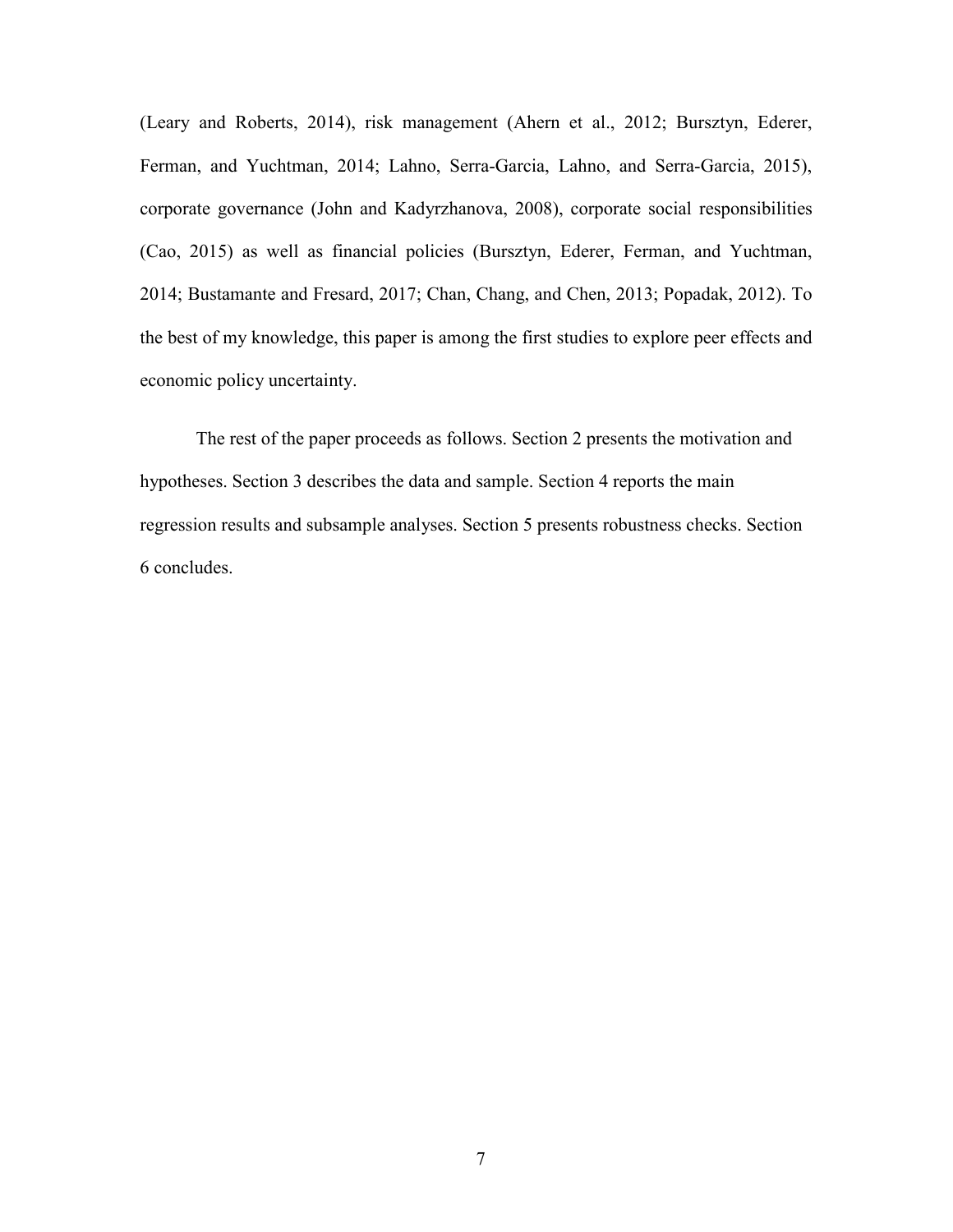#### CHAPTER 2

#### MOTIVATION AND HYPOTHESES

Peer effects have been studied, theoretically and empirically, across the fields of economics and finance over a long time: corporate capital structure (Leary and Roberts, 2014), risk management (Ahern et al., 2012; Bursztyn, Ederer, Ferman, and Yuchtman, 2014; Lahno, Serra-Garcia, Lahno, and Serra-Garcia, 2015), corporate governance (John and Kadyrzhanova, 2008), corporate social responsibilities (Cao, 2015) as well as financial policies (Bursztyn, Ederer, Ferman, and Yuchtman, 2014; Bustamante and Fresard, 2017; Chan, Chang, and Chen, 2013; Popadak, 2012).

Leary and Roberts (2014) point out that peer firms have significant influence on determining corporate capital structure and financial policies. Prior research also study the performance of peer firms influencing corporate investment decisions (Foucault and Fresard, 2014). According to Foucault and Fresard (2014), peer firms' valuation matters for firms' investment decisions because peer firms' valuation conveys important information to managers to evaluate their future growth opportunities. Pástor and Veronesi (2012) show that uncertainty makes the correlation of stock returns between firms increase, which also implies that firms' behaviors are conform during periods with high economic policy uncertainty. Arguably, imitation processes are most interesting in the time characterized by uncertainty or ambiguity. Facing uncertainty, managers find it difficult to predict outcomes and consequences of a certain behavior or decision. Along this way, uncertainty would promote imitating behaviors even if the consequence cannot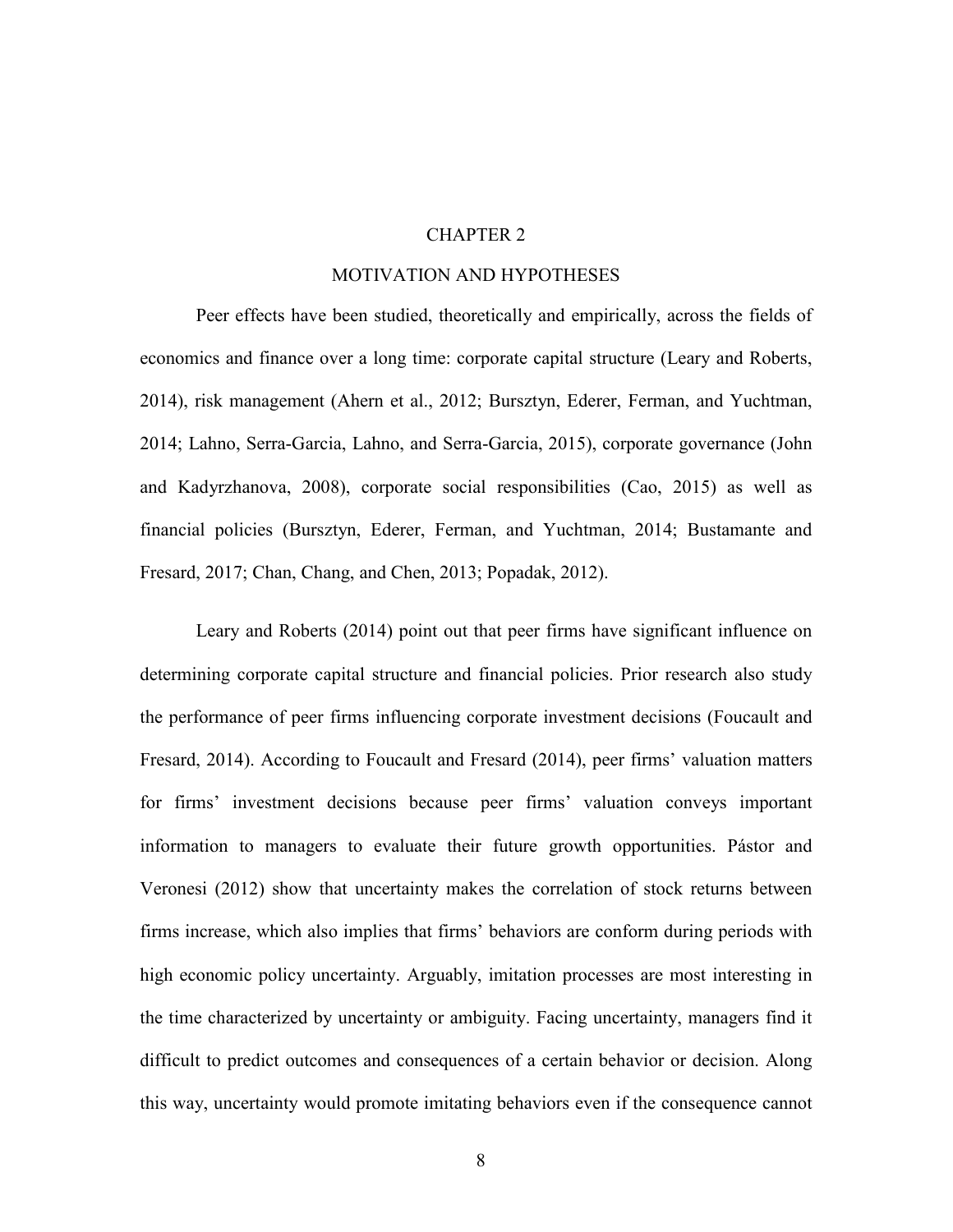predict (Lieberman, 2006). As a result, I am motivated to study the mechanism of peer effects and imitation behaviors during economic policy uncertainty periods. There are two popular theories about imitation behaviors and peer effects, from the prospective of the reputation of the top managers and the information possessed by peers.

#### 2.1 REPUTATION-BASED THEORY

Classical economic theory suggests that agents make investment decisions based on the available information they possess; decisions are made rationally and efficiently to reflect the agents expectations. However, in the real world, managers may not act rationally based on their own information and beliefs. In modern corporations, managers are routinely evaluated based on the performance. In many cases, the evaluation depends not only on the firms' absolute performance but also the performance relative to the peer firms. Scharfstein and Stein, (1990) suggests that managers may engage in herding behavior in investment decisions due to managerial reputation concerns.

Considering a case that a manager has a private signal indicating that a certain investment decision is wealth-maximizing for a firm. However, the manager also observes that managers from the peer firms take opposite action. Would the manager be brave enough to chanllenge the majority? Making decision based on his or her own private information may achieve a rare success. However, it is also possible that the decision ends up with a unusual failure. If it turns out that the manager is wrong, it would be a big fail. Professional managers concern about how others evaluate their ability in the managerial labor markets. When the evaluation of the firm's relative performance relates to the manager's job security. He or she is more likely to make a suboptimal decision and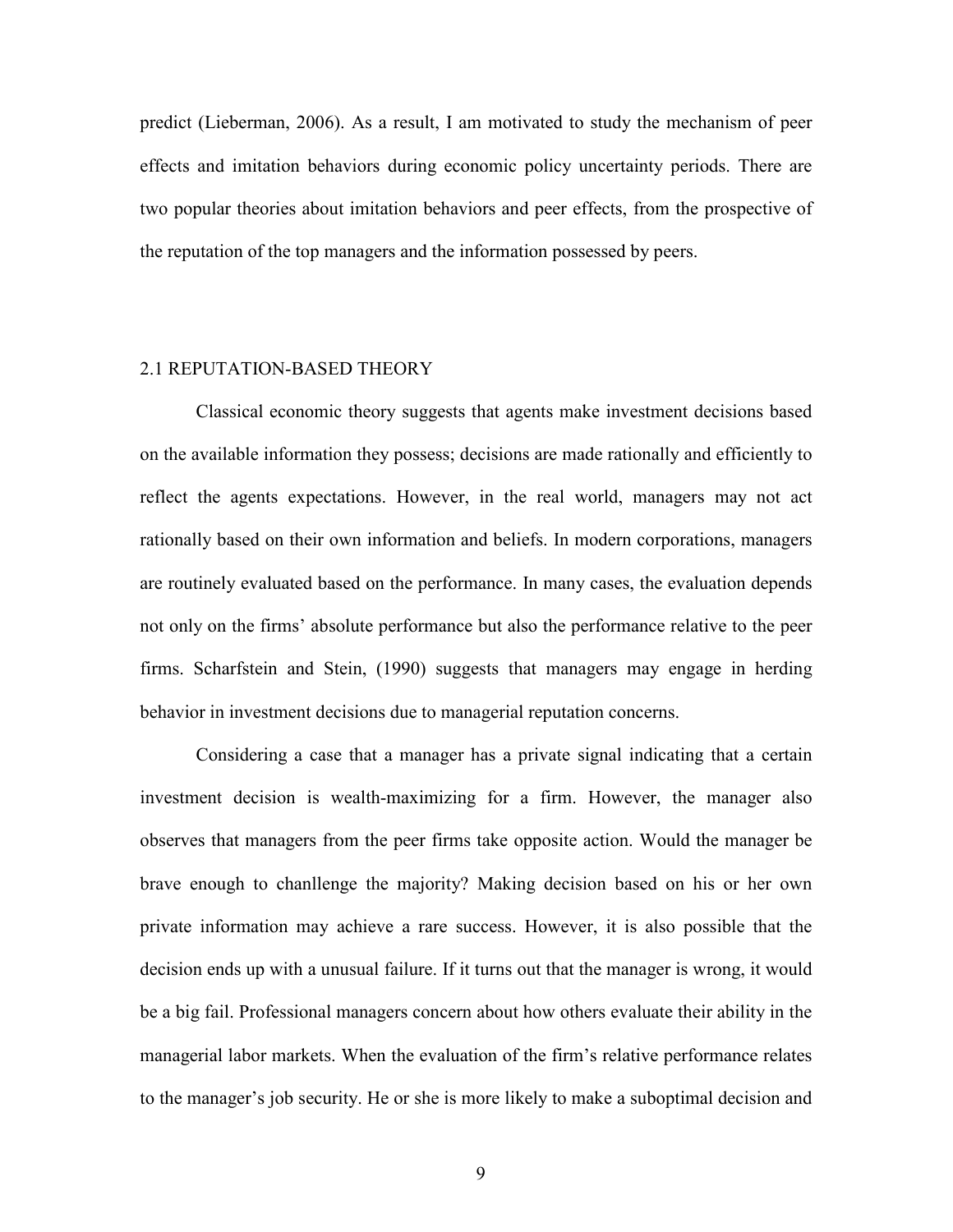simply follow others, regardless of his or her private signal. They mimic others' behavior because they are afraid of their contrary actions or decisions results in failure and damaging their reputation, especially during periods with high economic policy uncertainty.

When facing an unpredictable situation, managers are more likely to value their reputation in the labor markets. Although mimicking or herding behavior is not efficient from a rational investor's point of view, it is reasonable for a professional manager who cares about his or her own reputation in the labor markets. They would rather fail conventionally rather than succeed unconventionally (Scharfstein and Stein, 1990). Morck Randall, Shleifer Andrei, and Robert (1989) suggest that poor performance of a firm relative to its industry is a very important reason for a top manager's firing, rather industry-wide failure. They also suggest that it is difficult for boards to blame the managers for their bad strategies when other firms in the same industry also adopt the similar ones. Even though the managers are aware that mimicking others rather than acting based on their own signals is not the best decision for the whole corporation, he or she may still follow others, because managers may prefer the option of 'conventional success or failure' rather than 'unconventional success or failure'. Therefore, the managers might make a suboptimal but safe decision and mimic other firms regardless of his or her own private signal, when the evaluation of the managers' performance compared with the peer firms.

Thus, it is possible that managers ignore their own private information but mimic others' behaviors to avoid negative reputation by their disparate investment decisions. I expect that the incentive of imitation is stronger when they face economic policy

10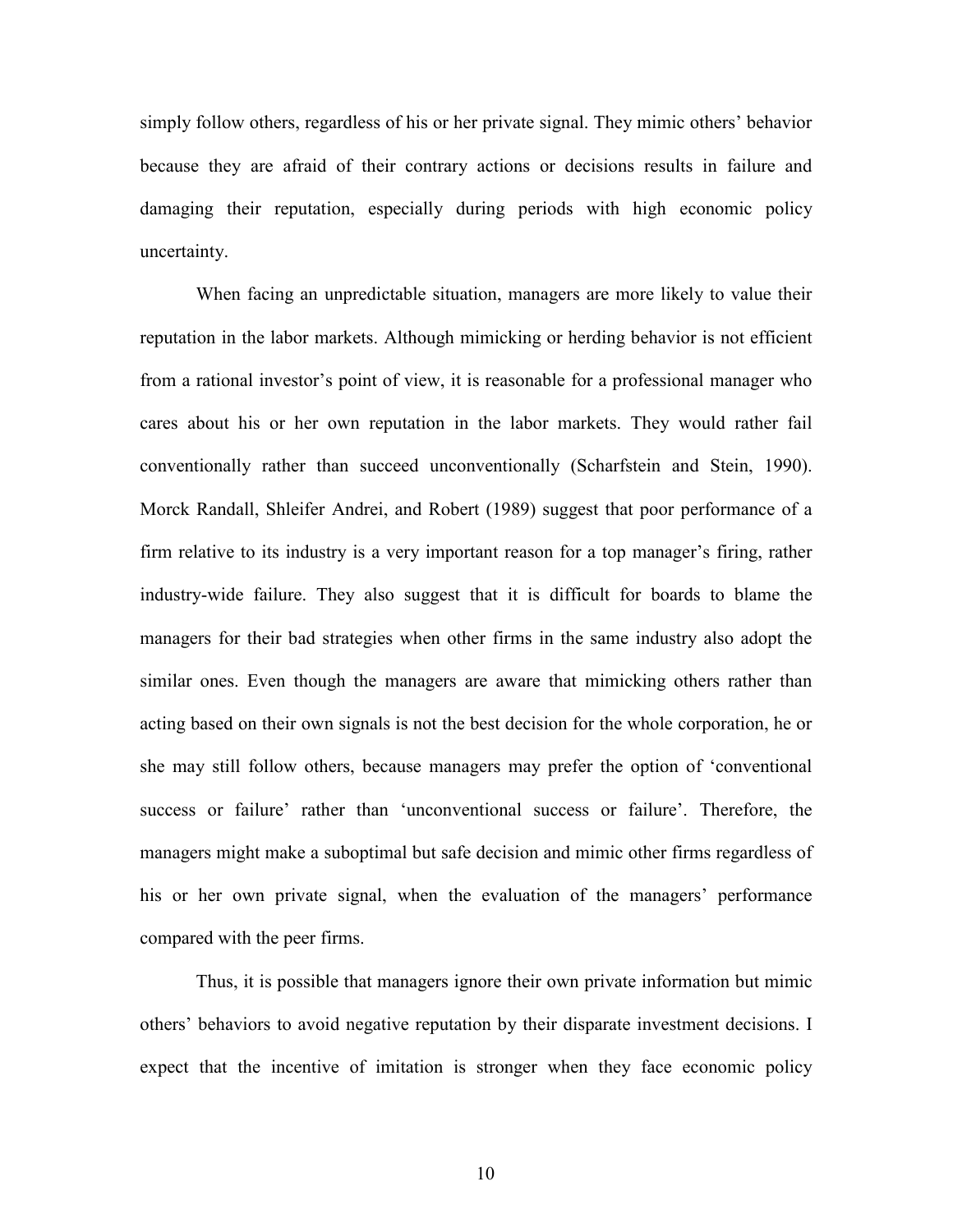uncertainty. Actually, the investment decisions they imitate are not absolutely efficient, rational and profitable. However, since others can also make mistakes, an unprofitable investment decision that a manager follows is not too bad for his or her reputation – at least, the managers can share the blame (Bikhchandani and Sharma, 2000; Scharfstein and Stein, 1990).

Furthermore, when facing economic policy uncertainty, board members would lower their expectation on firm performance. They are probably less likely to blame their managers if other firms are in the similar situation. This benefits the managers and as a result, imitation occurs. In general, from the reputation prospective, managers have incentives to follow their peers' investment decisions. Moreover, economic policy uncertainty potentially increases the volatility of the returns of the investment, and the risk of failure of a project. Therefore, high economic policy uncertainty increases the managerial reputation concerns. In such circumstances, it is safe for managers to stay conform rather than make decisions isolated with their peers to avoid negative reputation.

#### 2.2 INFORMATION-BASED THEORY

Firms may imitate when their peers are facing similar problems or in the similar situation and they believe the firms they follow possess superior information (Lieberman, 2006). Especially during the periods of economic policy uncertainty, firms lack information to predict future, and first movers are easily considered as having valuable information. In another case, I assume that first, each firm has their private information; secondly, the first movers in the markets purely make decisions based on their private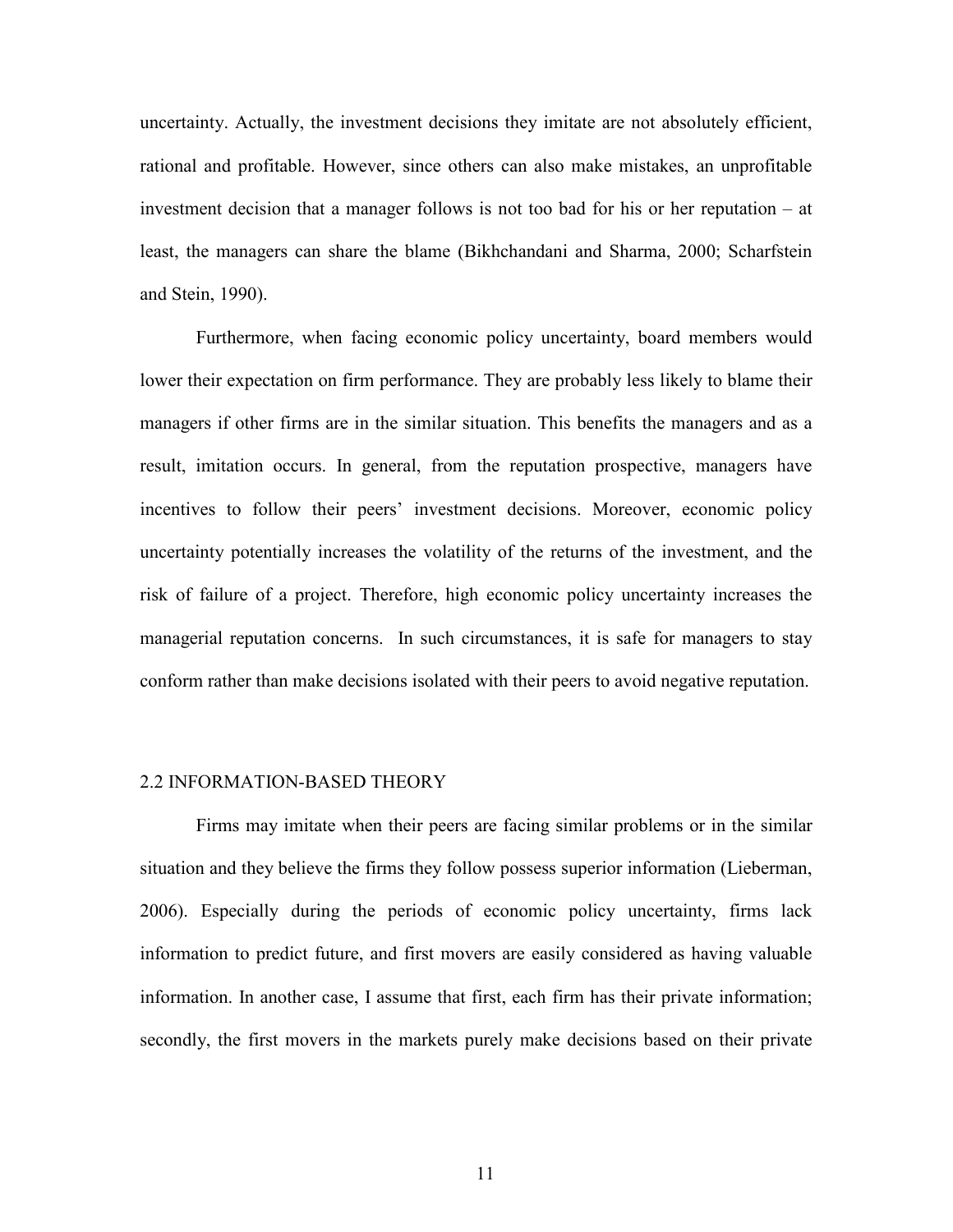information and the actions or behaviors of the first movers reveal the information they have to rest of the markets.

On the one hand, while the revealed information accumulates to some extent, it could be rational and efficient for other firms to imitate their decisions and ignore the information they possess (Lieberman, 2006). According to the economic agents' herding model, herding behavior is a result of rational choice, when there are multiple decision makers who are making decisions in turns and the private signal each of them received is incomplete, regarding the true state of the world. The key point of the idea is that an agent who makes decision later can observe others' behavior. Although the agent cannot directly observe the private signal of others, she can still infer from the others' behavior. When the signal revealed by the behavior accumulates to a certain degree, the precision of information revealed by others is sufficiently high. The information the agent gets from observing others might possibly outweigh her own information. Therefore, regardless of her private signal, she can simply mimic others' behavior. (Bikhchandani, Hirshleifer, and Welch, 1998).

 On the other hand, even if they rely on their private information, analyzing the outcomes is costly and time-consuming. They may finally imitate others' investment decisions. In either case, it may not be irrational or inefficient for the firms who observe the actions or decisions from their peer firms to imitate regardless of their own information (Bikhchandani, Hirshleifer, and Welch, 1998).

However, when the degree of precision of the private signal is high enough, it is unlikely that agents simply mimic others' behavior and ignore her private signal. The reason is that agents who act later need to wait and observe enough decisions made by

12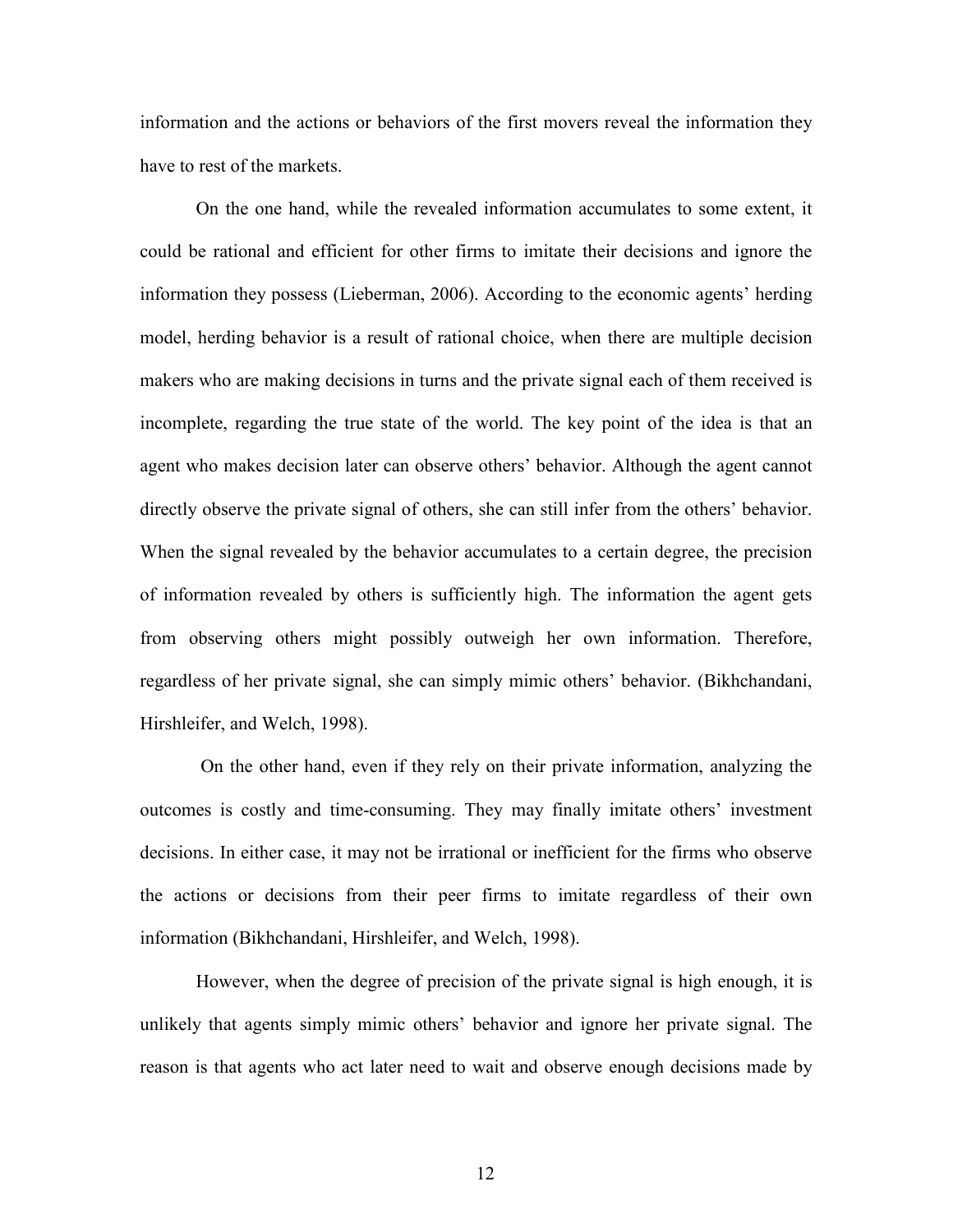others in order to make the decision of ignoring her private information and mimicking. While, when economic policy uncertainty increases, the accuracy of the signals decrease generally. As a consequence, peer effects magnify.

Moreover, the successful firms in the industries are likely to be perceived as having superior information. For example, less successful firms may follow the successful rivals if they believe that their successful counterparts are better informed. In general, in the case of economic policy uncertainty, the imitation strategy is optimal for firms because it costs less to imitate others' investment decisions, but outcomes could be unexpectedly better than making decisions isolating from others.

Along this way, I would expect that firms have stronger incentives to imitate their peer firms' investment decisions during periods of economic policy uncertainty, when they believe that their peer firms have more valuable private information and make rational and efficient decisions. We would also expect that peer effects are stronger for follower firms.

Hypothesis 1: Peer effects are strengthened during the periods of economic policy uncertainty.

Hypothesis 2: Follower firms respond to leader firms' investment decision. However, leader firms do not respond to the follower firms.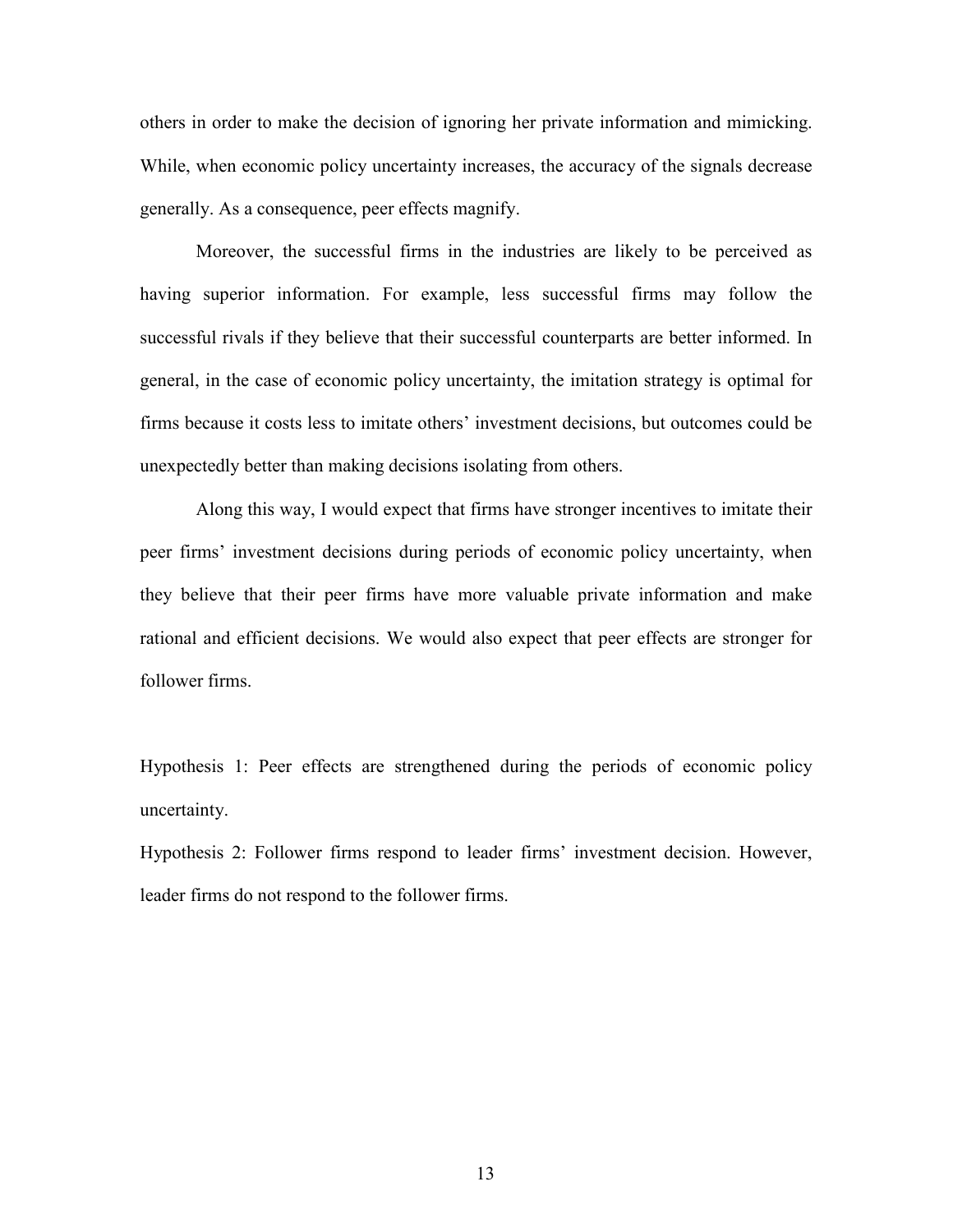#### CHAPTER 3

#### DATA AND MEASURES

#### 3.1 ECONOMIC POLICY UNCERTAINTY

One of the challenges of the research is how to quantitatively measure economic policy uncertainty. Studies typically rely on ex-post firm-level outcomes (e.g. dispersion of analyst forecast or volatility of stock returns) to measure ex-ante economic uncertainty. Unfortunately, such measures cannot capture government economic policy uncertainty. Julio and Yook (2012) and Durnev (2010) use election data to measure economic policy uncertainty. While election data captures a portion of economic policy uncertainty during election years, it cannot capture the economic policy uncertainty in non-election years. In general, both methods are not good measures of economic uncertainty.

Therefore, in this paper, I employ another measure of economic policy uncertainty recently developed by Baker, Bloom, and Davis (2016), which captures government future economic policy uncertainty beyond the election data. The BBD index has been employed in several finance research works to study the effects of economic policy uncertainty on corporate financial and investment decisions (Bhattacharya, Hsu, Tian, and Xu, 2017; Gulen and Ion, 2016; Xu, 2011).

Baker et al. (2016) construct the US economic policy uncertainty index from four types of underlying components. The first component quantifies newspaper coverage of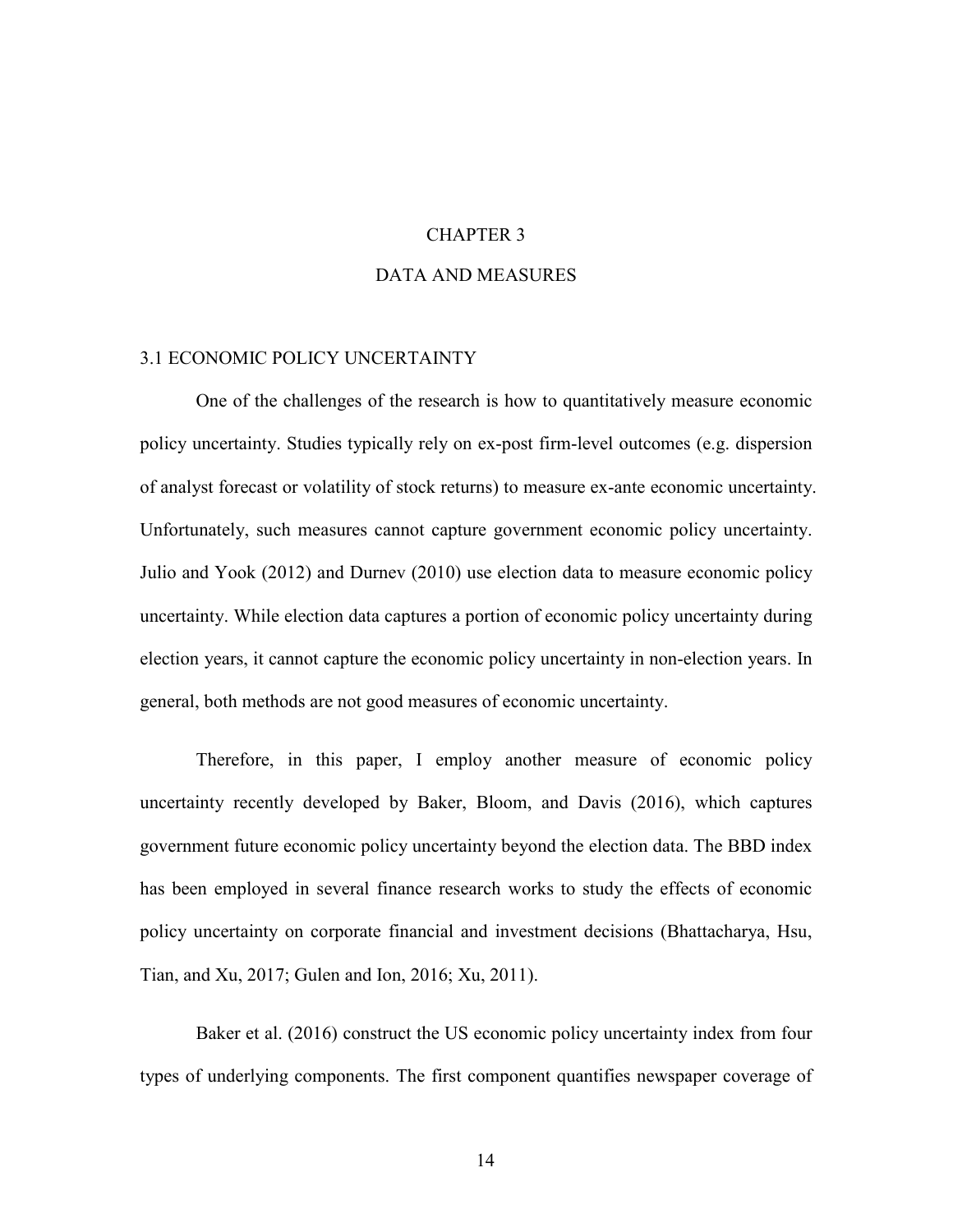policy related economic uncertainty. Baker et al. (2016) count articles that contain at least one of the terms of 'uncertainty' or 'uncertain', and at least one of the terms of 'economic' or 'economy', as well as at least one of the political terms, for example 'congress', 'deficit', 'Federal Reserve', 'legislation', 'regulation', or 'white house' and so on in 10 leading newspapers in the United States. They scale the raw counts by the total number of articles in the same newspaper for each month. Afterwards, they average across the ten newspapers and normalize the 10-paper counts to a mean of 100 since 1985. The second component captures future tax code changes. It is constructed as the total present dollar value of the tax provisions set to expire in the near future. The third component measures fiscal and monetary economic policy uncertainty by estimating the dispersion of forecast on future purchases by the federal, state or local government. The fourth component is degree of forecaster disagreement about CPI.

The BBD index is a weighted average of uncertainty related to tax, CPI, government spending as well as newspaper coverage frequency of discussing economic economic policy uncertainty. Gulen and Ion (2016) find that, among the four components of the BBD index, the news-based component has the major explanatory power of the overall economic policy uncertainty index. Cummins et al. (1996) use 14 OECD countries' data and find that tax changes also influence firm investment decisions in 12 out of 14 OECD countries, including the United States. Thus, I adopt the news-based and the tax-based components of EPU index to examine whether the main results continue to hold using these two alternative indices.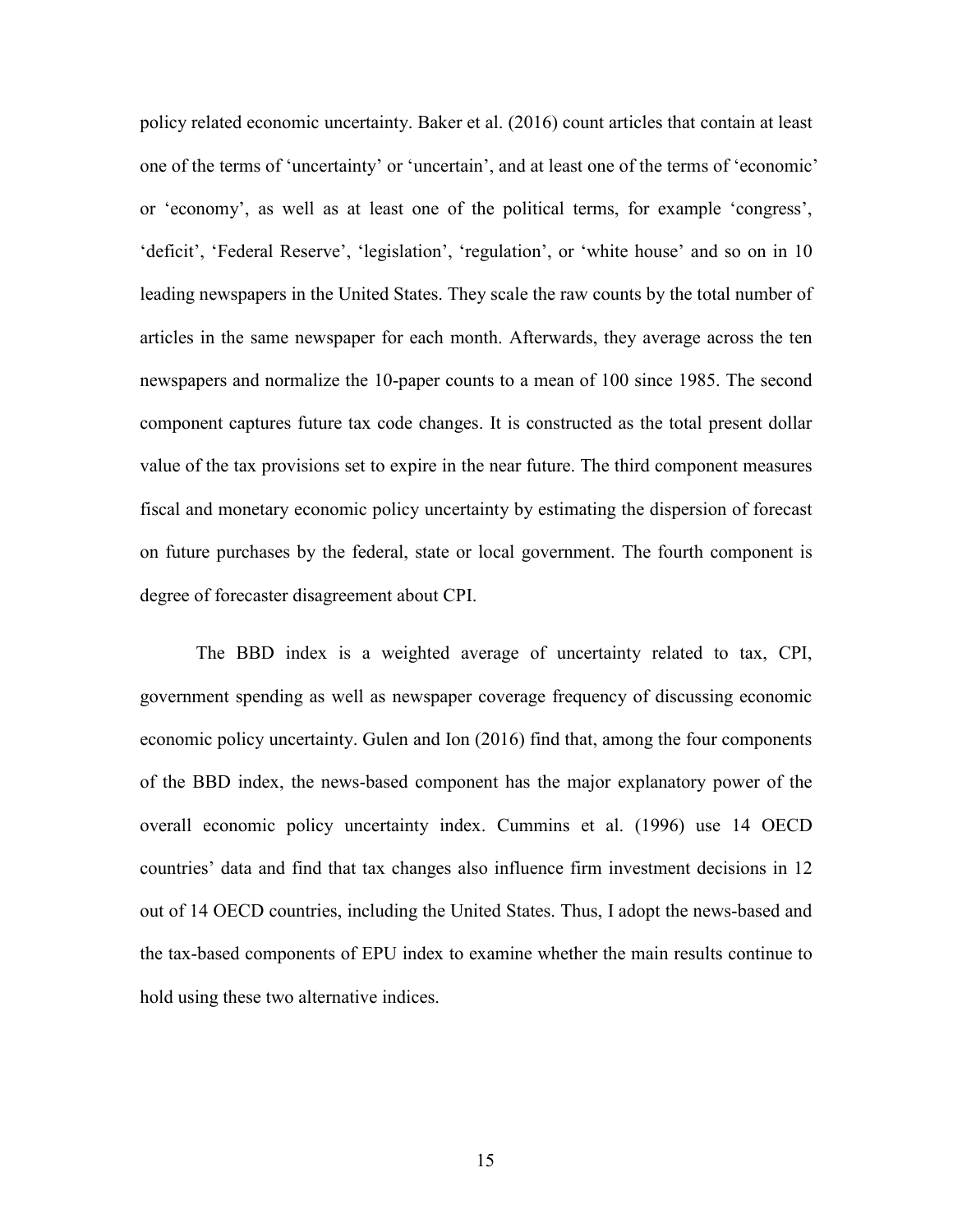#### 3.2 SAMPLE AND VARIABLES

The data for the empirical analyses comes from the quarterly COMPUSTAT North American files. I focus the analysis on a large sample of U.S. publicly listed firms. We restrict the sample to match the availability of the economic policy uncertainty index of Baker et al. (2016). The sample extends from 1987 Q1 to 2016 Q4. I require nonmissing data on investment, sales growth, cash flow, Tobin's Q, book leverage and total assets. Also I exclude firms distributed to industries of utility, finance and industries that are considered as "almost nothing".

To accurately measure peer effects, I exclude firms within the industry-quarters with less than three observations. Finally, I have 17,416 unique firms. Table 3.1 summarizes statistics for the final sample consisting of 505,720 firm-quarter observations. To reduce the impact of extreme outliers, I Winsorize all financial variables at the 1% level on both sides of the sample distribution. In practice, I Winsorize the financial variables before calculating the peer firms average characteristics in order to mitigate the influence of the extreme observations.

I define peer effects based on three-digit SIC industry classification codes. Peer firms are firms in the same industry over the same quarter. The variables are grouped into two distinct categories, (i.e. firm-specific characteristics and peer firms averages). While the former includes variables constructed for firm *i*'s value in quarter t, the latter consists of variables constructed as the average of all firms' values within an industry-quarter combination excluding firm *i* itself.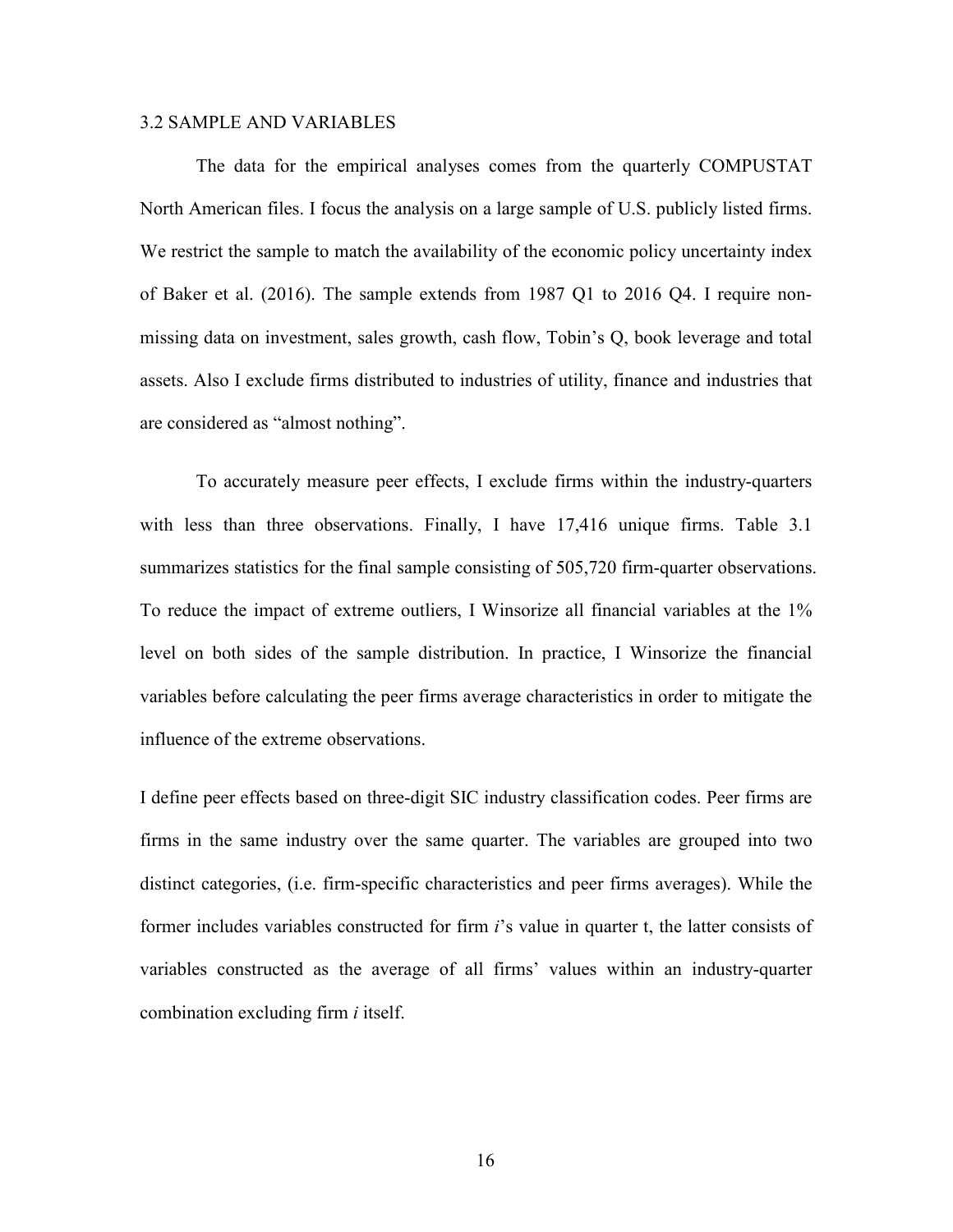| Variable                                                      | Obs.    | Mean    | Std. Dev. | Min        | Max    |
|---------------------------------------------------------------|---------|---------|-----------|------------|--------|
| Firm-Specific Factors                                         |         |         |           |            |        |
| Investment                                                    | 505,720 | 0.16    | 4.35      | $-20.16$   | 13.96  |
| <b>Sales Growth</b>                                           | 505,720 | 28.36%  | 112.79    | $-10000\%$ | 85167% |
| Tobin's Q                                                     | 505,720 | 2.42    | 3.17      | 0.50       | 24.13  |
| Cash Flow                                                     | 505,720 | $-0.02$ | 0.13      | $-0.87$    | 0.15   |
| <b>Book Leverage</b>                                          | 505,720 | 0.27    | 0.35      | 0.00       | 2.45   |
| Size (natural logarithm<br>of total assets)                   | 505,720 | 4.91    | 2.39      | $-0.77$    | 10.56  |
| Peer Firm Averages                                            |         |         |           |            |        |
| Peer Firm Avg.<br>Investment                                  | 505,720 | 0.17    | 2.31      | $-9.48$    | 5.46   |
| Peer Firm Avg. Sales<br>Growth                                | 505,720 | 2806%   | 27.60     | $-2205%$   | 12241% |
| Peer Firm Avg.<br>Tobin's Q                                   | 505,720 | 2.41    | 1.07      | 0.97       | 5.67   |
| Peer Firm Avg. Cash<br>Flow                                   | 505,720 | $-0.01$ | 0.04      | $-0.13$    | 0.05   |
| Peer Firm Avg. Book<br>Average                                | 505,720 | 0.27    | 0.10      | 0.09       | 0.58   |
| Peer Firm Avg. Size<br>(natural logarithm of<br>total assets) | 505,720 | 4.91    | 1.17      | 2.76       | 8.28   |

# Table 3.1. SUMMARY STATISTICS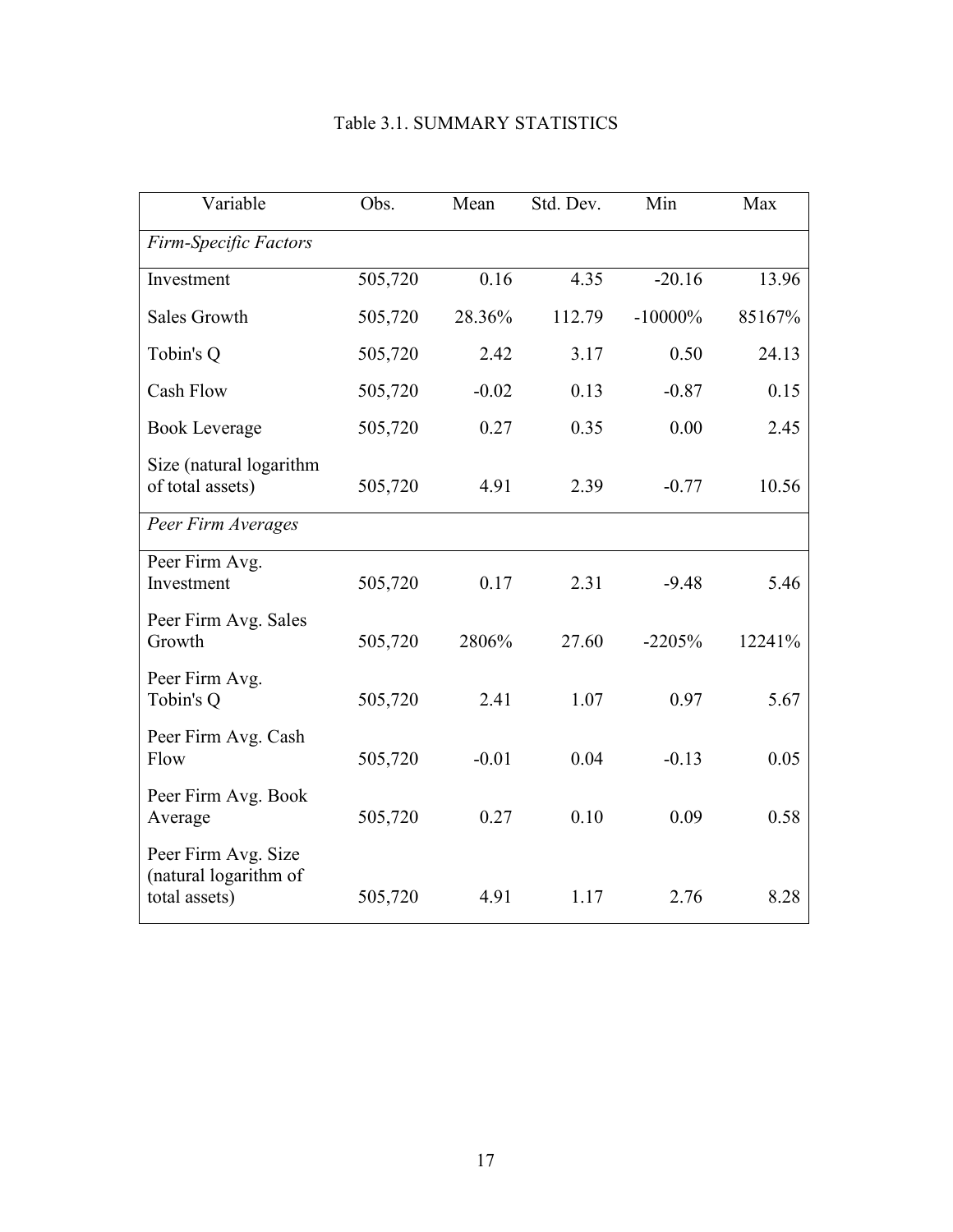#### Table 3.1. SUMMARY STATISTICS (CONTINUED)

| Macro-level Factors                                   |         |      |      |         |      |
|-------------------------------------------------------|---------|------|------|---------|------|
| EPU (logarithm of<br>quarterly<br>avg. US monthly BBD |         |      |      |         |      |
| index)                                                | 505,720 | 4.62 | 0.27 | 4.15    | 5.20 |
| Real GDP Growth                                       | 505,720 | 2.52 | 1.73 | $-3.46$ | 5.27 |
| <b>Political Polarization</b>                         | 421,026 | 0.48 | 0.10 | 0.32    | 0.69 |

I define *Investment* as changes of capital expenditure scaled by total assets of the beginning period. *Cash Flow* is measured as income before extra ordinary items plus depreciation and amortization and deflated by lagged book value of total assets; Sales Growth, as the year-on-year growth in quarterly sales, is an additional control for investment opportunities; Tobin's Q, which also captures investment opportunities, is measured as market capitalization minus book value of equity and plus total assets and divided by book value of total assets. I construct quarterly EPU index by aggregating the monthly BBD index and taking natural logarithm of the 3-month averages of the BBD index. The EPU index ranges from 4.15 to 5.20, with a mean value of 4.62.

The investment ratio is 16% on average, while the peer firm average investment ratio is 17%. The average sales growth rate is 28.36%. The average Tobin's Q is 2.42, which ranges from 0.5 to 24.31. The mean value of book leverage is 0.27, with ranges from 0 to 2.45. The variable of size, which is defined as natural logarithm of total assets, has a mean value of 4.91. In average, I have 128.7 firms for each industry-quarter in the sample.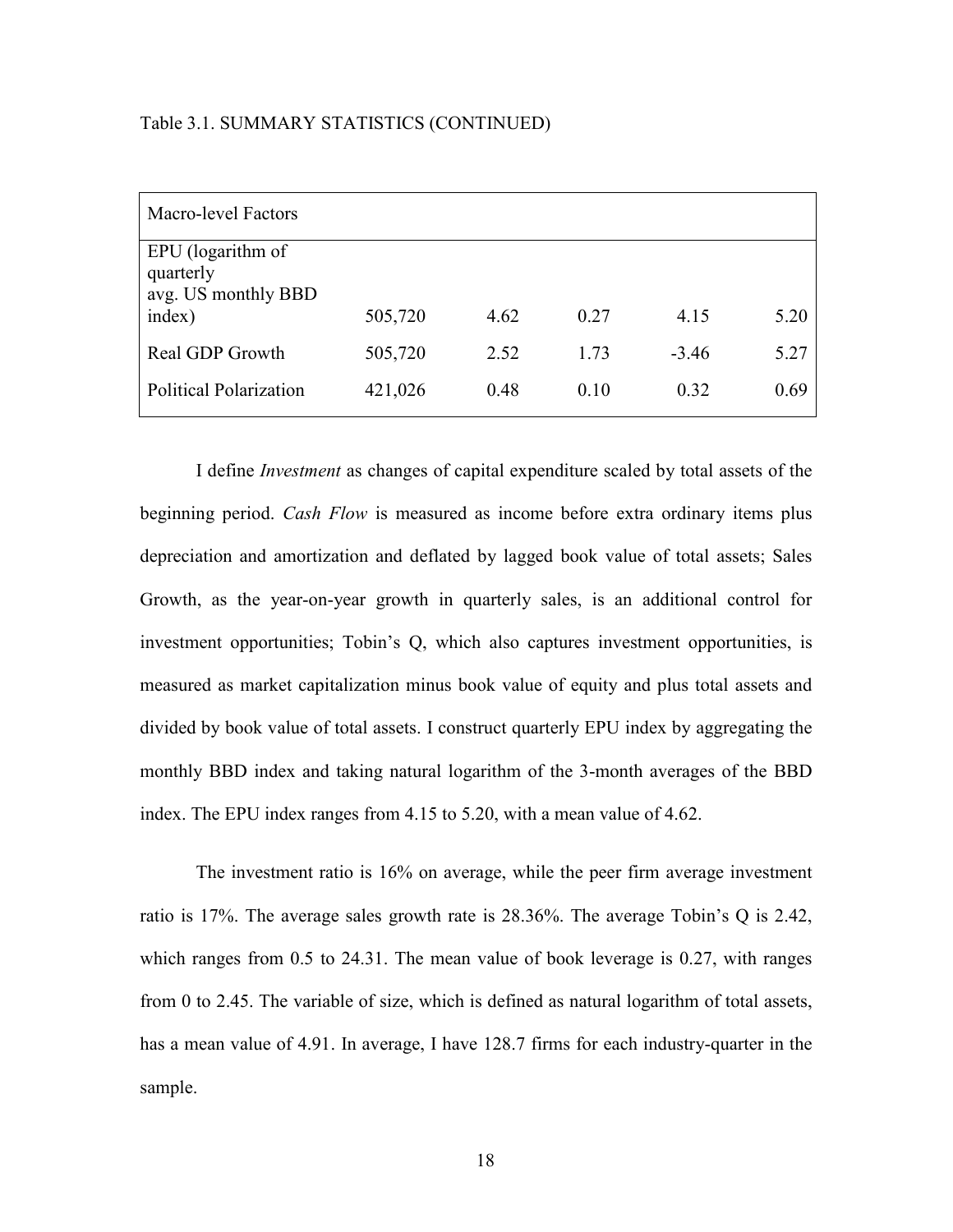#### 2.2 EMPIRICAL SPECIFICATION

The main model specification is based on Gulen and Ion,(2016) and Leary and Roberts (2014). Gulen and Ion (2016) model corporate investment as a function of the economic policy uncertainty index and other firm-level and country-level characteristics. Leary and Roberts (2014) model firm outcomes variables as a function of peer firms outcomes (excluding the firm itself), firm specific characteristics and peer firms' average characteristics. Since I am interested in how peer effects influence corporate investment during the periods of economic policy uncertainty, I include peer firms average investment, the one period lagged natural logarithm of the quarterly average EPU index, as well as the interaction term between peer firms average investment and the one period lagged quarterly EPU index.

Inspired by Leary and Roberts (2014), I use contemporaneous values of peer firms' average investment instead of one period lagged peer firms' average investment because it limits the amount of time for firms to respond to one another. The contemporaneous methods make it difficult to identify mimicking behavior among firms. As the EPU index is a time-varying country-level variable, I also include time fixed effects. I follow Gulen and Ion (2016) to control corporate investment opportunities over time by including *Sales Growth, Cash Flow, Tobin's Q, Real GDP Growth* and firm fixed effects. Next, I include peer firms averages (i.e. *Sales Growth, Cash Flow, Tobin's Q*), as in Leary and Roberts (2014), to control the influence of other peer firms financial characteristics on corporate investment. Finally, the main specifications are given by: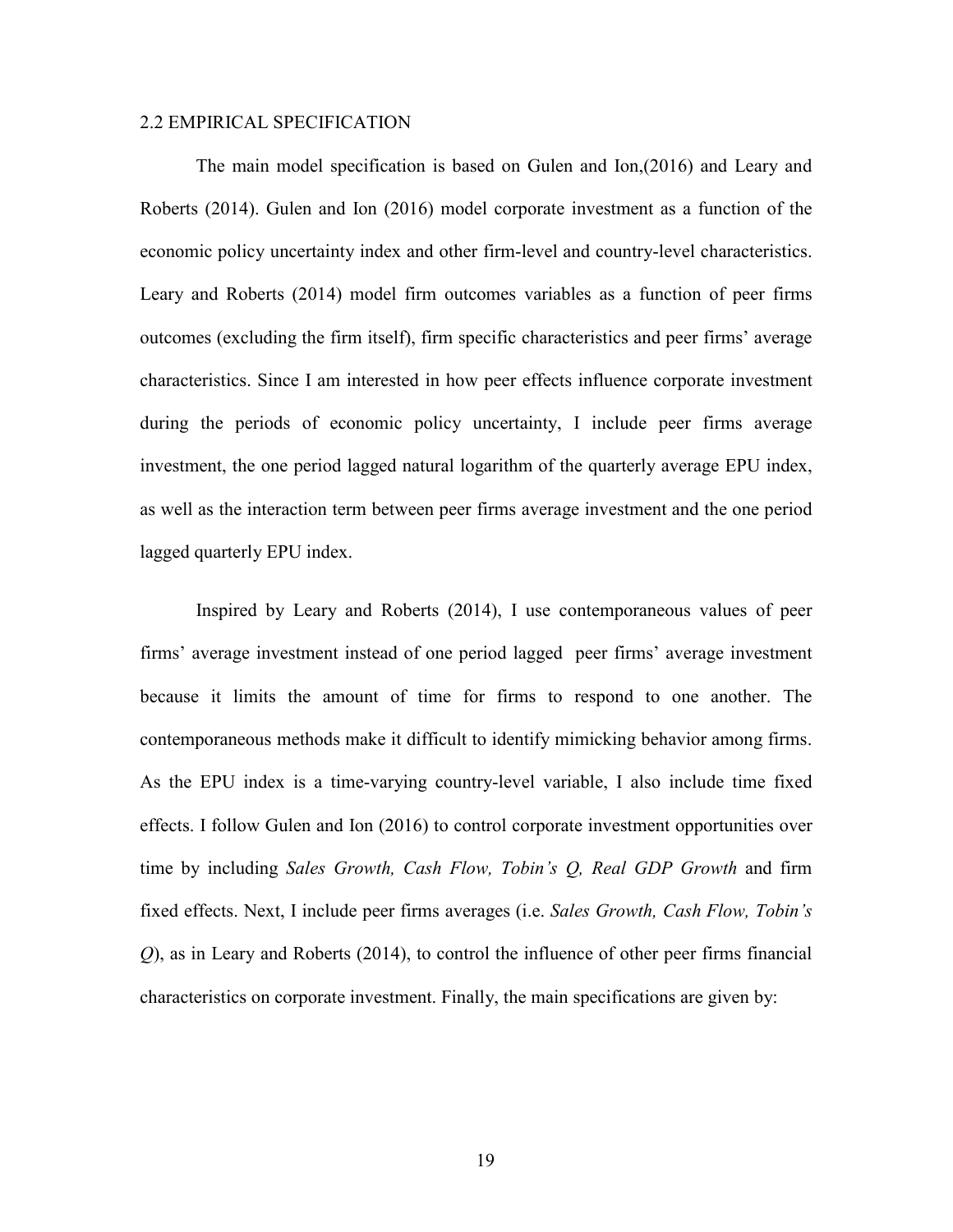$\emph{Investment}_{i,j,t}$ 

$$
= \alpha + \beta_1 EPU_{t-1} + \beta_2 Investment_{-i,j,t} \times EPU_{t-1} + \beta_3 Investment_{-i,j,t}
$$

$$
+ \gamma \bar{X}_{-i,j,t-1} + \lambda X_{i,j,t-1} + \xi \mu_i
$$

where the indices *i, j,* and *t* represent firm, industry, and year, respectively. The term *Investment*<sub> $-i,j,t$ </sub> denote contemporaneous measures of peer firms' investments. The vectors  $\bar{X}_{-i,j,t}$  and  $X_{i,j,t}$  denote peer firms' averages and firms specific characteristics, respectively. The two vectors  $\bar{X}_{-i,j,t-1}$  and  $X_{i,j,t-1}$  include control variables known to correlate with investment decisions.

As specified in the last section, the variables correlated with investment decisions include *Cash Flow, Sales Growth,* and *Tobin's Q* (Gulen and Ion, 2016). In addition, in order to account for time-invariant firm heterogeneity, I include firm fixed effects  $(v_t)$ . In the model, all standard errors are clustered at the firm level. The main hypothesis is that  $\beta_2$ , the coefficient of the interaction term between peer firms average investment and the one period lagged EPU index is positive. This implies that firms are more likely to mimic their peers when facing economic policy uncertainty.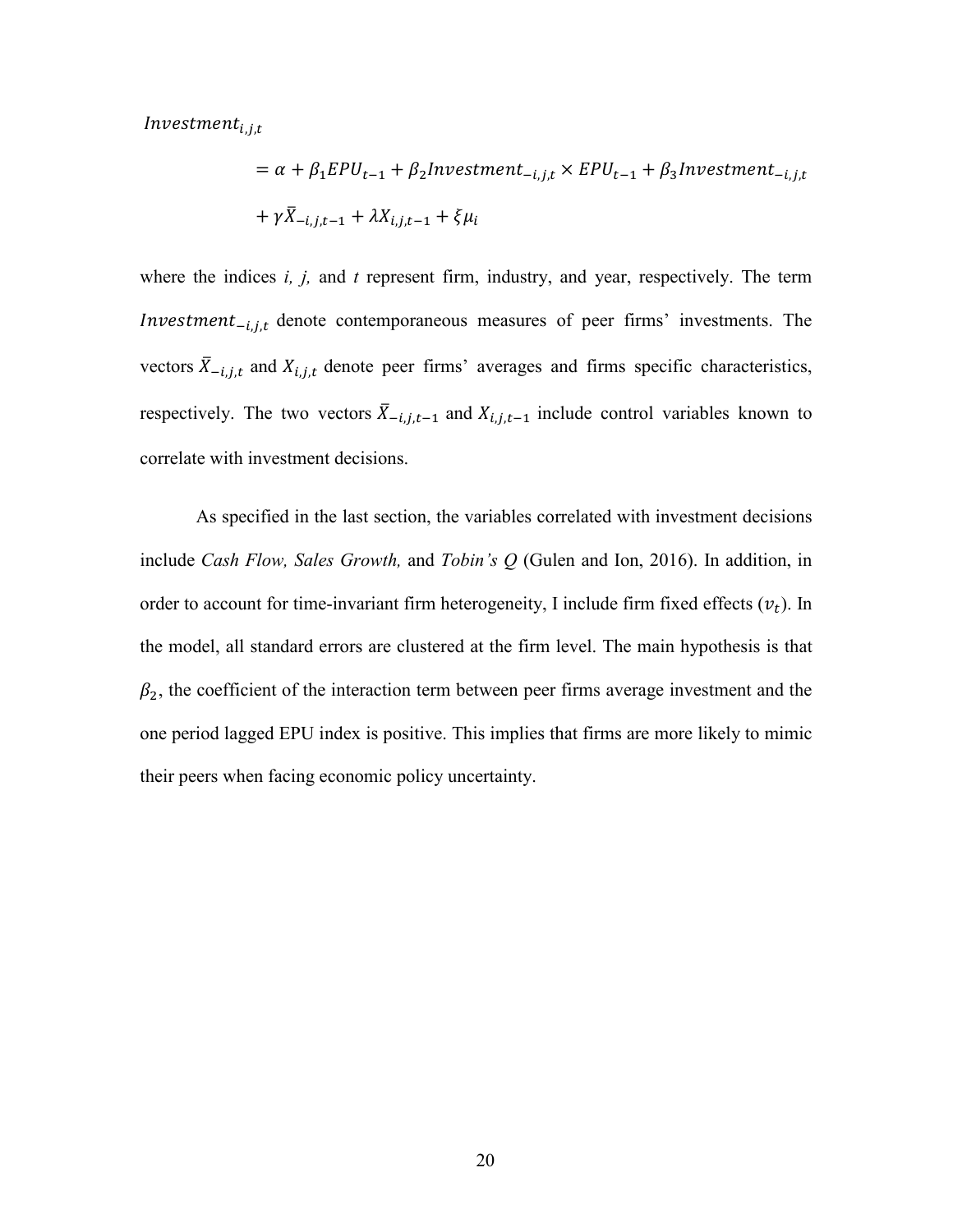# CHAPTER 4 RESULTS

#### 4.1 MAIN RESULTS

The level specifications use the levels for all of the variables on both the left- and right-hand sides of the equation. The first difference specifications use first differences for all of the variables on both the left- and right-hand sides of the equation. The only exception is the economic policy uncertainty index, which I use its levels across all specifications. In Specifications  $(1) - (3)$  of Table 4.1, I regress firm investments on peer firm average investment, one period lagged economic policy uncertainty and the interaction term of peer firm average investment and one period lagged economic policy uncertainty while controlling for firm-fixed effects. In Specification (1), I report the results of peer effects only on firm investment decision. As expected, the coefficient of peer firm average investment is positive and statistically significant. One unit change in peer firm average investment associates with 0.815 unit changes in firm investments. Thus, peer firms have notably impact on firms' investment decisions.

While Leary and Roberts (2014) document that peer firms play an important role in determining firm capital structure and financial policies, the preliminary findings are consistent with their findings. In Specification (2), I test the effects of economic policy uncertainty on firm investments. Consistent with Gulen and Ion (2016), the results show there are strong and negative relationship between economic policy uncertainty and firm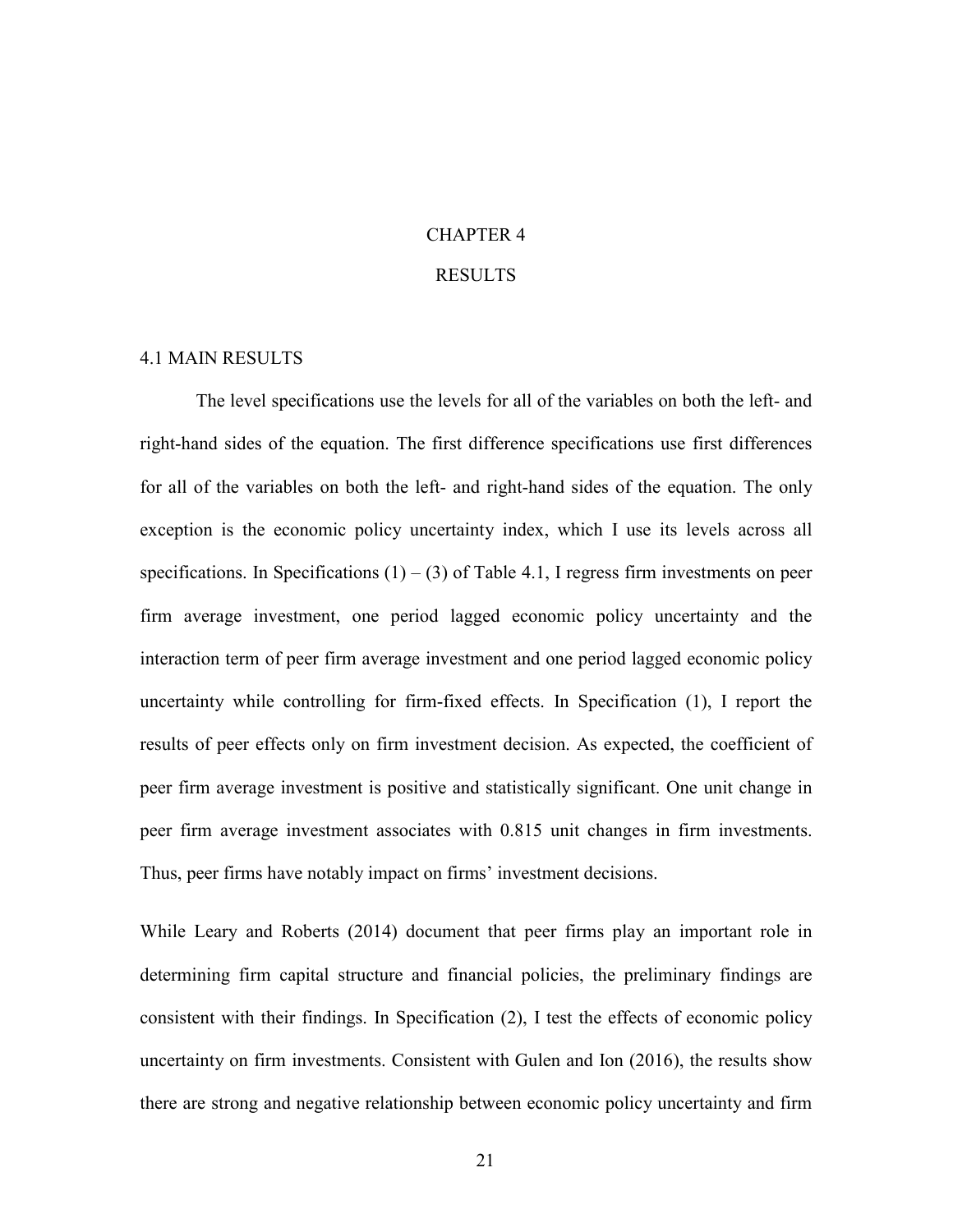investments. One unit increases in economic policy uncertainty index is associated with 0.062 units reduction in firm investments.

The main question is whether peer effects would be strengthened when firms face economic policy uncertainty. Will the firms be more willing to follow others when they do not have clear idea about the future policy changes? I test this idea in Specification (3). The focus is the interaction term of peer firm average investment and the one period lagged EPU. I find that the coefficient of the interaction term is positive and significant at 5% level, implying that peer effects are reinforced when firm face economic policy uncertainty. The coefficient of peer firm average investment itself is positive and significant at 1% level. The coefficient of economic policy uncertainty is positive, however, it is not significant in this specification.

I run regression using first differences of the left- and right- hand variables but the level of economic policy uncertainty index. I focus on the interaction term of one period lagged economic policy uncertainty and peer firm average investment change. The coefficient of the interaction is positive and significant at 1% level, which is even more significant compared with the level specification. The coefficient of peer firm average investment change is positive and statistically significant at 5% level. The findings imply that firms are inclined to follow their peers when making investment decision and the peer effects are strengthened when they face economic policy uncertainty. The evidences are consistent with the findings of Lubo, Astor, and Veronesi (2012) that stock prices are closely related during government economic policy uncertainty periods, which also implies that firms tend to mimic their peers to make financial and investment decisions. Along this way, it is not surprised that their stock prices are highly correlated.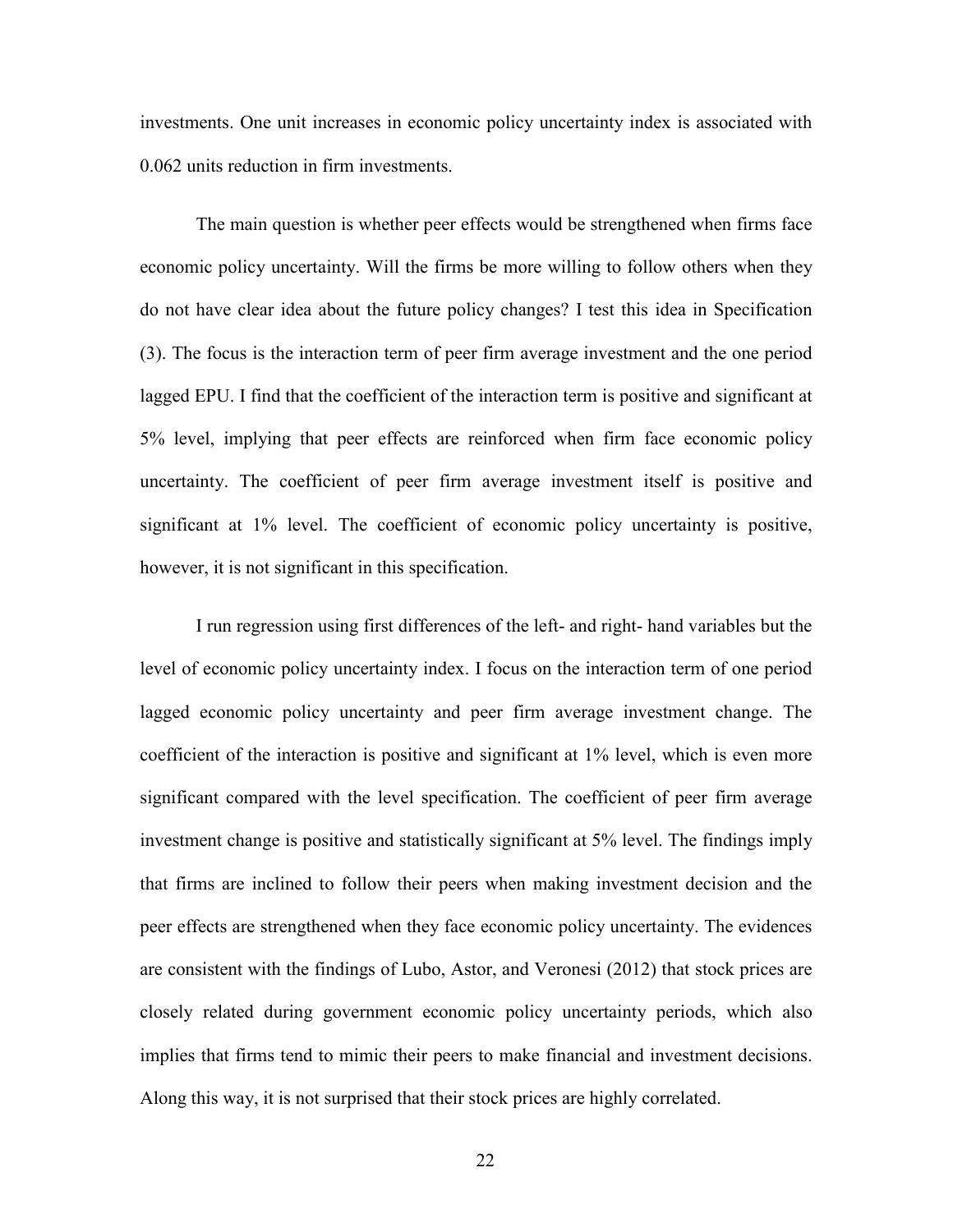|                           | (1)         | (2)         | (3)         | (4)                    |
|---------------------------|-------------|-------------|-------------|------------------------|
| <b>VARIABLES</b>          | Investment  | Investment  | Investment  | $\triangle Investment$ |
|                           |             |             |             |                        |
| Peer Firm Avg. Investment | $0.815***$  |             | $0.476***$  | $0.327**$              |
|                           | (43.68)     |             | (3.27)      | (2.03)                 |
| $EPU(t-1)$                |             | $-0.062***$ | 0.404       | $-0.375$               |
|                           |             | $(-4.12)$   | (1.20)      | $(-0.49)$              |
| Peer Firm Avg. Investment |             |             |             |                        |
| $EPU(t-1)$                |             |             | $0.073**$   | $0.109***$             |
|                           |             |             | (2.36)      | (3.18)                 |
| Sale Growth (t-1)         | $0.000***$  | $0.001***$  | $0.000***$  | $-0.001***$            |
|                           | (5.05)      | (11.06)     | (5.06)      | $(-6.87)$              |
| Tobin's $Q(t-1)$          | $0.087***$  | $0.085***$  | $0.087***$  | $0.057***$             |
|                           | (26.44)     | (26.36)     | (26.45)     | (6.40)                 |
| Cash Flow $(t-1)$         | 2.154***    | $1.109***$  | 2.153***    | $2.761***$             |
|                           | (23.78)     | (13.67)     | (23.77)     | (17.72)                |
| Peer Firm Avg. Sale       |             |             |             |                        |
| Growth $(t-1)$            | 0.000       |             | 0.000       | 0.001                  |
|                           | (1.17)      |             | (1.21)      | (1.19)                 |
| Peer Firm Avg. Tobin's Q  | $-0.035***$ |             | $-0.034***$ | $-0.040$               |
| $(t-1)$                   |             |             |             |                        |
|                           | $(-3.99)$   |             | $(-3.85)$   | $(-1.50)$              |

# Table 4.1 MAIN REGRESSION RESULTS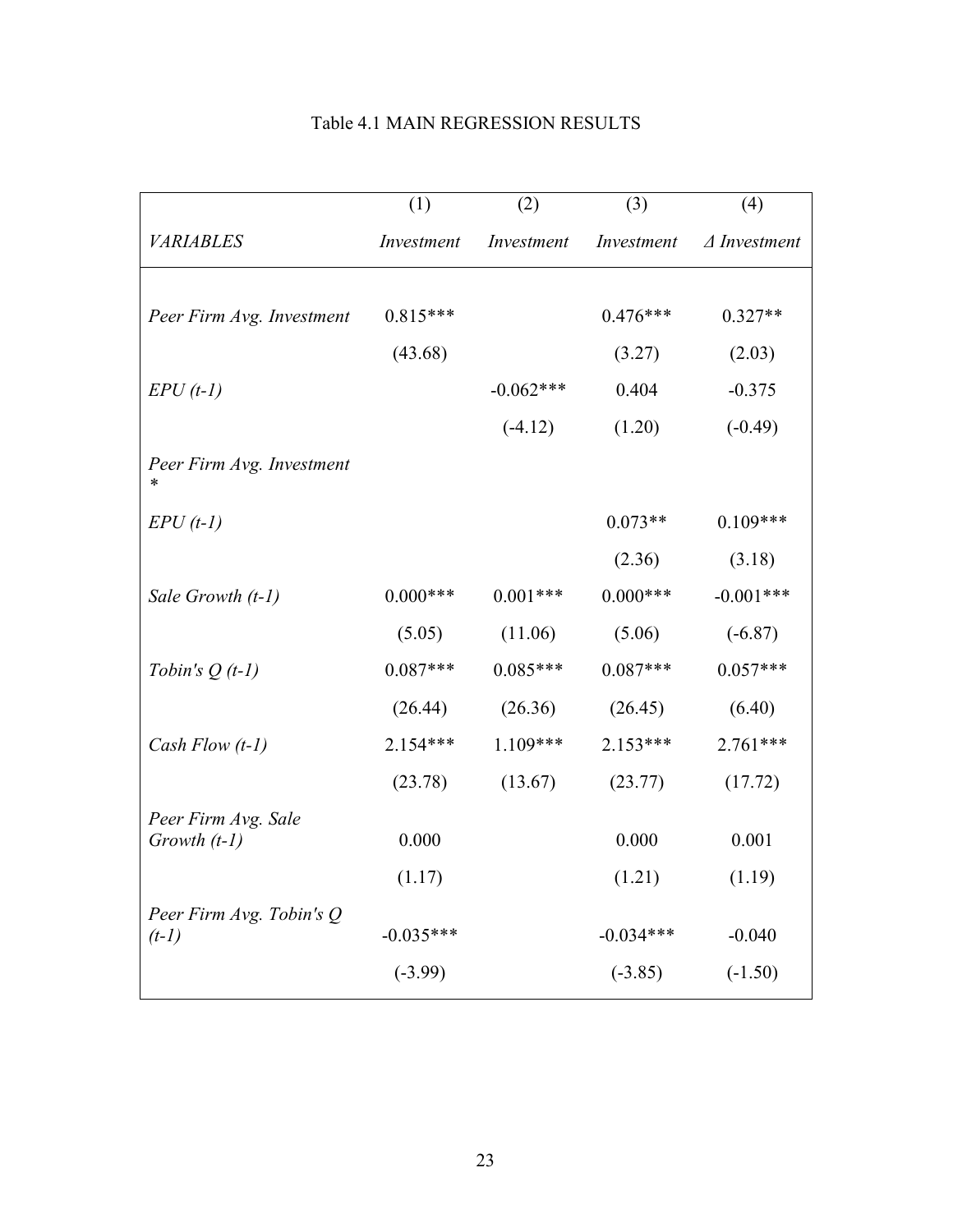| Peer Firm Avg. Cash Flow |            |            |           |           |
|--------------------------|------------|------------|-----------|-----------|
| $(t-1)$                  | 0.020      |            | 0.006     | $1.181*$  |
|                          | (0.07)     |            | (0.02)    | (1.72)    |
| Real GDP Growth (t-1)    | $0.233***$ | $0.046***$ | $0.150**$ | $-0.029$  |
|                          | (2.78)     | (19.87)    | (2.52)    | $(-0.24)$ |
| Constant                 | $-0.389**$ | $1.643***$ | $-2.104$  | 1.730     |
|                          | $(-2.47)$  | (21.76)    | $(-1.33)$ | (0.49)    |
|                          |            |            |           |           |
| Obs.                     | 462,327    | 462,327    | 462,327   | 430,003   |
| Number of Firms          | 16,429     | 16,429     | 16,429    | 15,788    |
| Adjusted R-squared       | 0.253      | 0.404      | 0.253     | 0.272     |
| Firm fixed effects       | Yes        | Yes        | Yes       | Yes       |
| Quarter dummies          | Yes        | Yes        | Yes       | Yes       |

Table 4.1 MAIN REGRESSION RESULTS (CONTINUED)

Statistical significant at the 5% and 1% levels is denoted by \*\* and \*\*\*, respectively.

#### 4.2 COMPONENTS OF THE EPU INDEX ANALYSES

Baker, Bloom and Davis (2016) base on newspaper coverage frequency to develop the BBD index. Therefore, the news component is in principle designed to capture economy economic policy uncertainty. Gulen and Ion (2016) find that the news component provides majority of the explanatory power of overall BBD index. Among the four components, news, tax, CPI, federal, state and local, tax related economic policy uncertainty is also important to predict firm investment decisions. Cummins, Hassett and Hubbard (1996) document evidences that firm investment respond to tax change in 12 out of 14 OECD countries, including the United States. Therefore, I focus on these two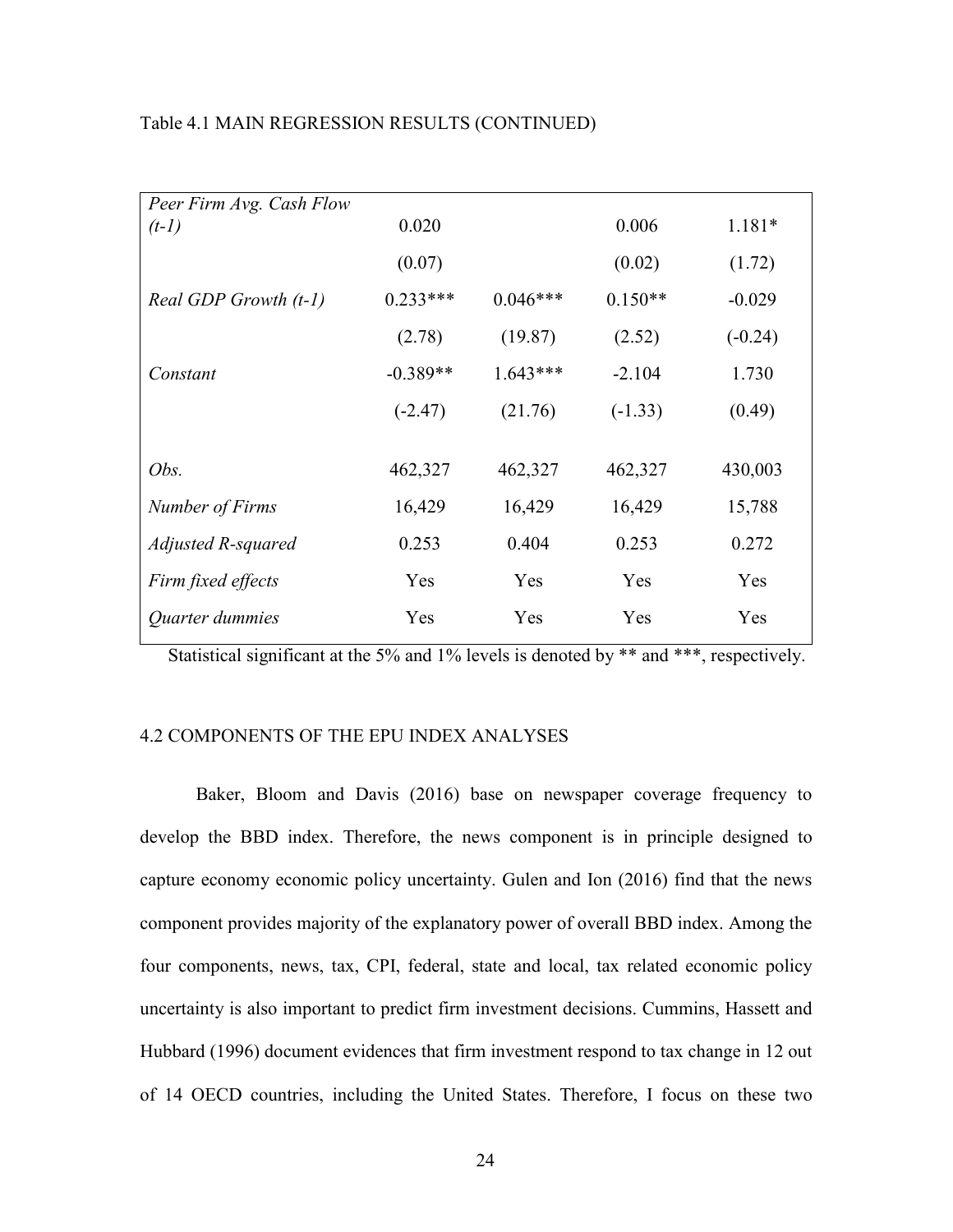components of the BBD index, news related and tax related components, for the analyses in this section.

I firstly use levels for all variables on both left- and right-hand sides of the equation in Specification (1) and (2) of Table 4.2. In the first column, I report regression results using the news based EPU index as the explanatory variable while controlling for firm specific characteristics and peer firm averages. The coefficient of the interaction term of the one period lagged news based EPU index and peer firm average investment is positive and statistically significant at 1% level. The peer firm average investment also has a positive and statistically significant coefficient.

The results are consistent with the finding documented in the last section that peer effects are strengthened when firms face economic policy uncertainty. In Specification (2), I report regression results using tax-related economic policy uncertainty index as the explanatory variable instead of the general EPU index. The coefficient of one period lagged tax-related economic policy uncertainty index is negative and significant at 5% level, implying that tax-related economic policy uncertainty have negative influence on firm investment. The coefficient of peer firm average investment is positive and significant at 1% level, which means that peer firms investment is a strong explanatory variable for firm investment decisions.

I focus on the interaction term of one period lagged tax-related economic policy uncertainty index and peer firm average investment to verify whether peer effects will be reinforced when firm face tax-related economic policy uncertainty. I find the coefficient of the interaction term is positive and significant at 1% level.

25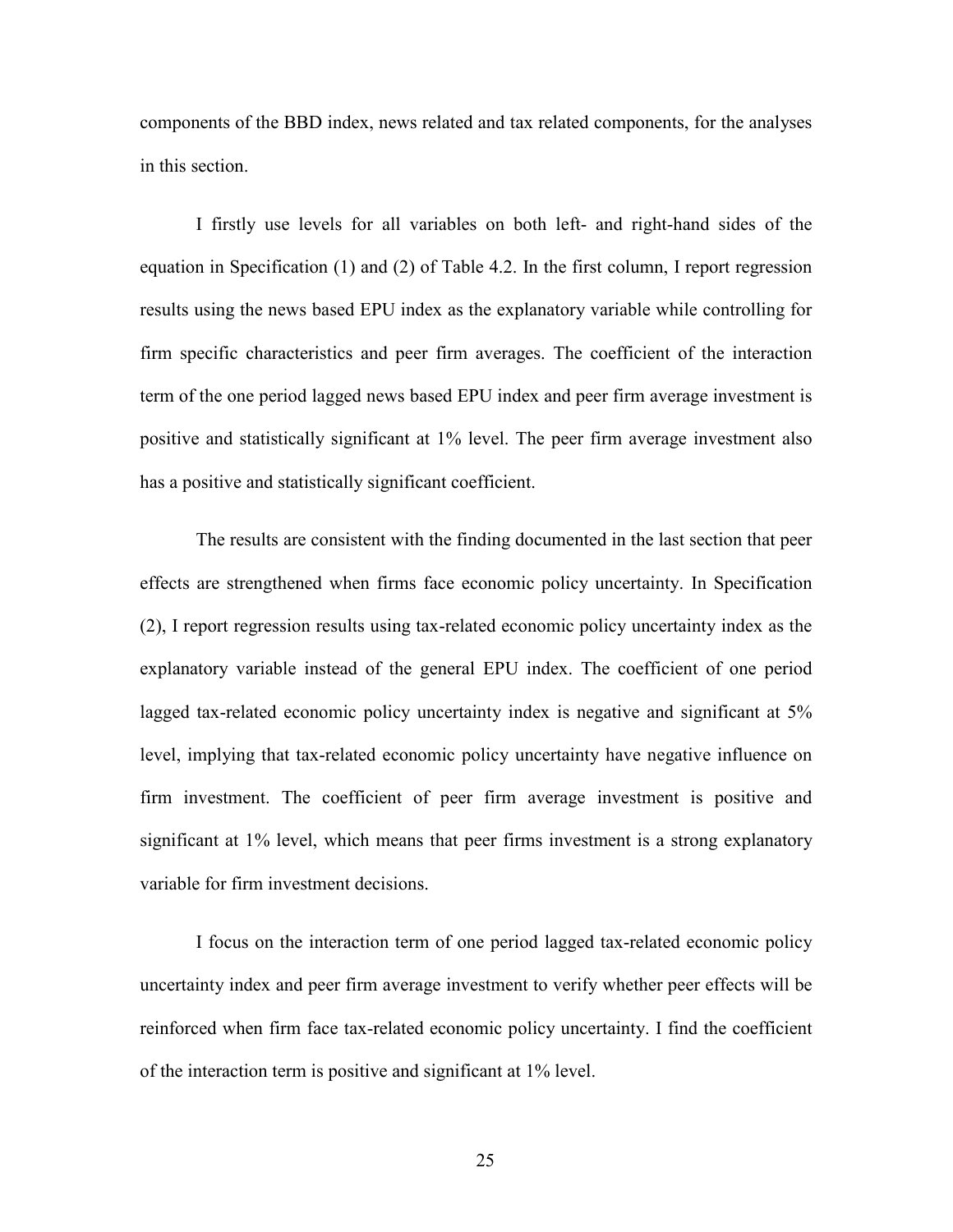| <b>EPU</b> Components               | News        | Tax         | News                | Tax                    |
|-------------------------------------|-------------|-------------|---------------------|------------------------|
| <b>VARIABLES</b>                    | Investment  | Investment  | $\Delta$ Investment | $\triangle$ Investment |
|                                     |             |             |                     |                        |
| Peer Firm Avg. Investment           | $0.339***$  | $0.590***$  | $0.230*$            | $0.594***$             |
|                                     | (3.00)      | (17.23)     | (1.87)              | (16.00)                |
| $EPU(t-1)$                          | 0.834       | $-0.195**$  | 0.462               | 0.067                  |
|                                     | (1.32)      | $(-2.08)$   | (0.56)              | (0.78)                 |
| Peer Firm Avg. Investment *         |             |             |                     |                        |
| $EPU(t-1)$                          | $0.102***$  | $0.053***$  | $0.129***$          | $0.057***$             |
|                                     | (4.25)      | (7.75)      | (4.96)              | (7.76)                 |
| Sale Growth (t-1)                   | $0.000***$  | $0.000***$  | $-0.001***$         | $-0.001***$            |
|                                     | (5.06)      | (5.03)      | $(-6.90)$           | $(-6.83)$              |
| Tobin's $Q(t-1)$                    | $0.087***$  | $0.088***$  | $0.057***$          | $0.057***$             |
|                                     | (26.44)     | (26.49)     | (6.39)              | (6.46)                 |
| Cash Flow $(t-1)$                   | $2.151***$  | 2.145***    | $2.757***$          | 2.753***               |
|                                     | (23.75)     | (23.68)     | (17.69)             | (17.64)                |
| Peer Firm Avg. Sale Growth          |             |             |                     |                        |
| $(t-1)$                             | 0.000       | 0.000       | 0.001               | 0.001                  |
|                                     | (1.18)      | (0.65)      | (0.95)              | (1.59)                 |
| Peer Firm Avg. Tobin's $Q(t-$<br>I) | $-0.034***$ | $-0.030***$ | $-0.043$            | $-0.026$               |

### Table 4.2 COMPUNENTS OF EPU INDEX ANALYSES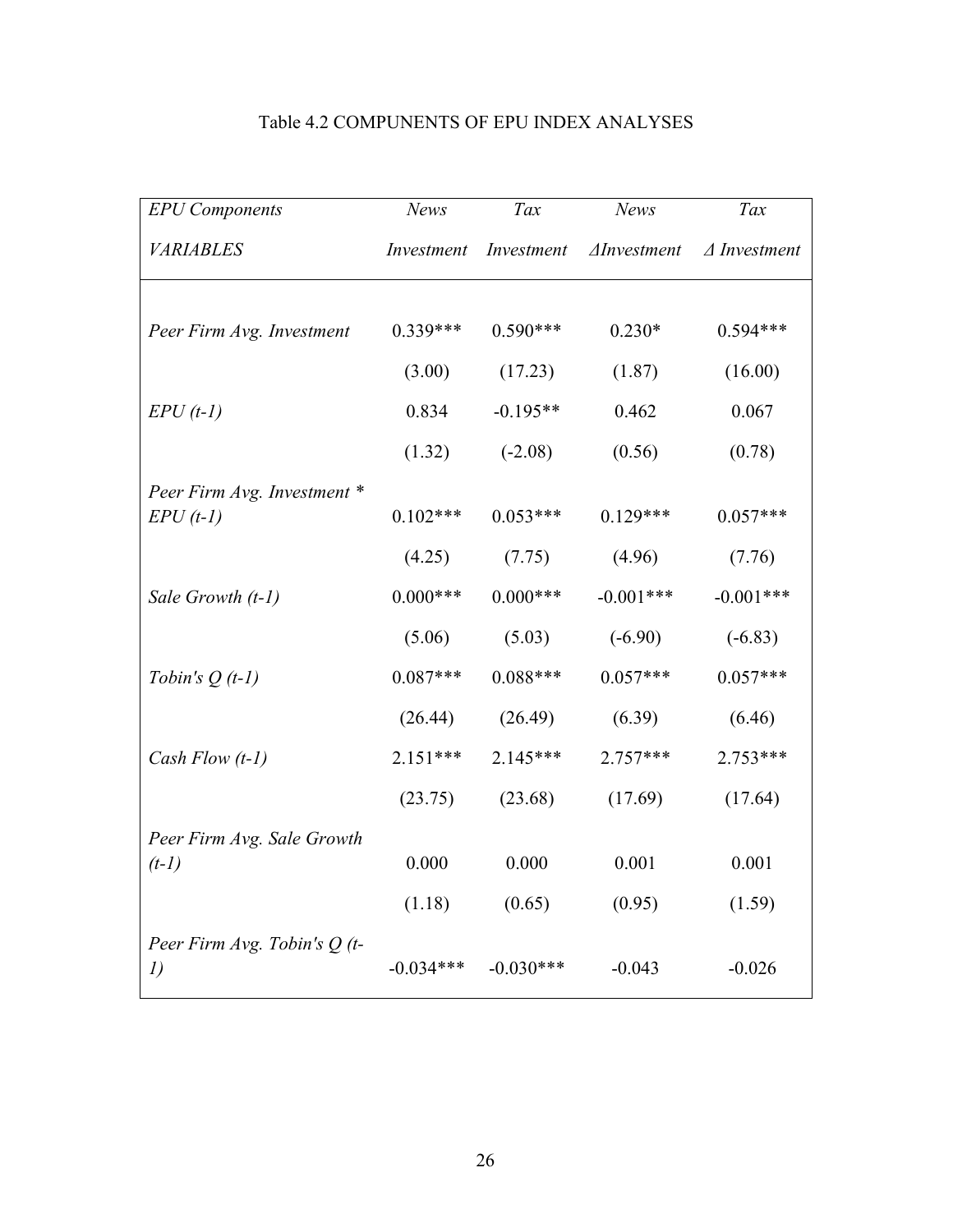|                          | $(-3.88)$ | $(-3.43)$ | $(-1.61)$ | $(-0.97)$ |
|--------------------------|-----------|-----------|-----------|-----------|
| Peer Firm Avg. Cash Flow |           |           |           |           |
| $(t-1)$                  | $-0.032$  | $-0.091$  | 1.085     | 0.952     |
|                          | $(-0.11)$ | $(-0.31)$ | (1.58)    | (1.39)    |
| Real GDP Growth (t-1)    | $0.434**$ | 0.006     | 0.153     | 0.031     |
|                          | (2.16)    | (0.05)    | (0.52)    | (0.26)    |
| Constant                 | $-4.724$  | 0.824     | $-2.272$  | $-0.312$  |
|                          | $(-1.41)$ | (1.45)    | $(-0.57)$ | $(-0.82)$ |
|                          |           |           |           |           |
| Obs.                     | 462,327   | 462,327   | 430,003   | 430,003   |
| Number of Firms          | 16,429    | 16,429    | 15,788    | 15,788    |
| Adjusted R-squared       | 0.253     | 0.255     | 0.272     | 0.274     |
| Firm fixed effects       | Yes       | Yes       | Yes       | Yes       |
| Quarter dummies          | Yes       | Yes       | Yes       | Yes       |
|                          |           |           |           |           |

#### Table 4.2 COMPUNENTS OF EPU INDEX ANALYSES (CONTINUED)

Thus, I conclude that firms respond positively to peer firm average investment when facing tax-related economic policy uncertainty. In Specification (3) and (4), I report regression results using first differences for all of the variables on both left- and righthand of the equation except the indexes of news-related and tax-related economic policy uncertainty. The first difference regression results are very similar with the level regressions.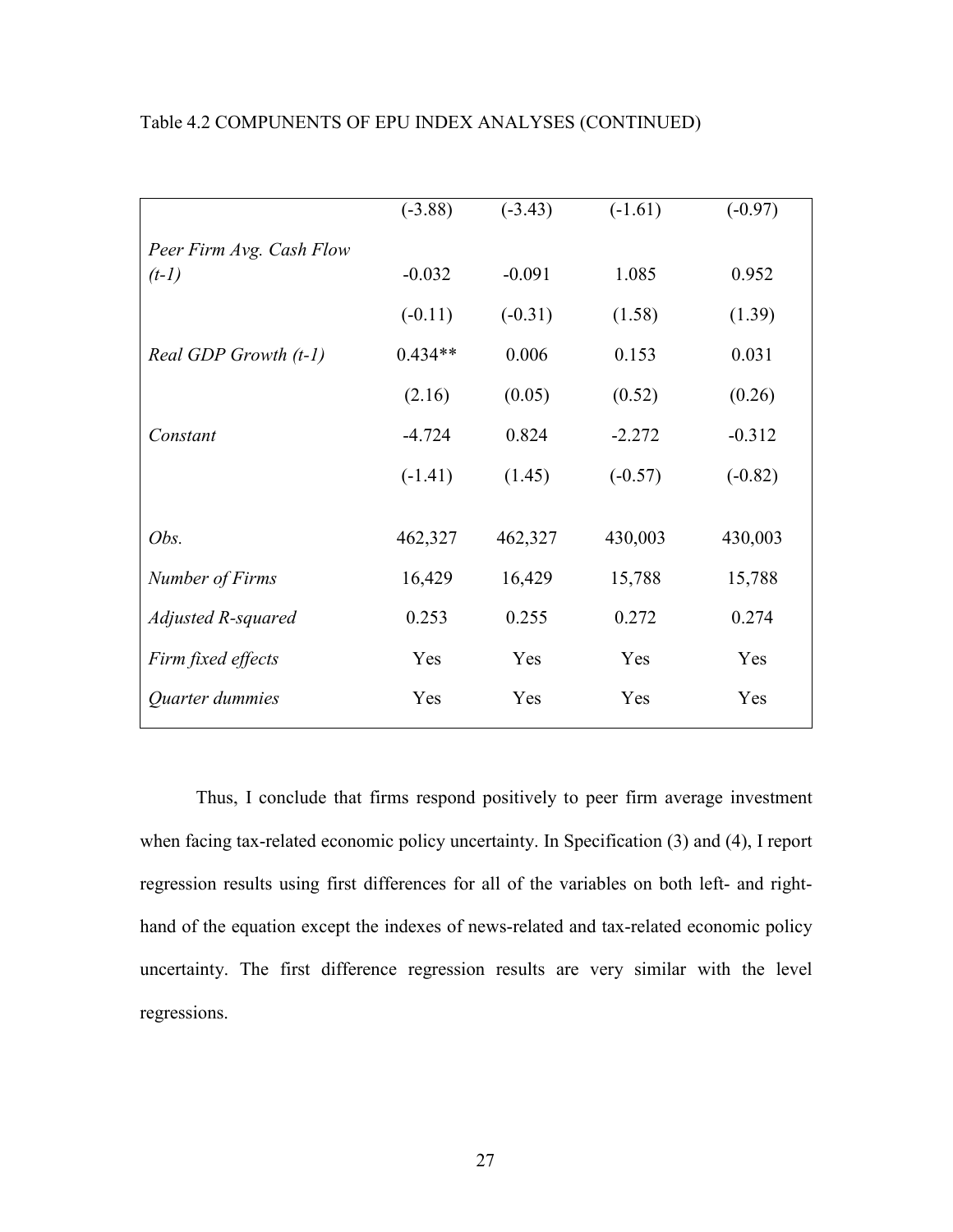Using both the news-related and tax-related EPU index, I find that the coefficients of the interaction term of the one period lagged tax-related and news-based EPU index and peer firm average investment change are positive and significant at 1% level. Thus, the findings are also robust using the change of firms' investment as dependent variables. In general, I conclude that firms are more likely to follow their peers when making investment decision when they face economic policy uncertainty.

#### 4.3 SUBSAMPLE ANALYSIS: WHICH FIRMS MIMIC?

Patel, Zeckhauser and Hendricks (1991) suggest that facing uncertainty, combined with natural inclination of individuals to free ride on others' information, may lead to herd behavior in making corporate financial policies and decisions. Cvii and Banerjee (1992) show that when people find that to obtain their own information is noisy, costly and time consuming, it is more likely for firms to rely on others' information when making their owns. As shown by Leary and Roberts (2014), smaller, less profitable firms with low earnings growth are more sensitive to financial decisions made by their more successful counterparts.

To examine heterogeneity in the coefficient on the interaction term of peer firms average investment and economic policy uncertainty, I split the sample according to market to book ratio, financial constrains, earnings growth and sales growth. I expect peer effects during economic policy uncertainty period would be stronger for financially constrained firms, whose financial policies and particularly, investment decisions are more sensitive to market conditions than those of financially unconstrained firms. Moreover, I would also expect that firms with low market to book ratio, low sale growth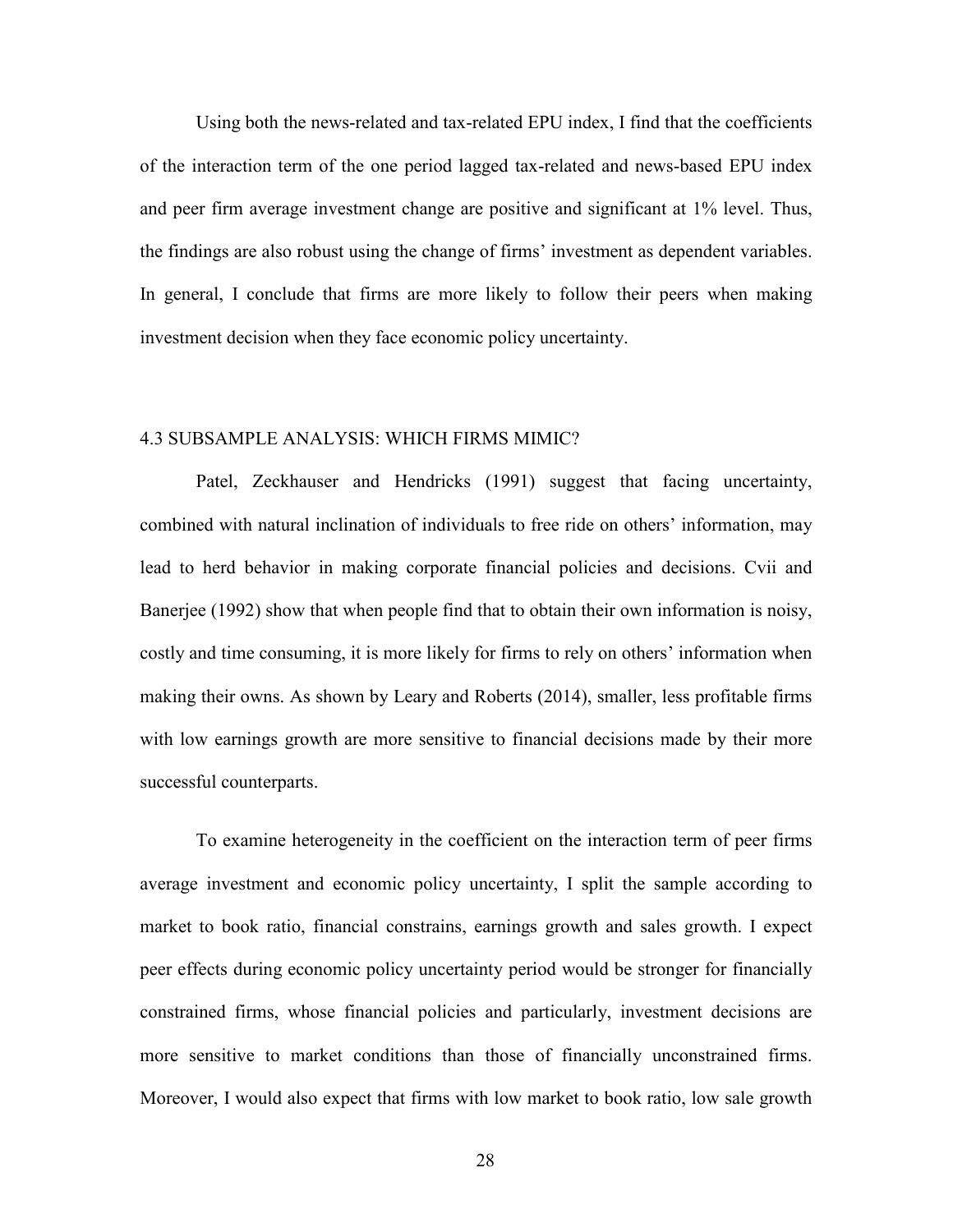and low earnings growth will be more likely to follow their more successful peers when facing economic policy uncertainty.

I measure financial constraints using the size-age index (the SA index), which is developed by Hadlock et al (2010). The SA index is a combination of asset size and firm age, which is calculated as  $(-0.737^*$  Assets +  $0.043^*$ Assets $2 - 0.040^*$ Age), where Assets is the natural log of total book assets and Age is the number of years a firm first appears on COMPUSTAT. Specifically, financially more constrained firms have higher SA index. I calculate the average SA index for each firm over its time-series and classify firms as financially constrained or financially unconstrained. I categorize firms with average SA index falling in top (bottom) tertile in each industry as financially constrained (unconstrained).

Empirical evidence shows that firm size is related to a firm's productivity, survival and profitability. Moreover, large firms can finance from the internal resources, debt or equity issuance. However, small firms have limited internal resources and limited capability to issue debt or equity. Additionally, Audretsch and Elston (2002) point out that small and young firms are more likely to experience credit rationing. Potential lenders may lack information on managerial capabilities and investment opportunities of such small and young firms. The potential lenders are unlikely to be able to identify the risks of the firms. This kind of information asymmetry leads the potential lenders to increase the interest rates or limit the amount of money they are willing to lend at any particular interest rate.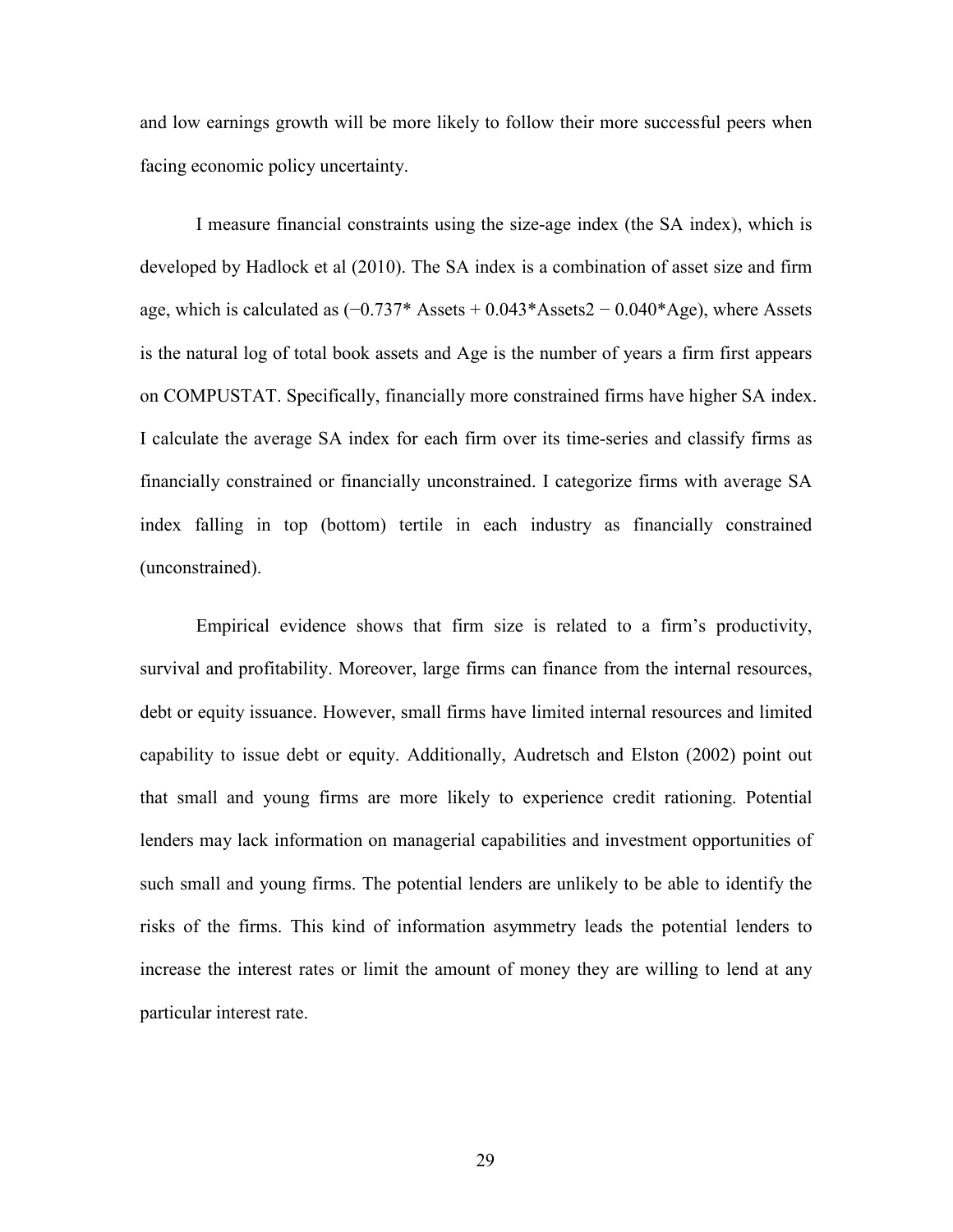I split firms according to average book to market ratio and earnings growth over its time-series and recognize firms falling in top (bottom) tertile in each industry as firms with high (low) market to book ratio and earnings growth. I sort firms within each industry-year into three groups based on their sales growth. High sales growth firms fall into the top third and low sales growth firms fall into the bottom third of the distribution. Specifically, I interact peer firm average investment and economic policy uncertainty index with indicator variables identifying the lower and upper thirds of each interaction variables' distribution. For binary variables, the interaction is directly with the binary variable. Moreover, to avoid redundancy, I focus on both investment and the changes of investment as the outcome variable of interest.

Table 4.3 presents the results. In the column (1) and (2), I report the results of subsample based on market to book ratio. I focus on the interaction term of peer firm average investment, economic policy uncertainty and binary indicator variable of firms recognized with low market to book ratio. The results show that using level and first difference models, the coefficients of the interaction terms are positive and statistically significant at 5% level, which means that peer effects during economic policy uncertainty periods are stronger for firms with low market to book ratio. As a result, less valued firms are more likely to follow their peer firms when facing economic economic policy uncertainty. Columns (3) and (4) show the results for the earnings growth subsample.

I find that firms with low earnings growth are more sensitive to their peers' investment decisions when facing economic policy uncertainty. The results of subsample based on sales growth are tested in Specification (5) and (6). In the model using levels of the variables, the loadings of corporate investment on the interaction term are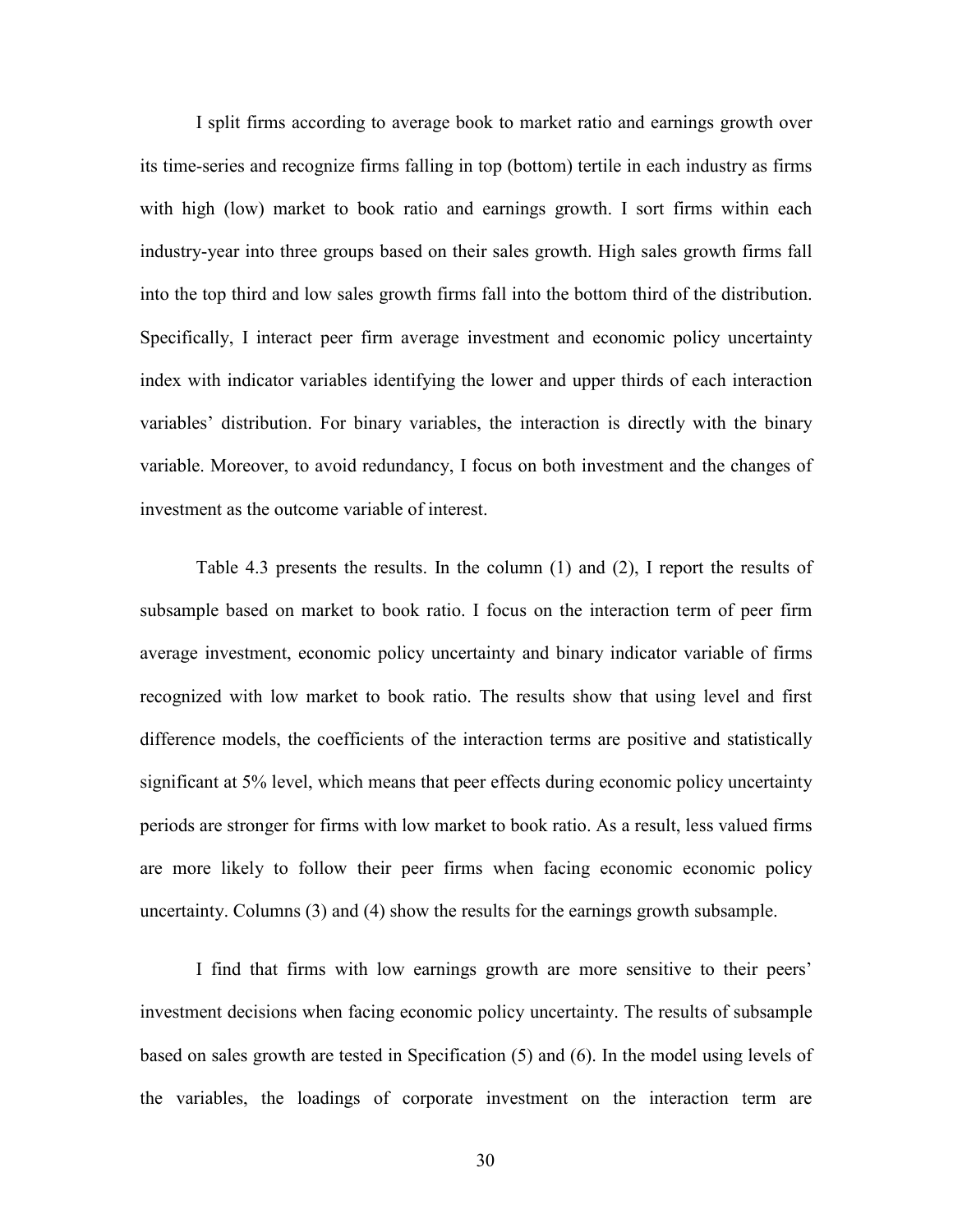## Table 4.3 SUBSAMPLE ANALYSES

|                                       | Market to Book Ratio |             | Earnings Growth |            | Sales Growth |            | <b>Financially Constrained</b> |             |
|---------------------------------------|----------------------|-------------|-----------------|------------|--------------|------------|--------------------------------|-------------|
|                                       |                      | $\varDelta$ |                 | Δ          |              | $\Delta$   |                                | $\varDelta$ |
|                                       | Investment           | Investment  | Investment      | Investment | Investment   | Investment | Investment                     | Investment  |
| Peer firm avg.<br>$investment*EPU(t-$ |                      |             |                 |            |              |            |                                |             |
| 1)*group indicator                    | $0.112**$            | $0.122**$   | $0.169***$      | $0.172***$ | $0.107***$   | $0.082*$   | 0.091                          | 0.124       |
|                                       | (2.42)               | (2.42)      | (3.47)          | (3.19)     | (3.02)       | (1.74)     | (0.94)                         | (1.22)      |
| Peer firm avg.<br>characteristics     | Yes                  | Yes         | Yes             | Yes        | Yes          | Yes        | Yes                            | Yes         |
| Firm-Specific<br>Factors              | Yes                  | Yes         | Yes             | Yes        | Yes          | Yes        | Yes                            | Yes         |
| Real GDP Growth                       | Yes                  | Yes         | Yes             | Yes        | Yes          | Yes        | Yes                            | Yes         |
| Obs.                                  | 462,327              | 430,003     | 462,327         | 430,003    | 462,327      | 430,003    | 455,150                        | 423,638     |
| Firm Fixed Effects                    | Yes                  | Yes         | Yes             | Yes        | Yes          | Yes        | Yes                            | Yes         |
| <b>Quarter Dummies</b>                | Yes                  | Yes         | Yes             | Yes        | Yes          | Yes        | Yes                            | Yes         |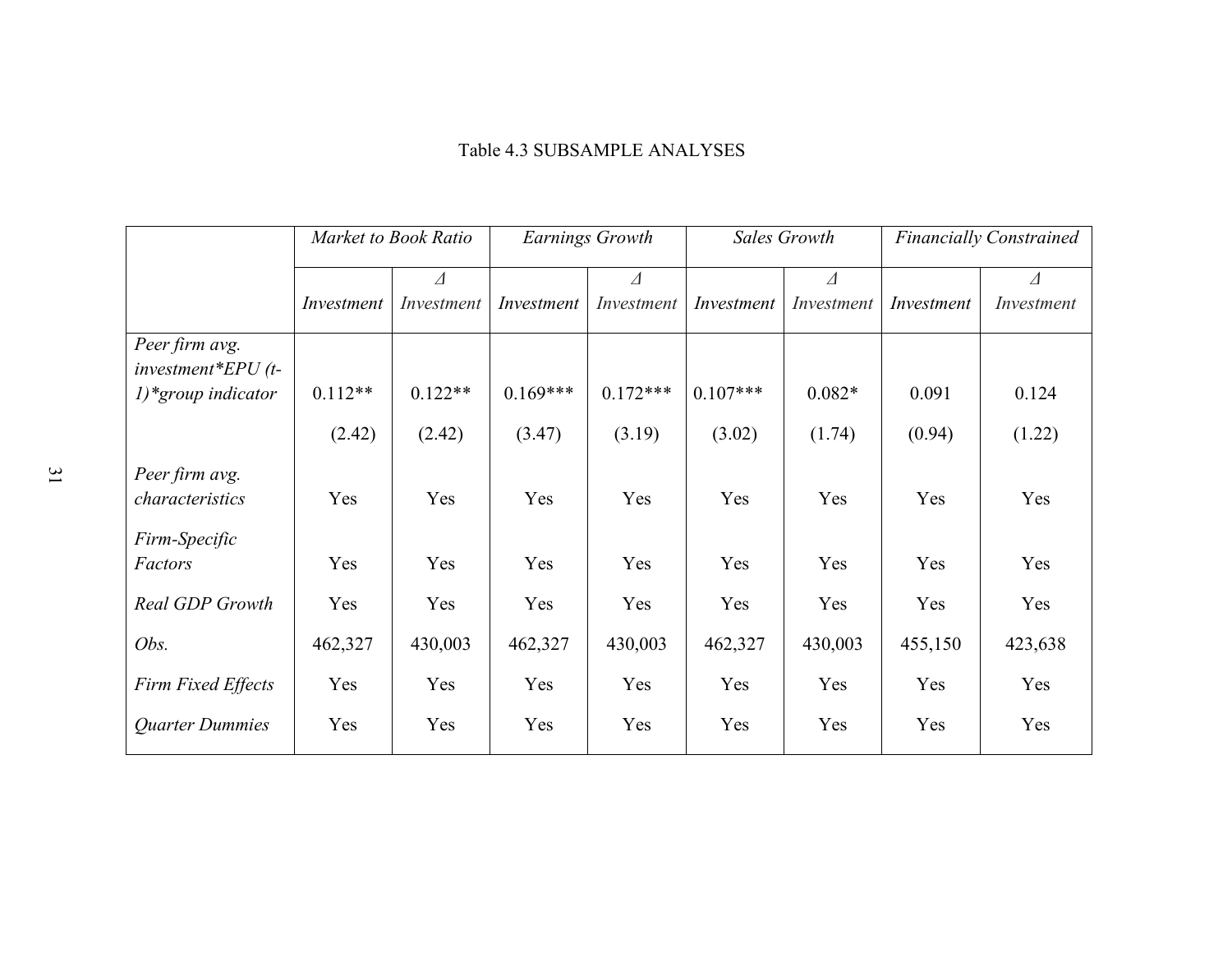economically significant, at 1% level. While, for the first difference model, the coefficient of the interaction term of peer firm average investment and economic policy uncertainty with binary indicator variable is positive, however, not statistically significant. I do not find significant results for the subsample based on financial constraints.

#### 4.4 ROBUSTNESS CHECKS

In the last section, I conclude that firms with low market to book ratio, low earnings growth and sales growth, are more likely to mimic their counterparts investment decisions when facing economic policy uncertainty. In this section, I perform robustness checks for the findings. I categorize firms falling in top (bottom) tertile regarding their market to book ratio, sales growth, earnings growth and SA index as leader (follower) firms. I then calculate the leader and follower firms average investment changes. I perform robustness checks by regressing leader firms' investment changes on the follower firms and also follower firm average investment changes on their leaders. I first focus on the follower firms' average investment changes interacting with the EPU index.

I present the regression results in panel A of Table 4.4. It shows that, except the subsample of sale growth, the coefficients of interaction terms of leader firms' investment changes and the EPU index are positive and statistically significant for the subsamples of financial constraints, earnings growth and market to book ratio. The results imply that follower firms do respond to their leaders investment decisions when they face economic policy uncertainty, which also indicate that peer effects are stronger for follower firms during the periods of economic policy uncertainty.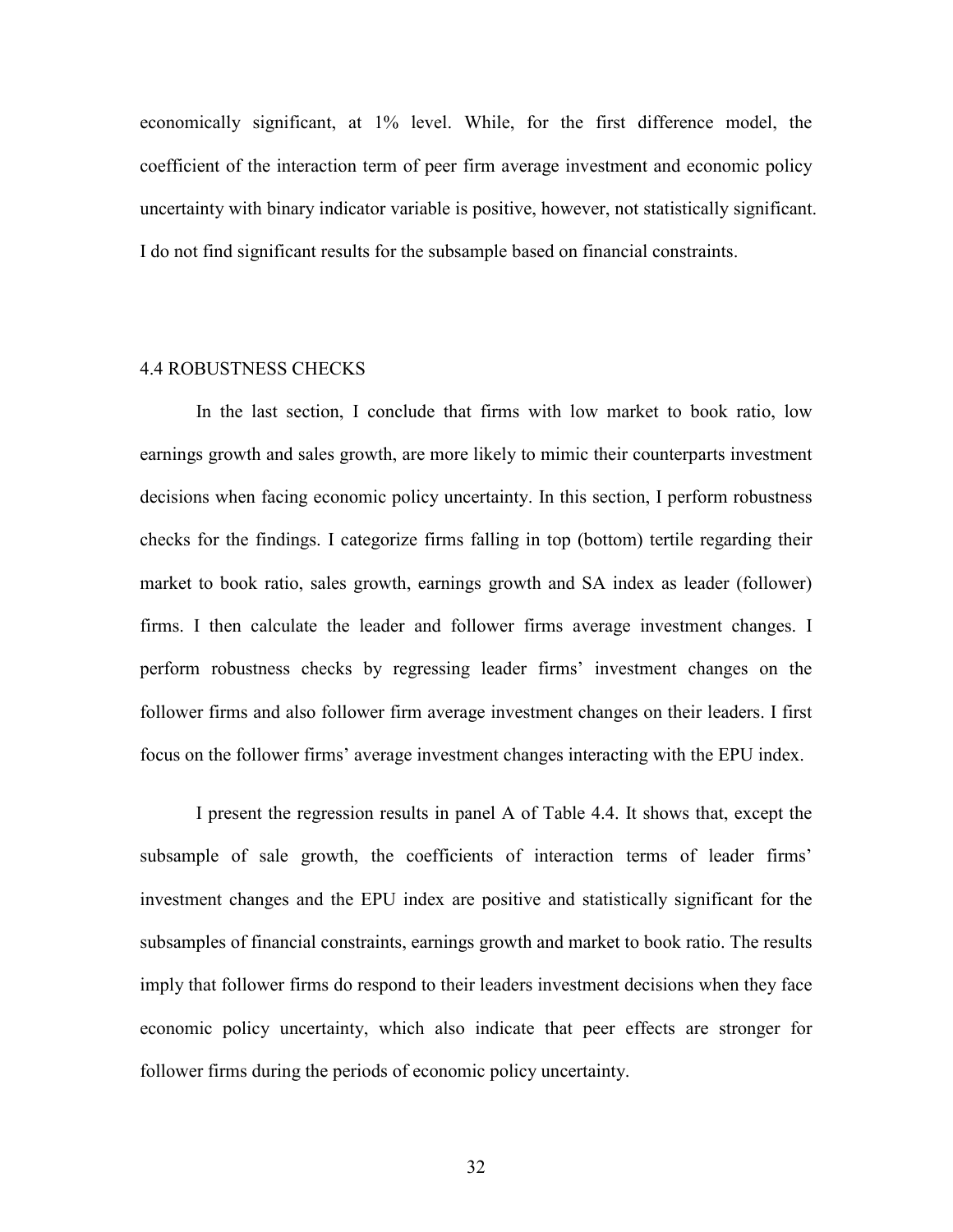# Table 4.4 LEADERS AND FOLLOWERS

|                                                    | Change in Firm Investment |                          |                    |                          |  |  |
|----------------------------------------------------|---------------------------|--------------------------|--------------------|--------------------------|--|--|
|                                                    | <b>Sales</b><br>Growth    | Financial<br>Constraints | Earnings<br>Growth | Market to<br><b>Book</b> |  |  |
| Panel A: Do Follower Firms Respond to Leaders?     |                           |                          |                    |                          |  |  |
| Leader Firms Avg.<br>Investment Change*EPU $(t-1)$ | $0.229*$                  | $0.324***$               | $0.306***$         | $0.219***$               |  |  |
|                                                    | (1.79)                    | (2.60)                   | (5.76)             | (4.77)                   |  |  |
| Firm Specific Characteristics                      | Yes                       | Yes                      | Yes                | Yes                      |  |  |
| Peer Firms Avg. Characteristics                    | Yes                       | Yes                      | Yes                | Yes                      |  |  |
| Real GDP Growth                                    | Yes                       | Yes                      | Yes                | Yes                      |  |  |
|                                                    |                           |                          |                    |                          |  |  |
| Obs.                                               | 207,913                   | 30,477                   | 121,553            | 119,087                  |  |  |
| Adjusted R-squared                                 | 0.245                     | 0.135                    | 0.215              | 0.201                    |  |  |
| <b>Firm Fixed Effects</b>                          | Yes                       | Yes                      | Yes                | Yes                      |  |  |
| Quarter Dummies                                    | Yes                       | Yes                      | Yes                | Yes                      |  |  |
| Panel B: Do Leader Firms Respond to Followers?     |                           |                          |                    |                          |  |  |
| Follower Firms Avg.<br>Investment Change*          |                           |                          |                    |                          |  |  |
| $EPU(t-1)$                                         | 0.057                     | 0.059                    | 0.062              | 0.054                    |  |  |
|                                                    | (0.83)                    | (0.89)                   | (1.13)             | (0.92)                   |  |  |
| <b>Firm Specific Characteristics</b>               | Yes                       | Yes                      | Yes                | Yes                      |  |  |
| Peer Firms Avg. Characteristics                    | Yes                       | Yes                      | Yes                | Yes                      |  |  |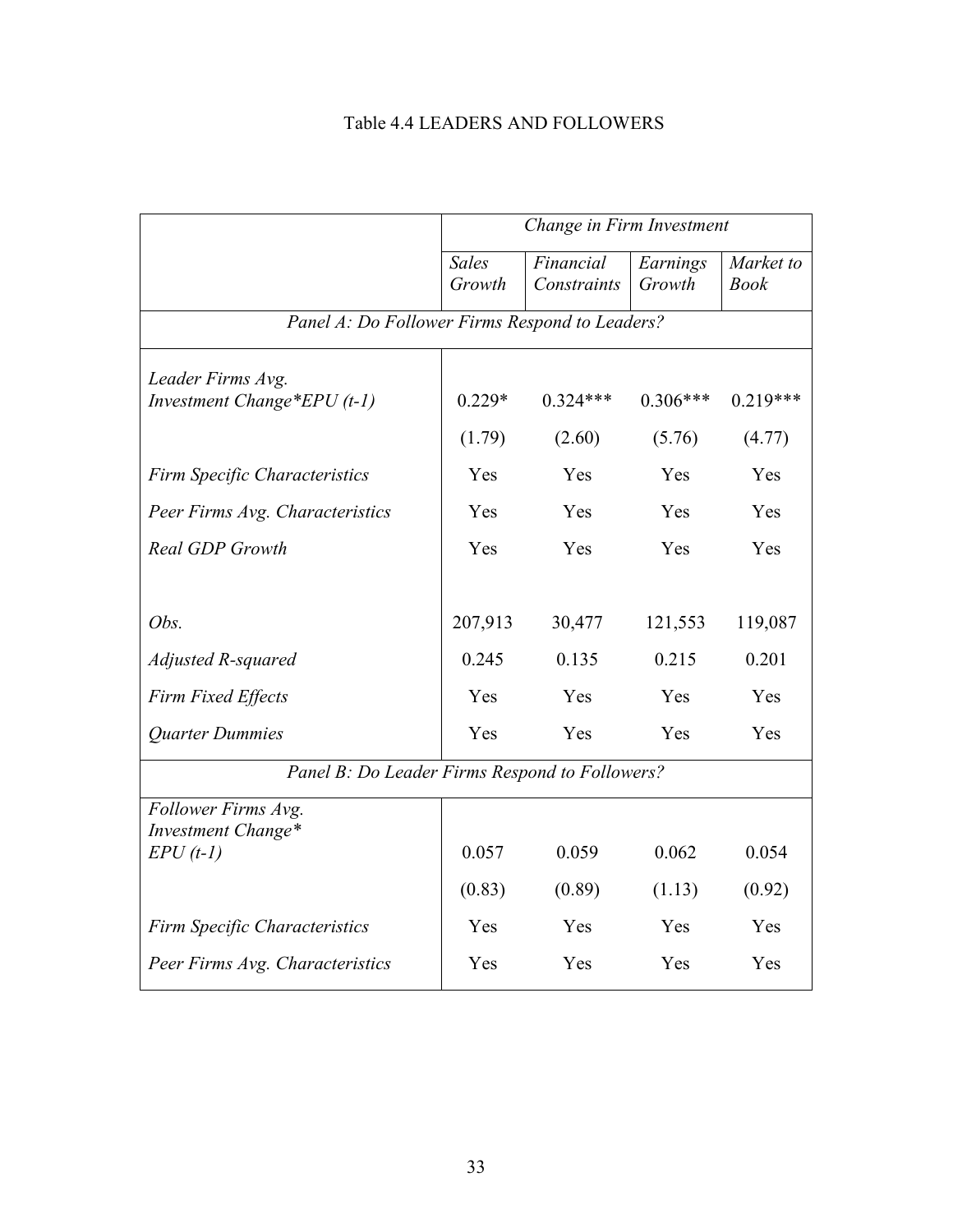# Table 4.4 LEADERS AND FOLLOWERS (CONTINUED)

| <b>Real GDP Growth</b>    | Yes     | Yes    | Yes     | Yes     |
|---------------------------|---------|--------|---------|---------|
| Obs.                      | 111,533 | 28,527 | 116,185 | 113,123 |
| Adjusted R-squared        | 0.226   | 0.412  | 0.207   | 0.204   |
| <b>Firm Fixed Effects</b> | Yes     | Yes    | Yes     | Yes     |
| <b>Quarter Dummies</b>    | Yes     | Yes    | Yes     | Yes     |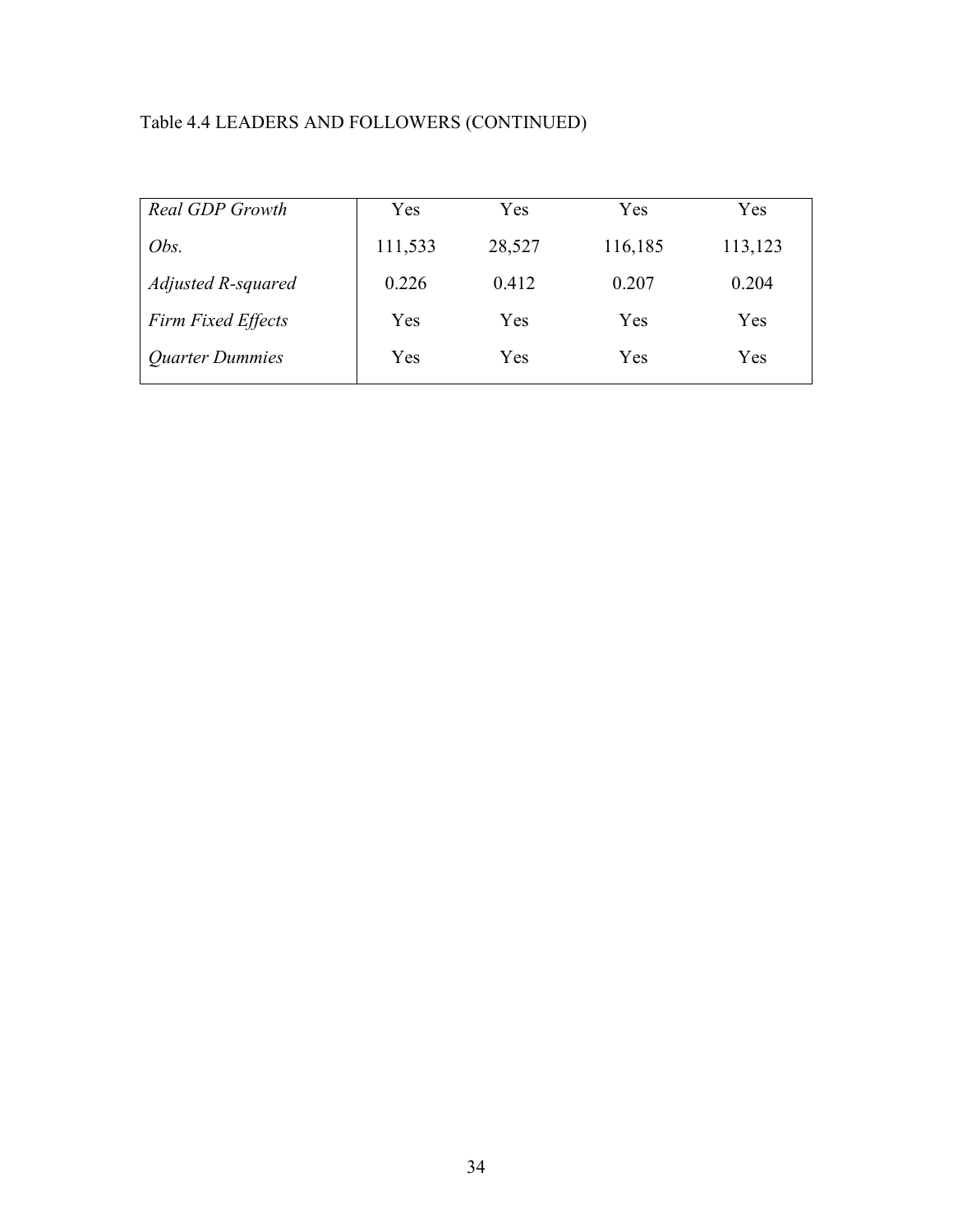# CHAPTER 5

#### ROBUSTNESS

#### 5.1 ALTERNATIVE POLICY UNCERTAINTY MEASURES

The strategy to alleviate the endogeneity problem is the instrumental variable approach. The election uncertainty reflects political uncertainty and potential changes in government leaderships or government policies (Julio and Yook, 2012). Election can isolate uncertainty related to government leadership from other factors. I follow Julio and Yook (2012) to choose close presidential elections as one of the plausible exogenous shock to government policies. There are two close presidential elections, the 2000 and 2004 presidential elections, during the sample period.

I run a baseline regression using the EPU index and replace it with the close election dummy, which equals one if there is a close presidential election in year t and zero otherwise. The regression results are reported in Table 5.1. The coefficients of the interaction term of the one period lagged EPU index and peer firms average investment (changes) are positive and economically significant at 5% level, which are consistent with the previous findings that peer effects are reinforced during high economic policy uncertainty periods. The results are robust to the instrumental variable.

I use the political polarization in the House of Representatives as an instrumental variable for economic economic policy uncertainty. Scott R. Baker, Nicholas Bloom and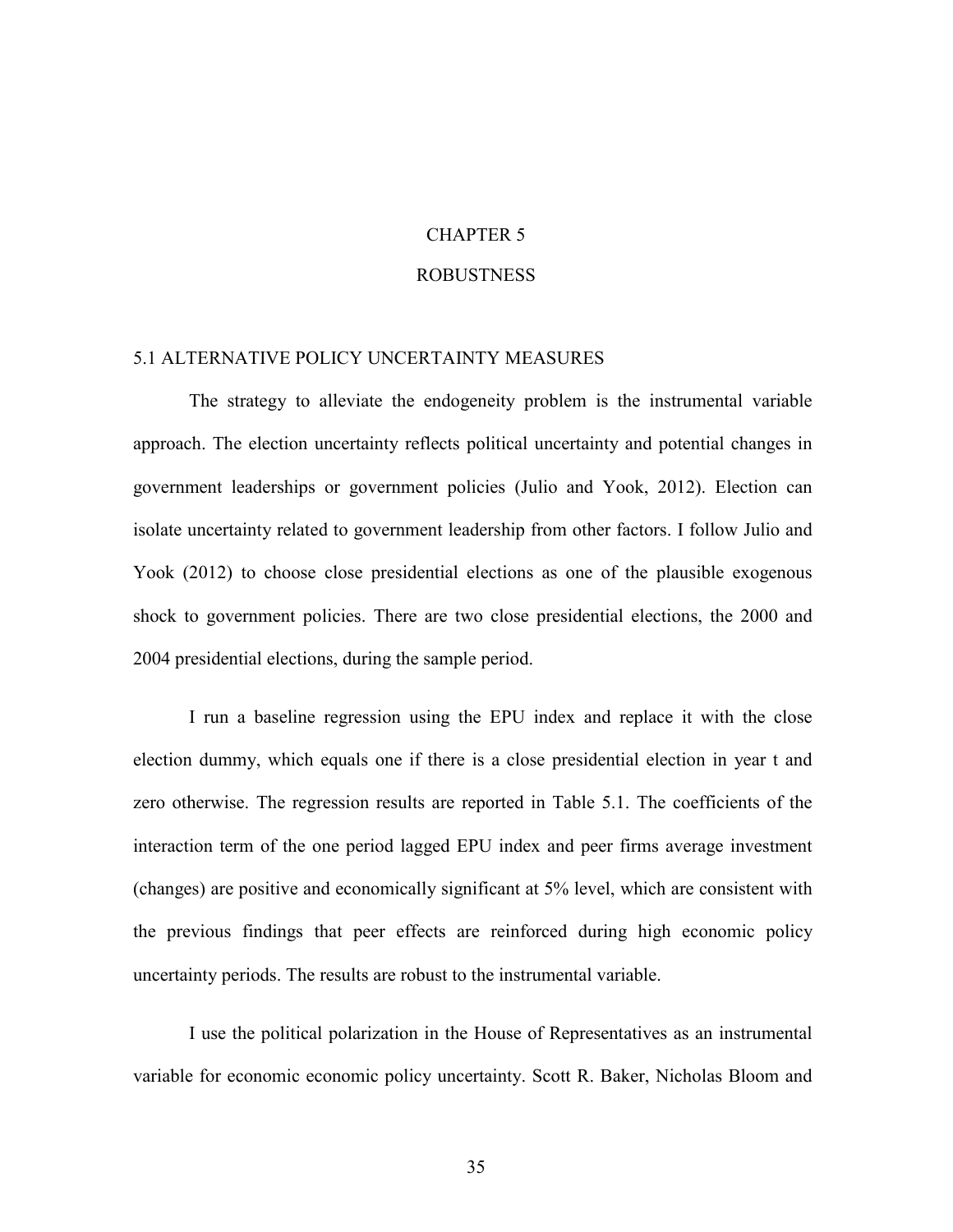|                                           | Investment | $\triangle$ Investment             | Investment | $\triangle$ Investment        |
|-------------------------------------------|------------|------------------------------------|------------|-------------------------------|
|                                           |            | <b>Close Presidential Election</b> |            | <b>Political Polarization</b> |
| Peer Firms Avg.<br>Investment *           |            |                                    |            |                               |
| Uncertainty $(t-1)$                       | $0.516**$  | $0.049**$                          | 0.001      | 0.010                         |
|                                           | (2.25)     | (2.08)                             | (0.03)     | (0.41)                        |
| Firm Specific<br><b>Characteristics</b>   | Yes        | Yes                                | Yes        | Yes                           |
| Peer Firms Avg.<br><b>Characteristics</b> | Yes        | Yes                                | Yes        | Yes                           |
| Obs.                                      | 462,327    | 430,003                            | 381,396    | 351,914                       |
| Adjusted R-squared                        | 0.245      | 0.269                              | 0.228      | 0.244                         |
| Firm Fixed Effects                        | Yes        | Yes                                | Yes        | Yes                           |
| Quarter Dummies                           | Yes        | Yes                                | Yes        | Yes                           |

#### Table 5.1 INSTRUMENTAL VARIABLE APPROACHES

Steven J. Davis (2014) point out that political polarization increase economic economic policy uncertainty in the United States. It is possible that when the political parties in the Congress are more polarized, the political parties find it more difficult to reach an agreement. Therefore, the political polarization is likely to satisfy the relevance criterion as an instrumental variable for economic policy uncertainty. However, it is not obvious that political polarization could influence corporate investments through a channel other than economic policy uncertainty; therefore, it satisfies the other aspect of exclusion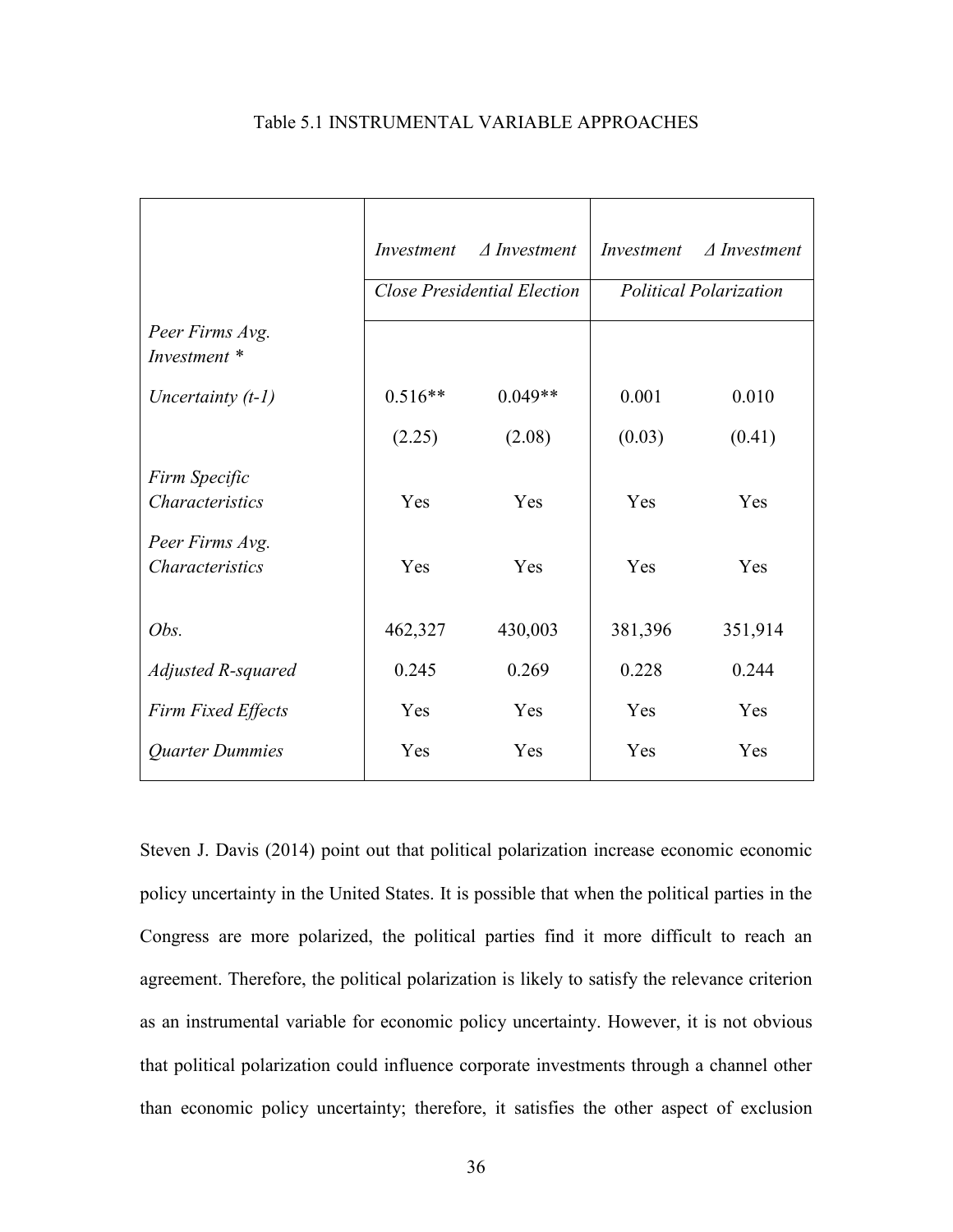restriction as an instrumental variable.

I construct the measure of political polarization using the U.S. House roll-call vote data obtained from the Political Institutions and Public Choice House Roll-Call Database. I focus on bill and joint resolution, since those two types of legislations may affect laws or constitutions. I follow Xu (2011) to measure political polarization as an average disagreement on bills or joint resolutions in the House. Political polarization is defined as  $\frac{1}{n} \sum_{n=1}^{N} 1 - |Y_{ea_{n,t}} \% - N_{a y_{n,t}} \%|$ , where  $Y_{ea_{n,t}} \% (N_{a y_{n,t}} \%)$  is the percentage of  $Y_{ea}$  ( $N_{ay}$ ) votes among all votes for bill n in year t. N is the total number of bills or joint resolution in year t. I focus on bills regarding economy, taxes, and budget, defense, foreign policies and energy and environment issues as well as appropriation bills. A higher value of the variable indicates a higher degree of polarization. I estimate the baseline models and use the measure of political polarization as the instrumental variable for economic policy uncertainty. The regression results are not economically significant. However, the sign of the coefficients of the interaction term of peer firms average investment and economic policy uncertainty in both level and first difference models remains positive.

#### 5.2 ALTERNATIVE MEASURES OF INVESTMENT

Table 5.2 presents the regression results using alternative measures of corporate investments. Following Bustamante and Fresard (2017) and Leary and Roberts (2014), I define investment as capital expenditure scaled by total property, plant and equipment of the beginning periods. I also scale capital expenditure by total assets of the beginning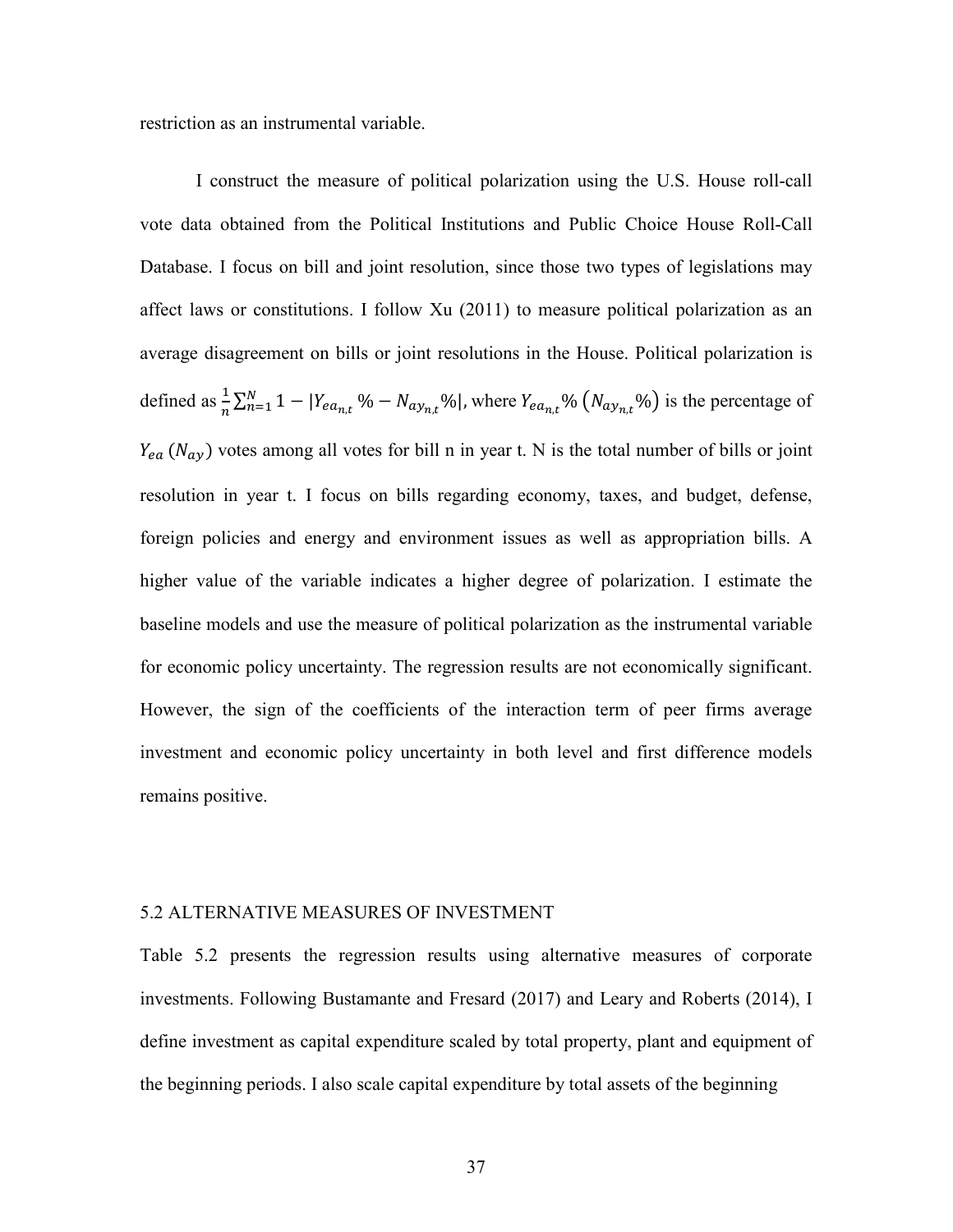|                                             | General                | News       | Tax        | General                 | <b>News</b> | Tax        |
|---------------------------------------------|------------------------|------------|------------|-------------------------|-------------|------------|
|                                             | $\triangle$ Investment |            |            | $\triangle$ Investment  |             |            |
| <b>VARIABLES</b>                            | $CAPX/PPE(t-1))$       |            |            | CAPX/Total Assets (t-1) |             |            |
| Peer Firm Avg.<br>Investment*EPU<br>$(t-1)$ | $0.080**$              | $0.144***$ | $0.019***$ | $0.164***$              | $0.178***$  | $0.064***$ |
|                                             | (2.48)                 | (5.46)     | (3.14)     | (4.92)                  | (6.81)      | (9.23)     |
| Firm Specific                               |                        |            |            |                         |             |            |
| Characteristics                             | Yes                    | Yes        | Yes        | Yes                     | Yes         | Yes        |
| Peer Firm Avg.                              |                        |            |            |                         |             |            |
| Characteristics                             | Yes                    | Yes        | Yes        | Yes                     | Yes         | Yes        |
| Real GDP<br>Growth                          | Yes                    | Yes        | Yes        | Yes                     | Yes         | Yes        |
| Obs.                                        | 426,701                | 426,701    | 426,701    | 430,003                 | 430,003     | 430,003    |
| No. of Firms                                | 15,677                 | 15,677     | 15,677     | 15,788                  | 15,788      | 15,788     |
| Adjusted R-<br>squared                      | 0.145                  | 0.145      | 0.145      | 0.222                   | 0.222       | 0.223      |
| Firm fixed effects                          | Yes                    | Yes        | Yes        | Yes                     | Yes         | Yes        |
| Quarter dummies                             | Yes                    | Yes        | Yes        | Yes                     | Yes         | Yes        |

## Table 5.2 ALTERNATIVE MEASURES OF INVESTMENT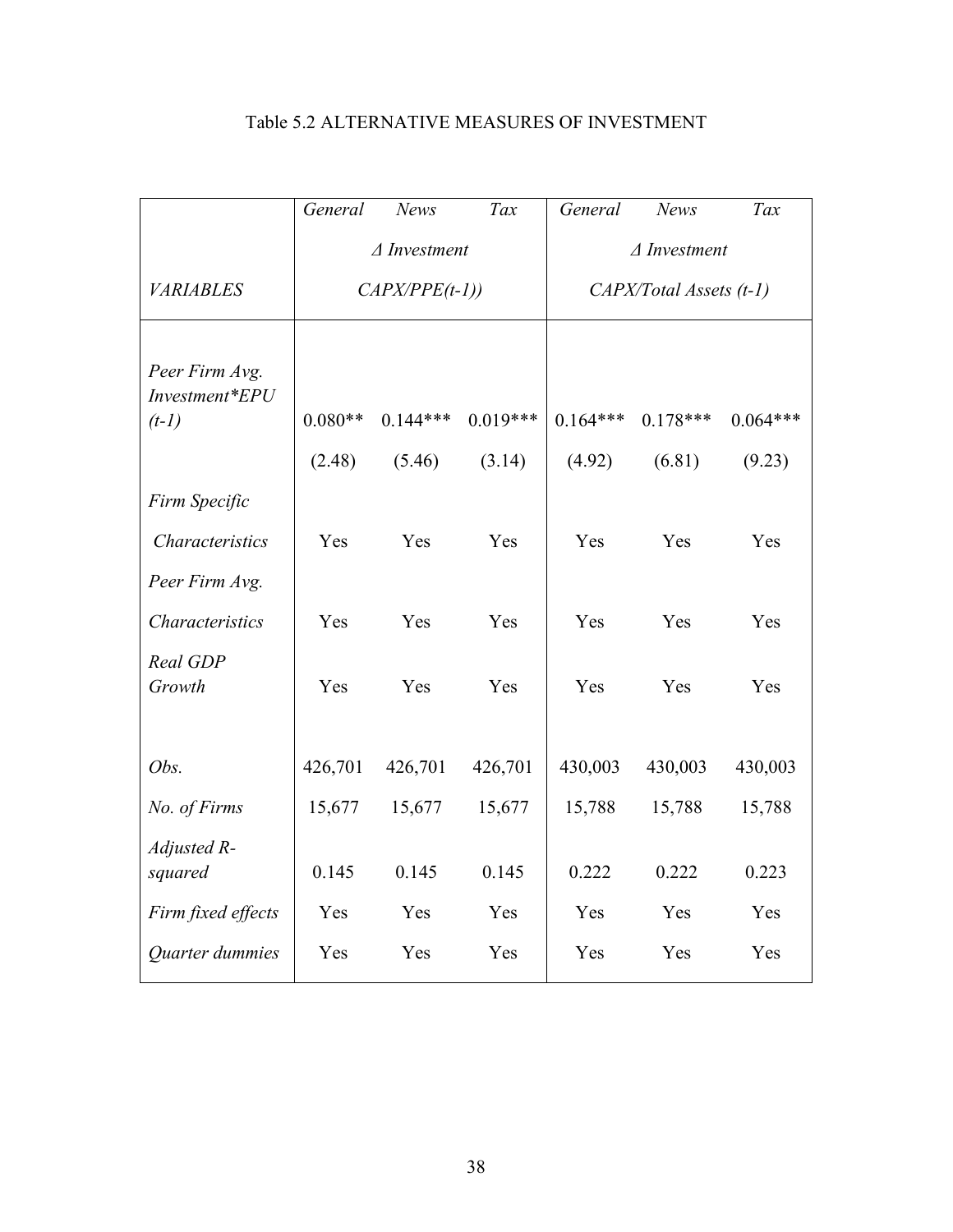periods as another measure of investment.

Afterwards, I run regression using the first difference model and test the effects of the general, the news-based and the tax-related EPU index and peer firm average investment on corporate investments. The results in Table 5.2 show that all the coefficients of the interaction terms between the EPU index and the peer firm average investment are positive and most of the coefficients are significant at 5% level, using the general, news-based as well as tax-related EPU index. Therefore, the results are robust to alternative measurements of investment as well as the other two components of the EPU index.

#### 5.3 ADDITIONAL CONTROL VARIABLES

Another concern is the omitted firm-level characteristics that influence a firm's investment decisions. For example, Ahn, Denis and Denis (2006) document that firm leverage has negative impact on investment decisions within diversified firms. Specifically, the impact is greater for high Q than for low Q firms. Aivazian, Ge and Qiu (2003) find evidences that firm leverage has significant impact on investment decisions. Hadlock et al. (2010) argue that firm size is a particularly useful predictor for firms' financial constraint levels, which are accordingly related to firms' investment decisions.

In Table 5.3, I report the regression results after controlling firm leverage and size. I use natural logarithm of firm total assets to measure firm size and the ratio of firm total debt to total asset as a measure of firm's book leverage. The dependent variables are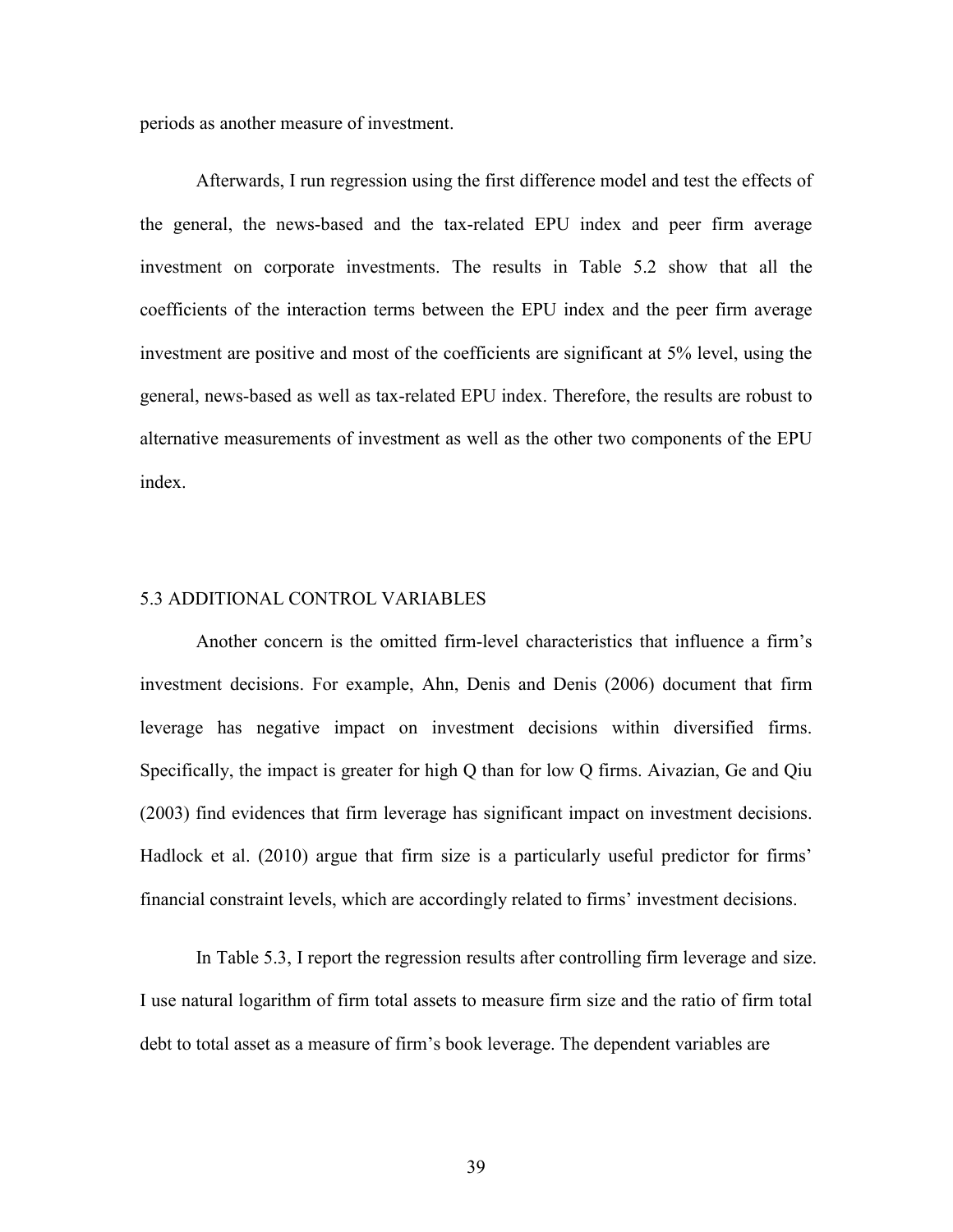|                                         | General     | <b>News</b>                      | Taxes       |
|-----------------------------------------|-------------|----------------------------------|-------------|
| <b>VARIABLES</b>                        |             | Investment Investment Investment |             |
|                                         |             |                                  |             |
| Peer Firm Avg. Investment               | $0.475***$  | $0.341***$                       | $0.588***$  |
|                                         | (3.27)      | (3.01)                           | (17.18)     |
| $EPU(t-1)$                              | $-0.511$    | $-0.865$                         | 0.074       |
|                                         | $(-1.49)$   | $(-1.35)$                        | (0.77)      |
| Peer Firm Avg. Investment $*$ EPU (t-1) | $0.073**$   | $0.101***$                       | $0.054***$  |
|                                         | (2.36)      | (4.23)                           | (7.79)      |
| Sale Growth (t-1)                       | $0.000***$  | $0.000***$                       | $0.000$ *** |
|                                         | (5.18)      | (5.17)                           | (5.16)      |
| Tobin's $Q(t-1)$                        | $0.084***$  | $0.084***$                       | $0.084***$  |
|                                         |             | $(24.96)$ $(24.96)$              | (24.97)     |
| Cash Flow $(t-1)$                       | $2.075***$  | $2.073***$                       | $2.069***$  |
|                                         | (22.39)     | (22.37)                          | (22.31)     |
| Book Leverage (t-1)                     | $-0.399***$ | $-0.399***$                      | $-0.399***$ |
|                                         |             | $(-15.20)$ $(-15.19)$ $(-15.17)$ |             |
| Size $(t-1)$                            | $-0.145***$ | $-0.144***$                      | $-0.146***$ |
|                                         | $(-19.18)$  | $(-19.16)$                       | $(-19.34)$  |
| Peer Firm Avg. Sale Growth (t-1)        | 0.000       | 0.000                            | 0.000       |
|                                         | (1.61)      | (1.57)                           | (1.10)      |
|                                         |             |                                  |             |

## Table 5.3 ADDITONAL CONTROLS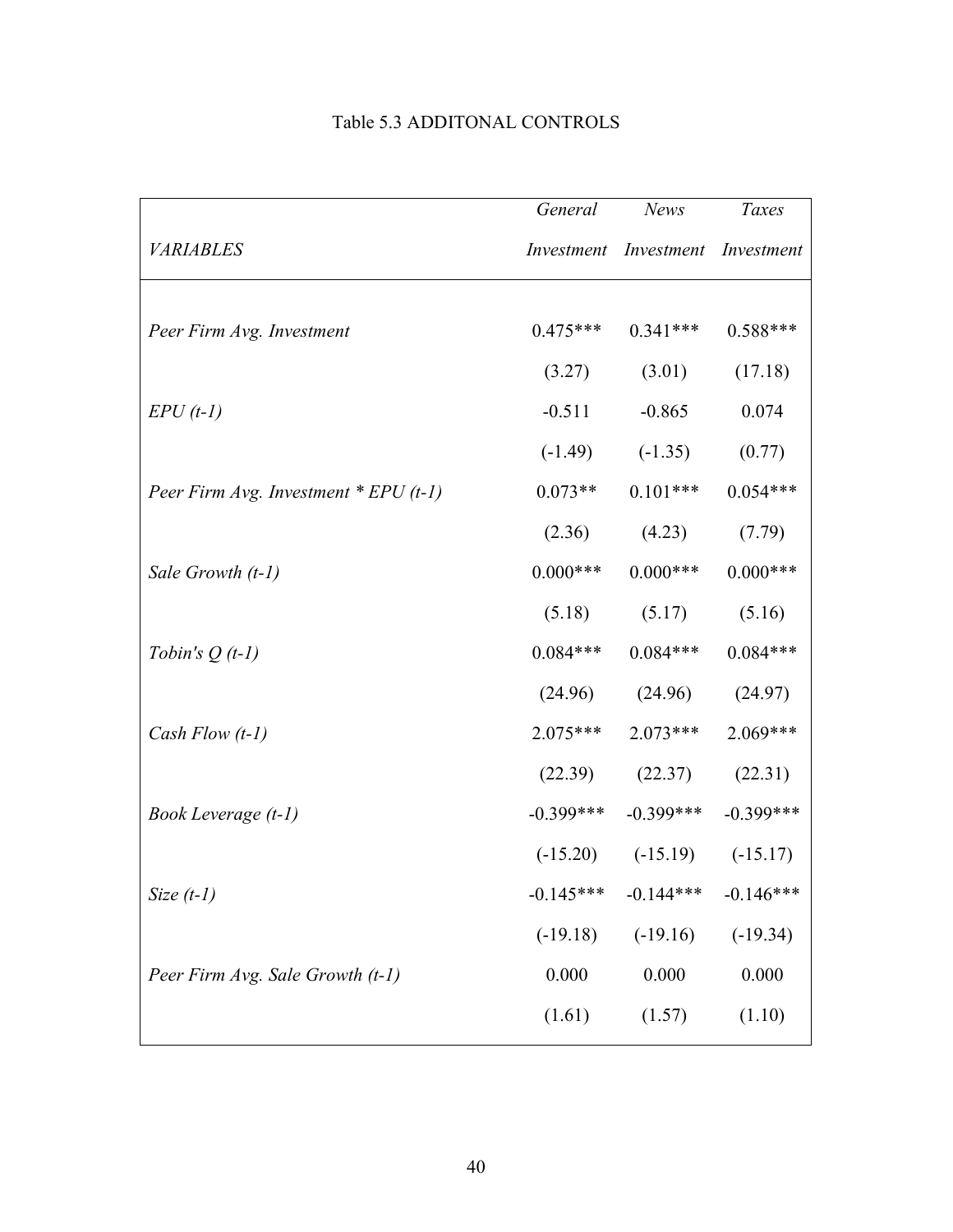# Table 5.3 ADDITONAL CONTROLS (CONTINUED)

 $\overline{\Gamma}$ 

| Peer Firm Avg. Tobin's $Q(t-1)$    | $-0.042***$ | $-0.042***$ | $-0.040***$ |
|------------------------------------|-------------|-------------|-------------|
|                                    | $(-4.72)$   | $(-4.74)$   | $(-4.44)$   |
| Peer Firm Avg. Cash Flow (t-1)     | 0.241       | 0.195       | 0.207       |
|                                    | (0.75)      | (0.60)      | (0.64)      |
| Peer Firm Avg. Book Leverage (t-1) | 0.134       | 0.129       | $0.153*$    |
|                                    | (1.61)      | (1.55)      | (1.83)      |
| Peer Firm Avg. Size (t-1)          | $-0.050***$ | $-0.049***$ | $-0.060***$ |
|                                    | $(-3.57)$   | $(-3.50)$   | $(-4.27)$   |
| Real GDP Growth (t-1)              | $-0.109*$   | $-0.342*$   | 0.023       |
|                                    | $(-1.77)$   | $(-1.65)$   | (0.20)      |
| Constant                           | 3.794**     | 5.952*      | 0.949*      |
|                                    | (2.33)      | (1.73)      | (1.67)      |
|                                    |             |             |             |
| Obs.                               | 462,327     | 462,327     | 462,327     |
| Number of Firms                    | 16,429      | 16,429      | 16,429      |
| Adjusted R-squared                 | 0.254       | 0.254       | 0.255       |
| Firm fixed effects                 | Yes         | Yes         | Yes         |
| Quarter dummies                    | Yes         | Yes         | Yes         |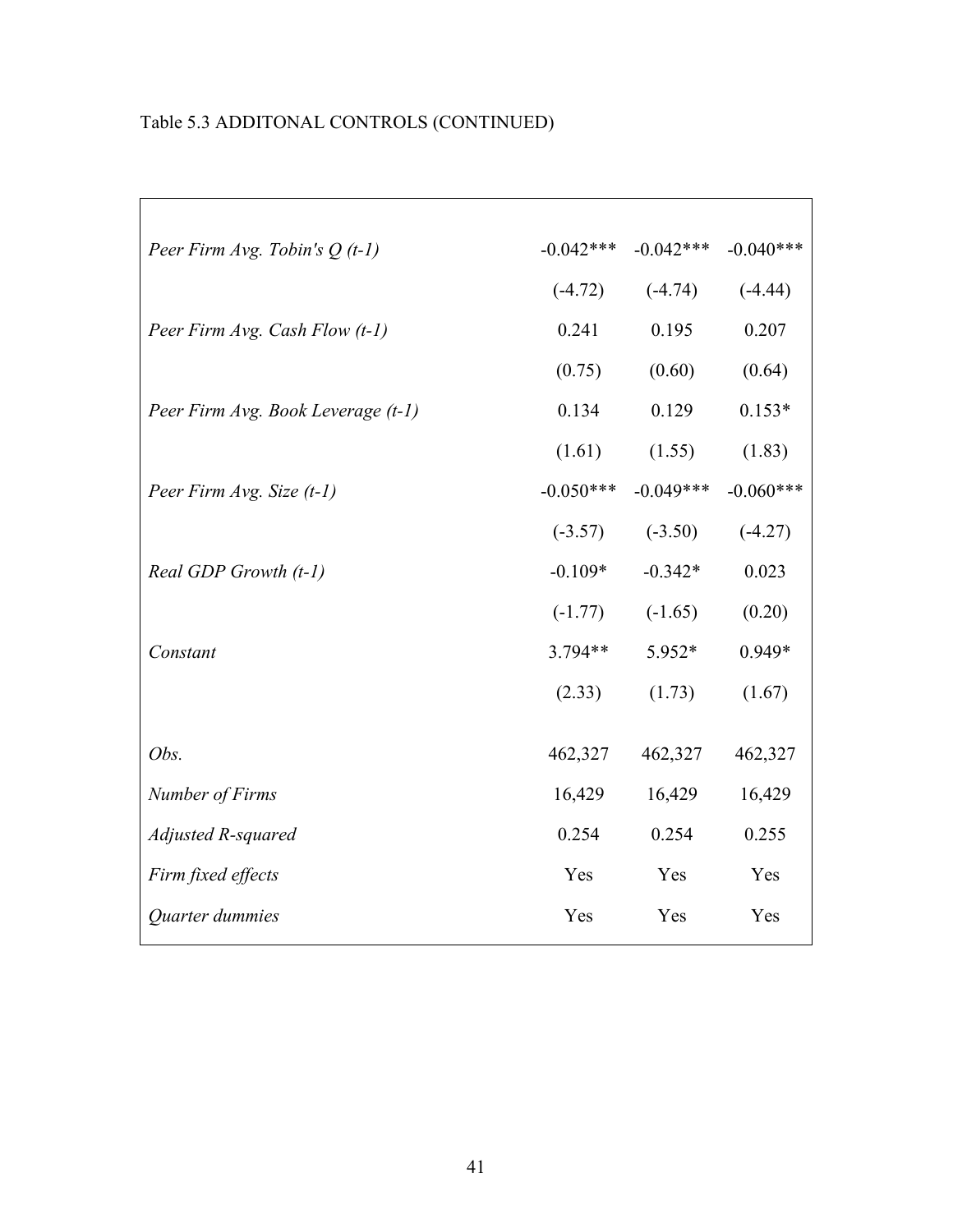either firm investment. I run regression using general U.S. economic policy uncertainty and the two main components of the BBD index. The results demonstrate that the peer effects are strengthened during the periods of economic policy uncertainty, which are consistent with the previous regression results. In general, after controlling firm size and leverage, I continue to find statistically significant results, which conform to the main results. Thus, the regression results are not partially driven by the omitted variables.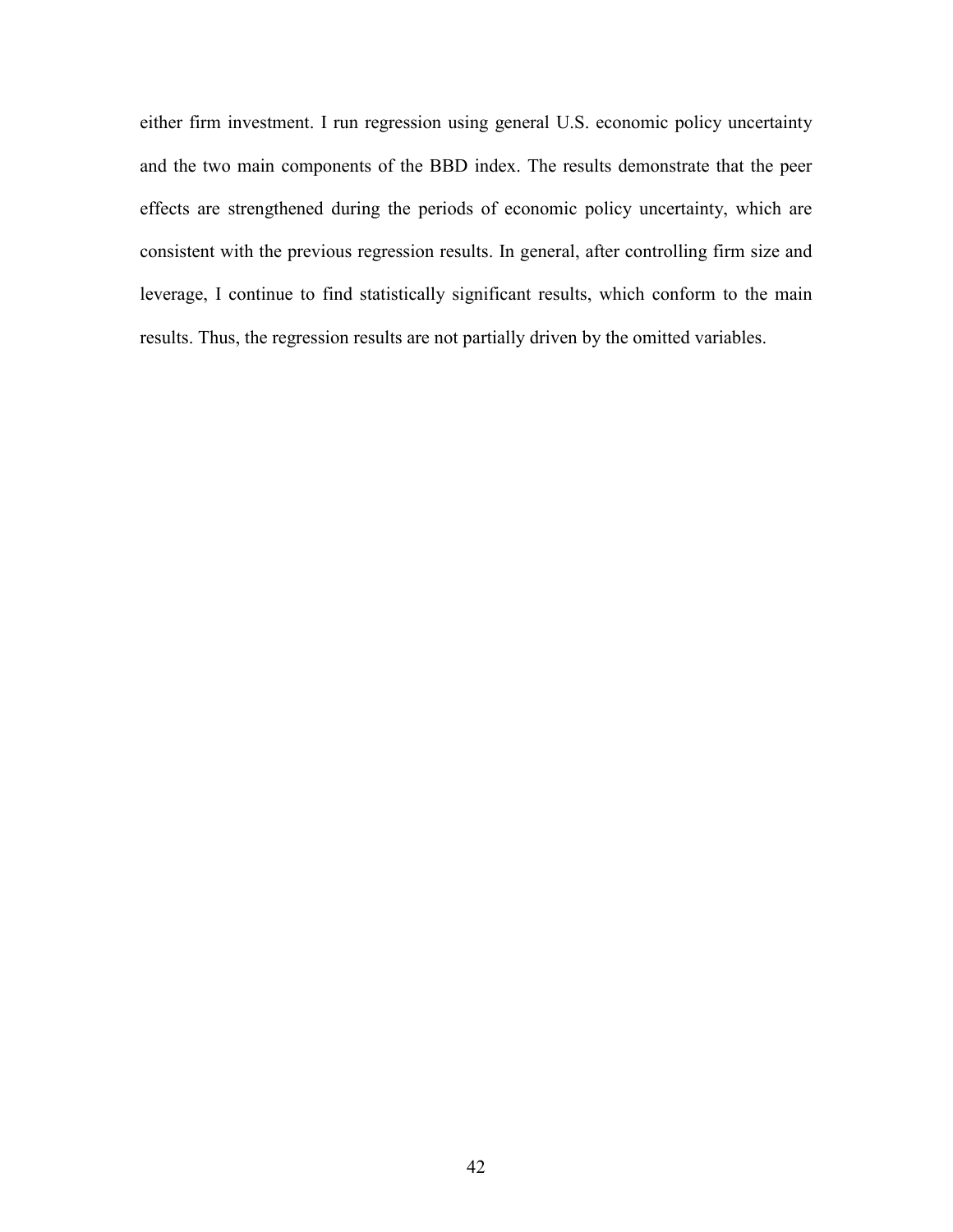#### CHAPTER 6

#### LIMITATIONS

The paper generally tests that peer effects are magnified by economic policy uncertainty. Based on reputation-based theory and information-based theory, the follower firms are likely to follow the leader firms, while the leader firms are less likely to follow the follower firms. In other words, leaders lead and followers follow. The empirical results support my hypotheses. However, there are still some limitations of the paper.

First, the definition of peer effects is roughly the firms in the same industry at the same time period excluding the firm itself. When calculating the peer firm characteristics, the effects of leaders firms are weakened by the follower firms. If there is a concrete measure of peer firms, then the general peer effects can be precisely approximated.

Second, I support my hypotheses by two theories, i.e. reputation-based theory and information-based theory. However, I do not find appropriate ways to test the two channels. For example, reputation-based mechanism suggested that higher economic policy uncertainty increases CEO career concerns. And it leads to stronger peer effects due to increased career concerns of managers. At the same time, it might be likely that higher economic policy uncertainty worsen agency conflicts between managers and shareholders. Agency conflicts can be resolved by good corporate governance, through either incentive plans (CEO compensation) or monitoring. However, this paper does not provide a channel through which the managerial career concern mechanism works.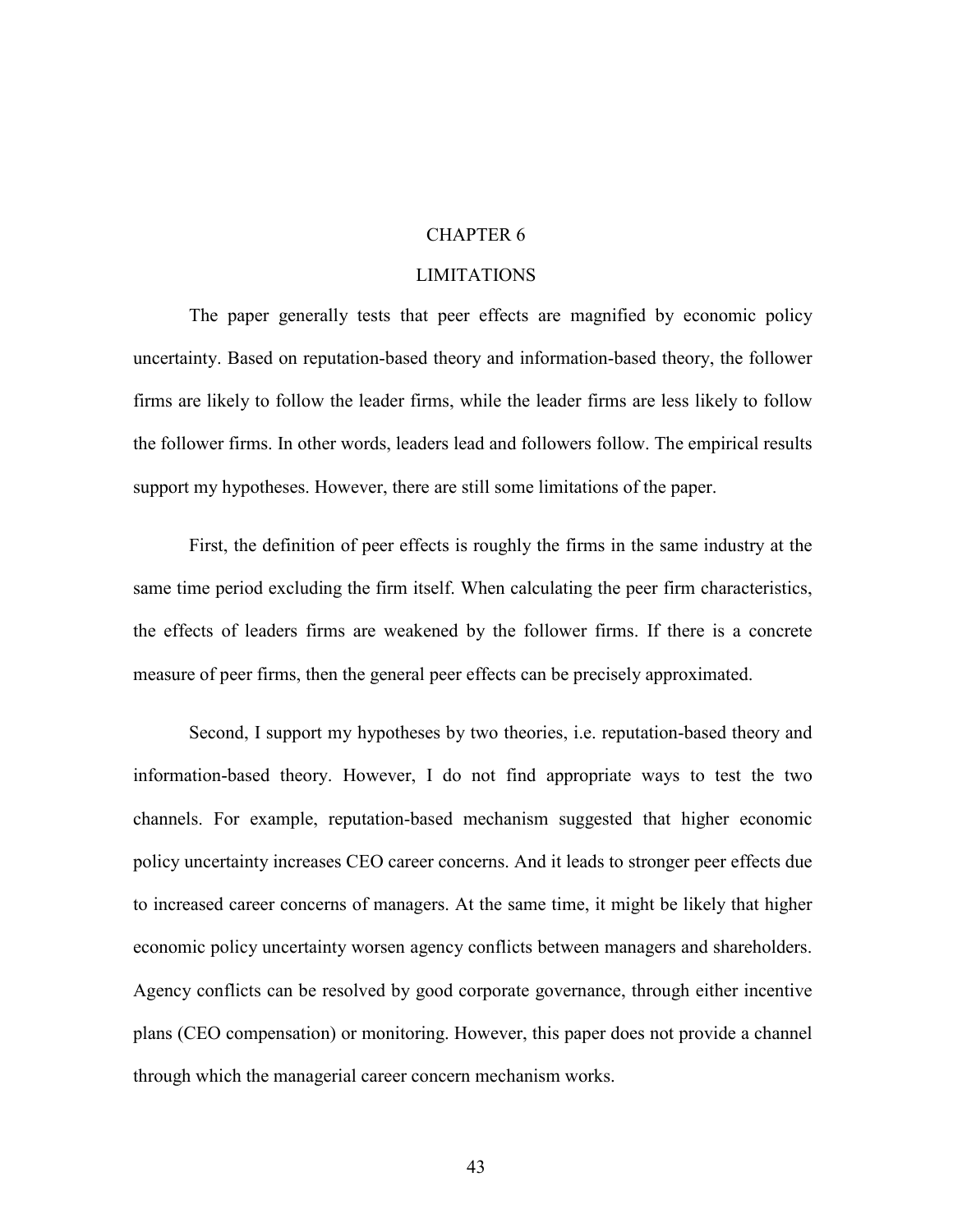Future studies can investigate the possible channel through which peer effects are magnified by economic policy uncertainty. As well as, future studies can also test the peer effects on the other aspects of firm behavior, e.g. cash holdings, stock splits, dividend payout policies and so on.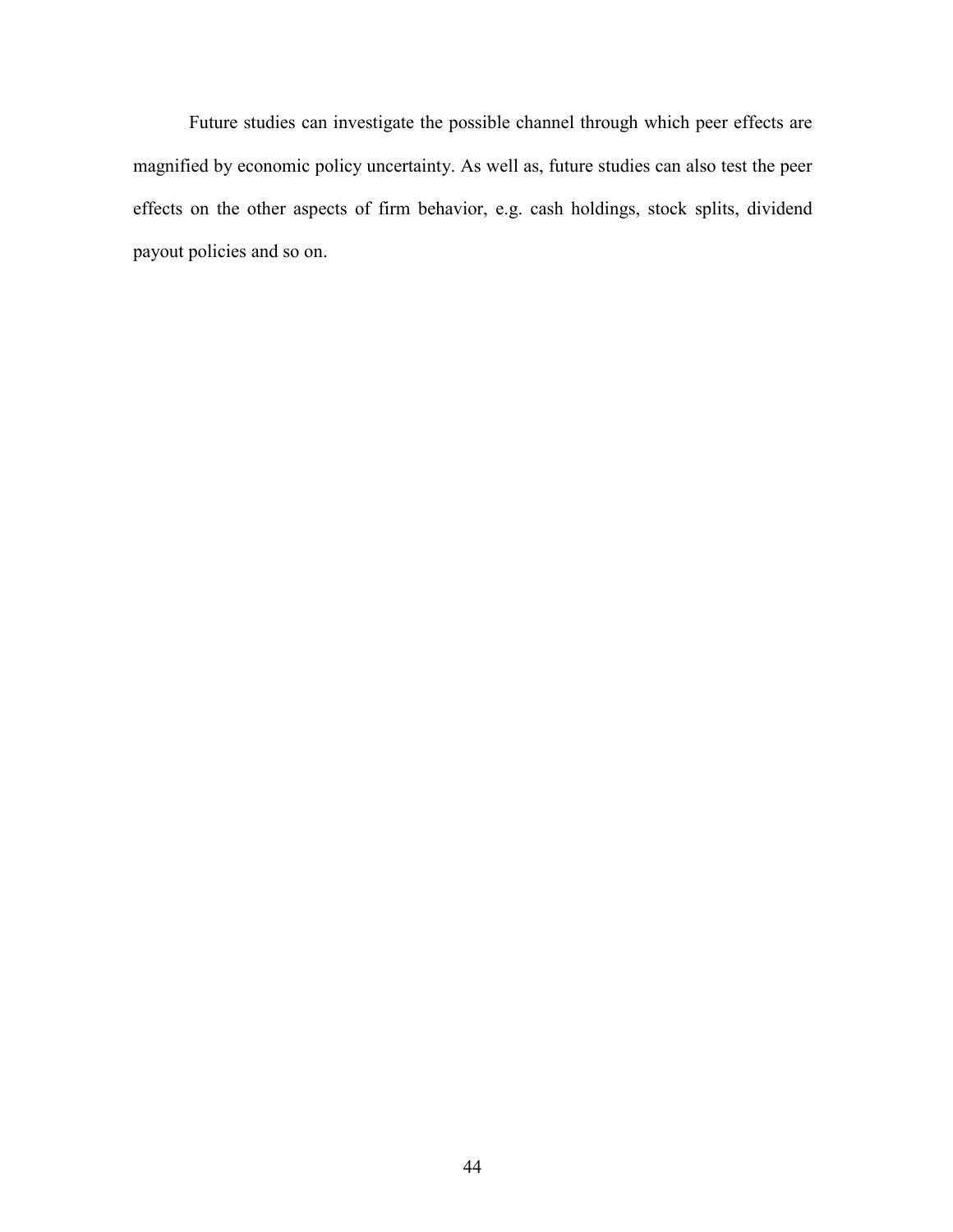#### CHAPTER 7

#### **CONCLUSION**

The paper shows that firms do not make investment decisions in isolation, and firms' investment decisions actively respond to the investments of their peers, when facing economic economic policy uncertainty. In other words, peer firms' investments influence corporate investment decisions significantly during the periods of economic policy uncertainty. Indeed, peer firms' behaviors have robust and remarkable impact on corporate investments. Besides, I provide theoretical support (i.e. reputation based theory and information based theory) for the findings on peer effects, from the perspective of managers. Afterwards, I observe that the influence from the peers is stronger for relatively less successful firms (i.e. less valued firms, less profitable, financially constrained firms and firms with lower growth rates).

The results are robust to the additional tests. The empirical findings suggest that the impact of peer effects on corporate investments is significant during the periods of economic policy uncertainty. However, whether following closely to peers' investments leads to more efficient investment decisions and the efficient capital allocation in the economy still remains unclear. On the one hand, less successful firms have more incentives to imitate, especially when they face economic policy uncertainty, in order to maintain their industrial status. On the other hand, they may be lack of resources and proven incapable of imitating their successful and profitable peers. Moreover, imitating peers' investment decisions may result in reducing diversities and increasing systematic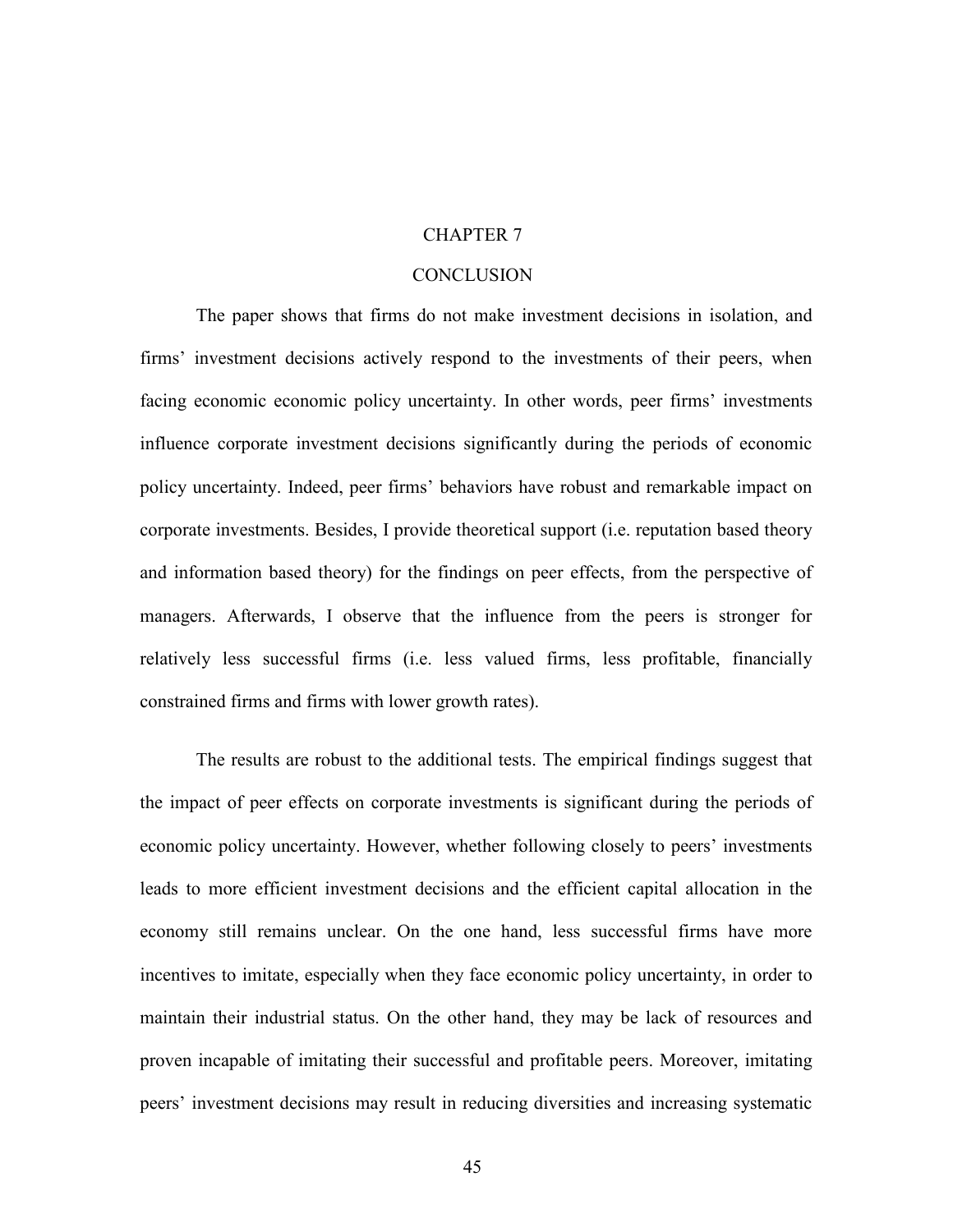risks. Therefore, I believe that the real consequence of peer effects is an interesting topic for the future research.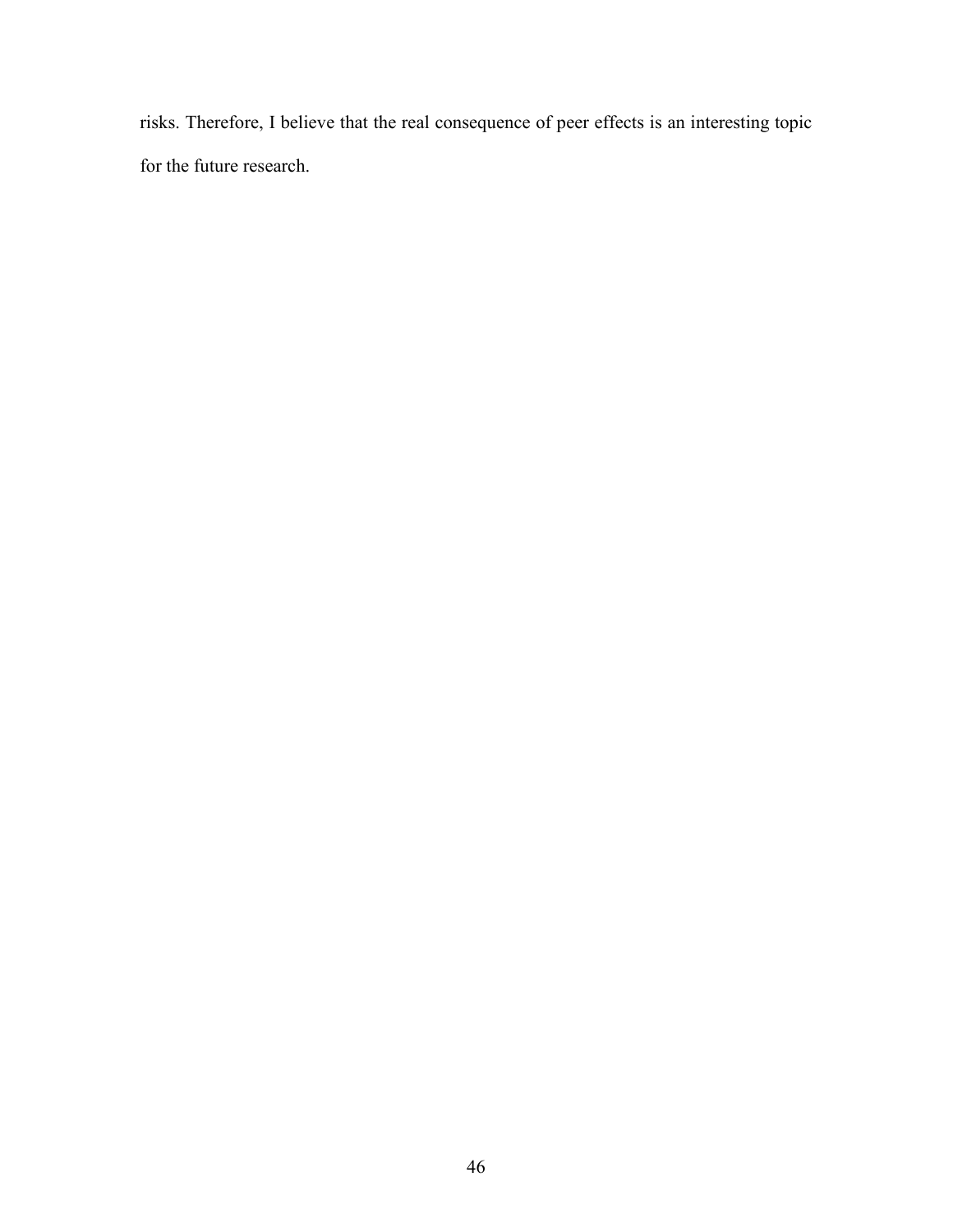#### REFERENCES

- Ahern, K. R., Duchin, R., Shumway, T., Gino, F., Guiso, L., Harvey, C., Ahern, K. (2014). *Peer effects in risk aversion and rtust*. The Review of Financial Studies, 27(11), 3213–3240.
- Ahn, S., Denis, D. J., & Denis, D. K. (2006). *Leverage and investment in diversified firms*. Journal of Financial Economics, 79, 317–337.
- Aivazian, V. A., Ge, Y., & Qiu, J. (2005). *The impact of leverage on firm investment: Canadian evidence*. Journal of Finance, 11, 277–291.
- Audretsch, D. B., & Elston, J. A. (2002). *Does firm size matter? Evidence on the impact of liquidity constraints on firm investment behavior in Germany.* International Journal of Industrial Organization, 20, 1–17.
- Baker, S. R., Bloom, N., & Davis, S. J. (2016). *Measuring economic policy uncertainty.* The Quaterly Journal of Economics,131, 1593–1636.
- Bhattacharya, U., Hsu, P.-H., Tian, X., & Xu, Y. (2017). *What affects innovation more: policy or economic policy uncertainty?* Working Paper, University of Illinois at Urbana-Champaign and National Bureau of Economic Research.
- Bikhchandani, S., Hirshleifer, D., & Welch, I. (1998). *Learning from the behavior of others: conformity, fads, and informational cascades*. The Journal of Economic Perspectives, 12(3), 151–170.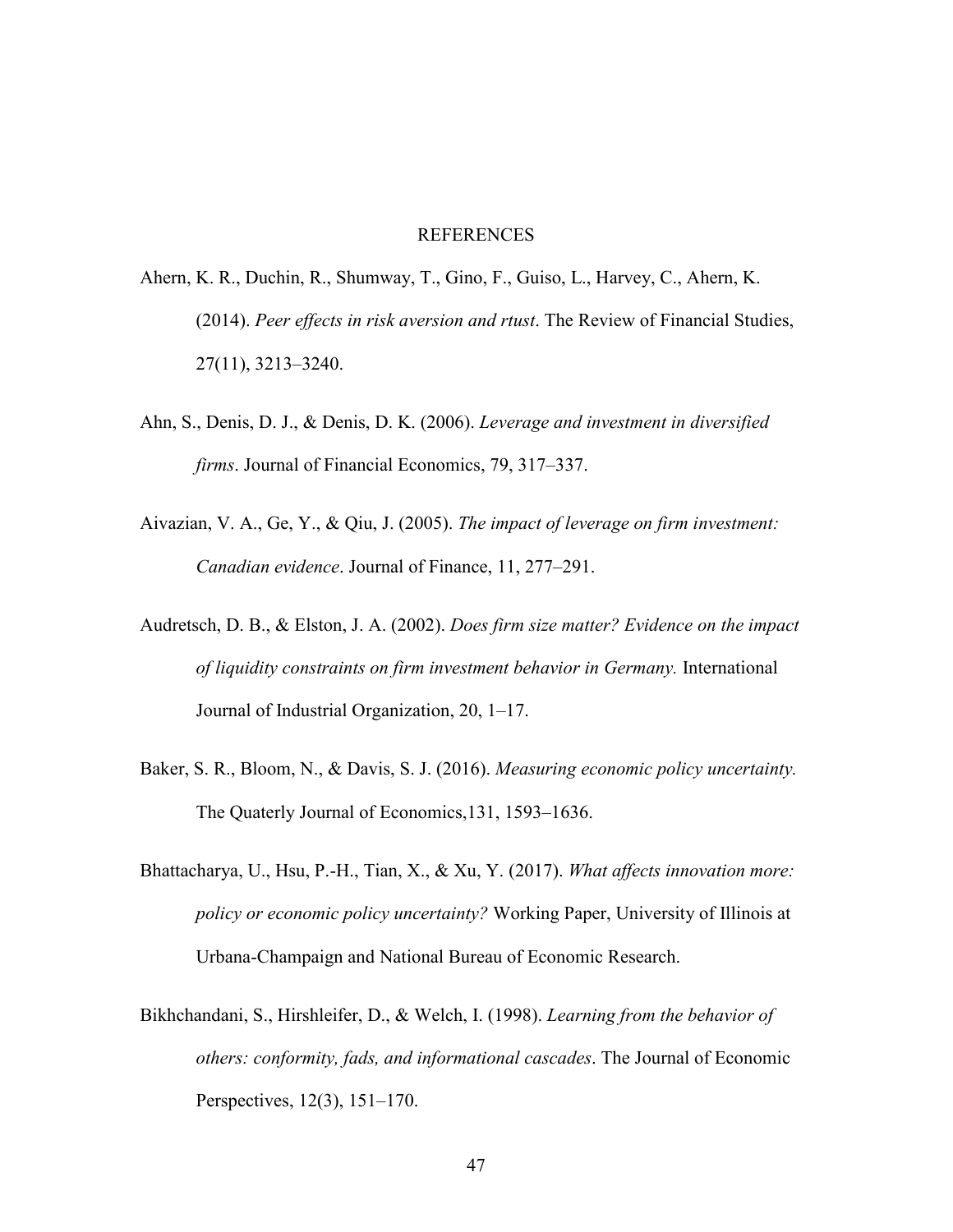- Bikhchandani, S., & Sharma, S. (2000). *Herd behavior in financial markets*. IMF Staff Papers, 47(3), 279–310.
- Bursztyn, L., Ederer, F., Ferman, B., & Yuchtman, N. (2014). *Understanding mechanisms underlying peer effects: Evidence from a field experiment on financial decisions.* Econometrica, 82(4), 1273–1301.
- Bustamante, M. C., & Fresard, L. (2017). *Does firm investment respond to peers ' investment ?* Working Paper, University of Maryland.
- Cao, J. (2015). *Peer effects of corporate social responsibility.* Working Paper , The Chinese University of Hong Kong.
- Chan, K., Chang, Y., & Chen, Y. W. (2013). *Peer effects on corporate cash holdings.* Working Paper, National Chengchi University.
- Cummins, J. G., Hassett, K. A., & Hubbard, R. G. (1996). *Tax reforms and investment: A cross-country comparison.* Journal of Public Economics, 62, 237–273.
- Cvii, V., & Banerjee, A. V. (1992). *A simple model of herd behavior*. The Quarterly Journal of Economics, CVII(3), 797–817.
- Durnev, A. (2010). *The real effects of political uncertainty*:*elections and investment sensitivity to stock prices*. Working Paper, McGill University.
- Foucault, T., & Fresard, L. (2014). *Learning from peers' stock prices and corporate investment.* Journal of Financial Economics, 111(3), 554–577.

Graham, J. R., & Harvey, C. R. (2001). *The theory and practice of corporate finance:*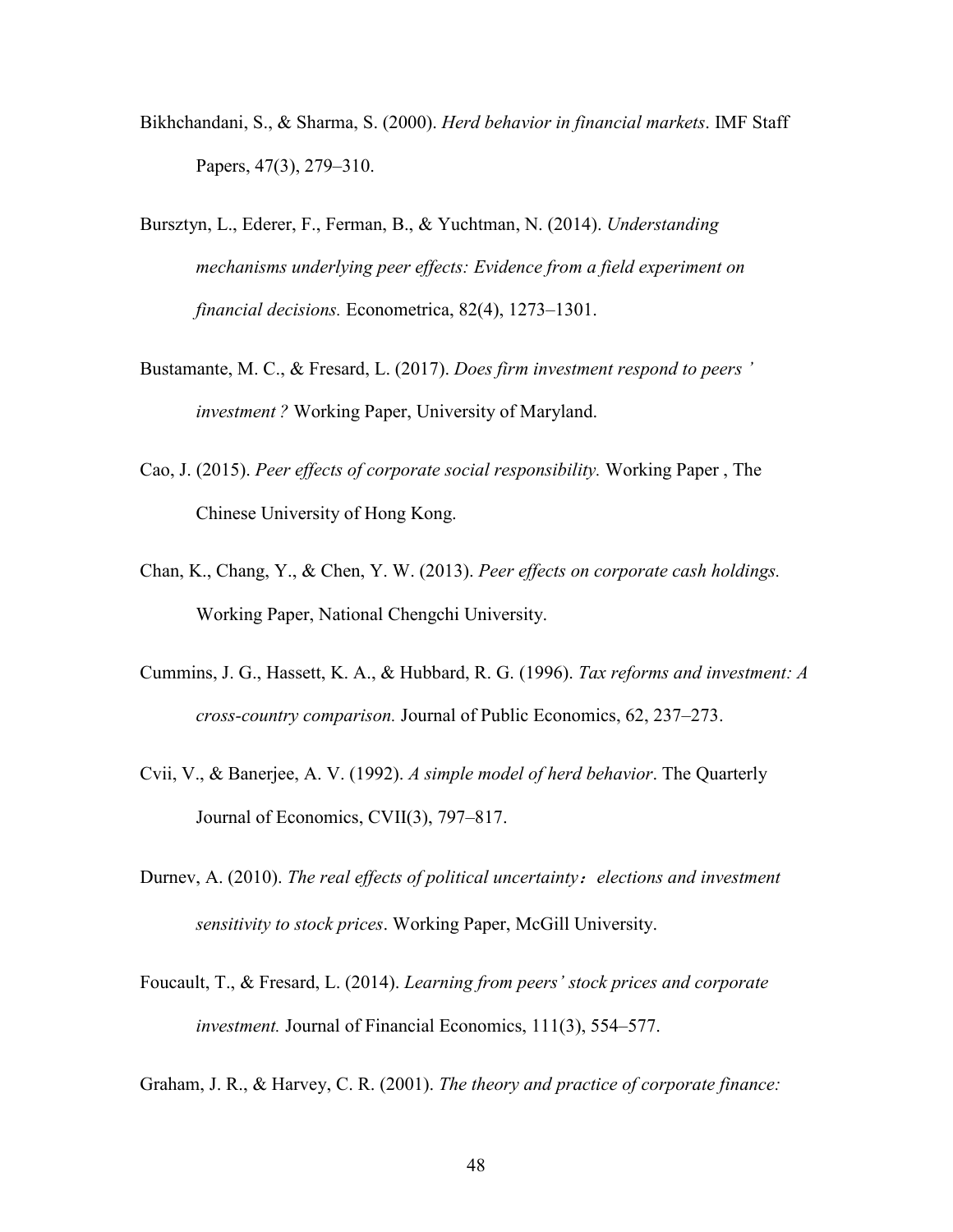*Evidence from Hoverg, Gerald, and Gordon Phillips.* Journal of Financial Economics, 60, 187–243.

- Gulen, H., & Ion, M. (2016). *Economic policy uncertainty and corporate investment.* Review of Financial Studies, 29(3), 523–564.
- Hadlock, C. J., Pierce, J. R., Atanassov, J., Bharath, S., Campello, M., Carmel, J., Weisbach, M. (2010). *New evidence on measuring financial constraints: moving Beyond the KZ Index.* The Review of Financial Studies, 23(5), 1909–1940.
- John, K., & Kadyrzhanova, D. (2008). *Peer effects in corporate governance*. Working Paper, New York University.
- Julio, B., & Yook, Y. (2012). *Political uncertainty and corporate investment cycles.* Journal of Finance, 67(1), 45–84.
- Lahno, A. M., Serra-Garcia, M., Lahno, A. M., & Serra-Garcia, M. (2015). *Peer effects in risk taking: envy or conformity?* Journal of Risk and Uncertainty, 50, 73–95.
- Leary, M. T., & Roberts, M. R. (2014). *Do peer firms affect corporate financial policy?* Journal of Finance, 69(1), 139–178.
- Lieberman, M. B. A. S. (2006). *Why do firms imitate each other?* Academy of Management Review, 31(2), 366–385.
- Morck Randall, Shleifer Andrei, & Robert, V. W. (1989). *Alternative mechanism for corporate control.* American Economic Review, (79), 842–852.
- Pastor, L., & Veronesi, P. (2012). *Uncertainty about government policy and stock prices.*